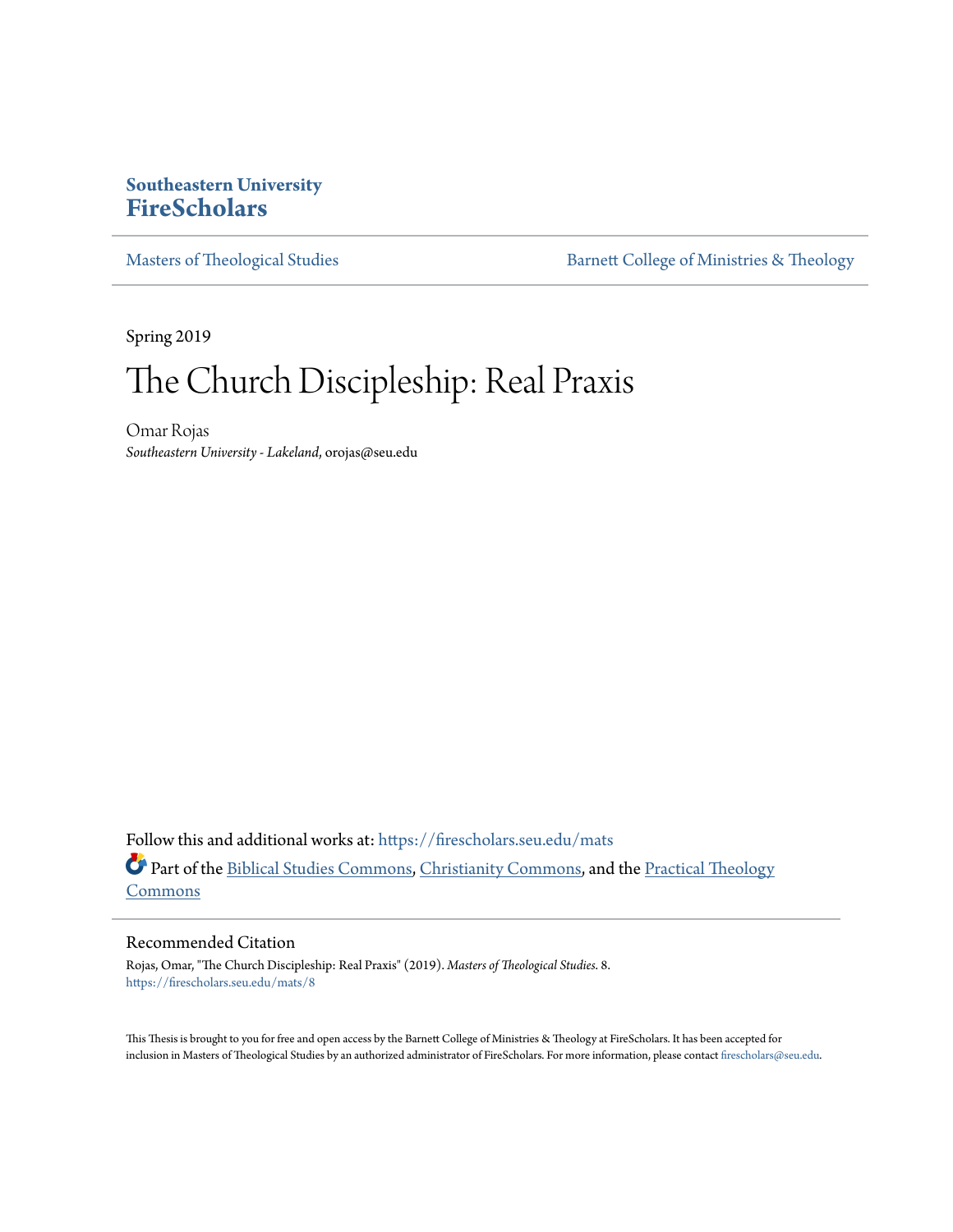The Church Discipleship: Real Praxis

Omar Rojas THEO 5210: Thesis/Contextual Education Project Dr. Alan Ehler December 13, 2018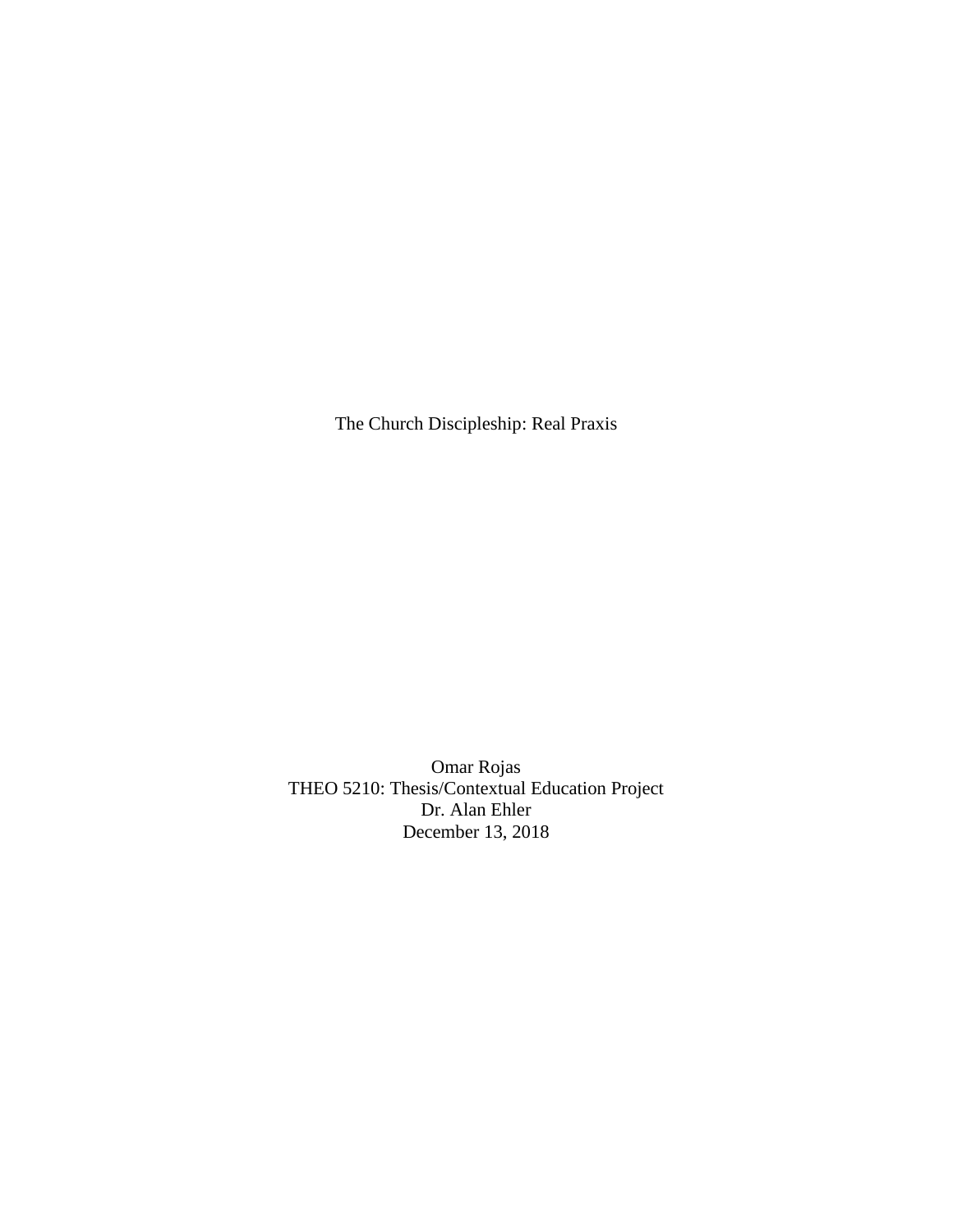# **TABLE OF CONTENTS**

| Disciples Learned Through Action and Teaching (Orthopraxy and Orthodoxy) 25            |  |
|----------------------------------------------------------------------------------------|--|
|                                                                                        |  |
| Discipleship was a Process and a Practical Experience in the Daily Life  29            |  |
|                                                                                        |  |
| The Current State of Discipleship in Some of the Western Churches 31                   |  |
|                                                                                        |  |
|                                                                                        |  |
|                                                                                        |  |
|                                                                                        |  |
|                                                                                        |  |
|                                                                                        |  |
|                                                                                        |  |
| The Church Must Adjust the Vision and Mission and Make Discipleship Intentional and    |  |
| The Real Praxis of Discipleship will Shape Believers' Understanding of Who They are in |  |
|                                                                                        |  |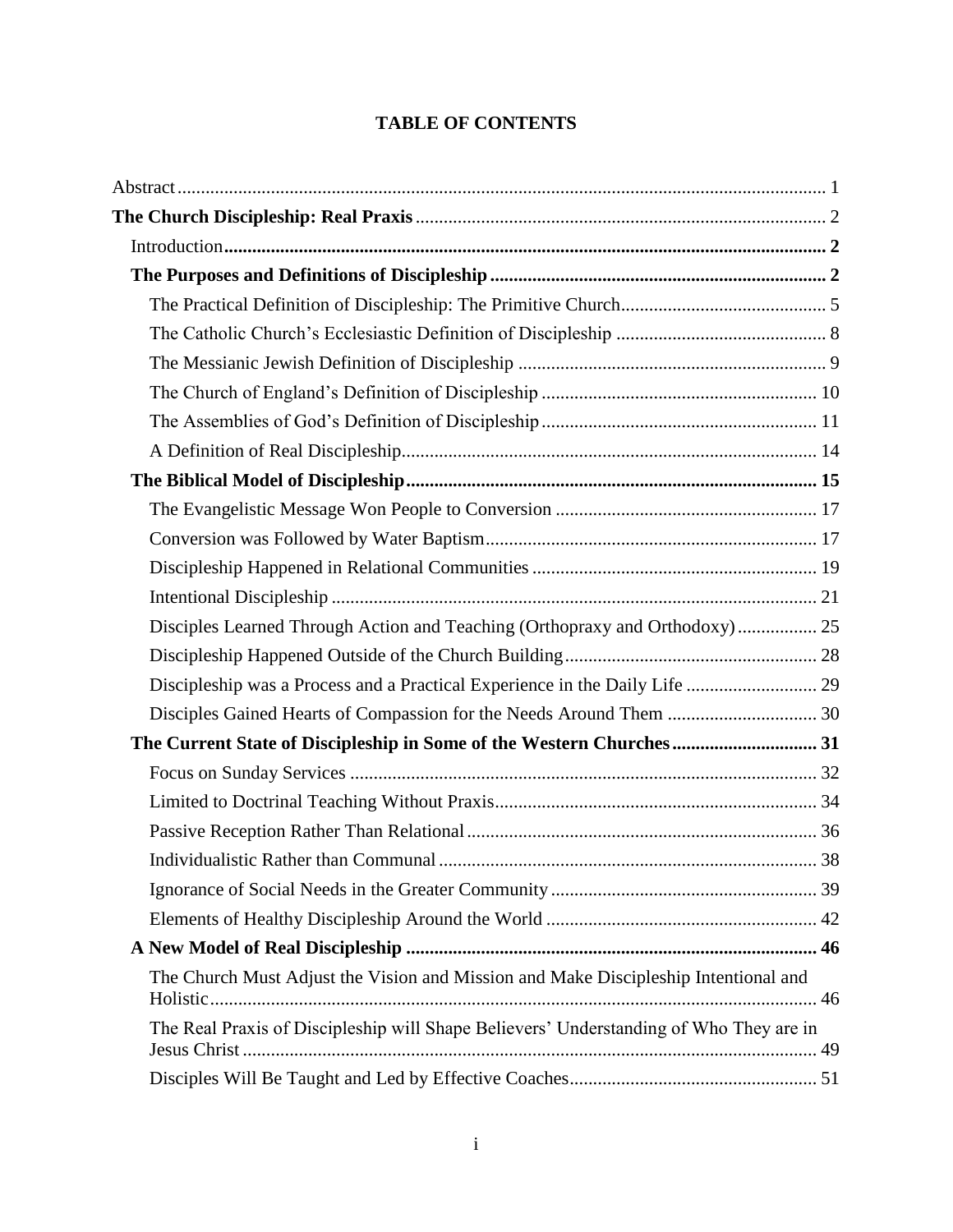| Table 1: Elements in a pervasive structure of effective coaching practices and key    |  |
|---------------------------------------------------------------------------------------|--|
|                                                                                       |  |
|                                                                                       |  |
| Fig.1. Disciples Together: The Small Group as a Vehicle for Discipleship Formation 61 |  |
|                                                                                       |  |
| Fig.2 An integrated Competency-Based Training Model for theological training 63       |  |
|                                                                                       |  |
|                                                                                       |  |
|                                                                                       |  |
|                                                                                       |  |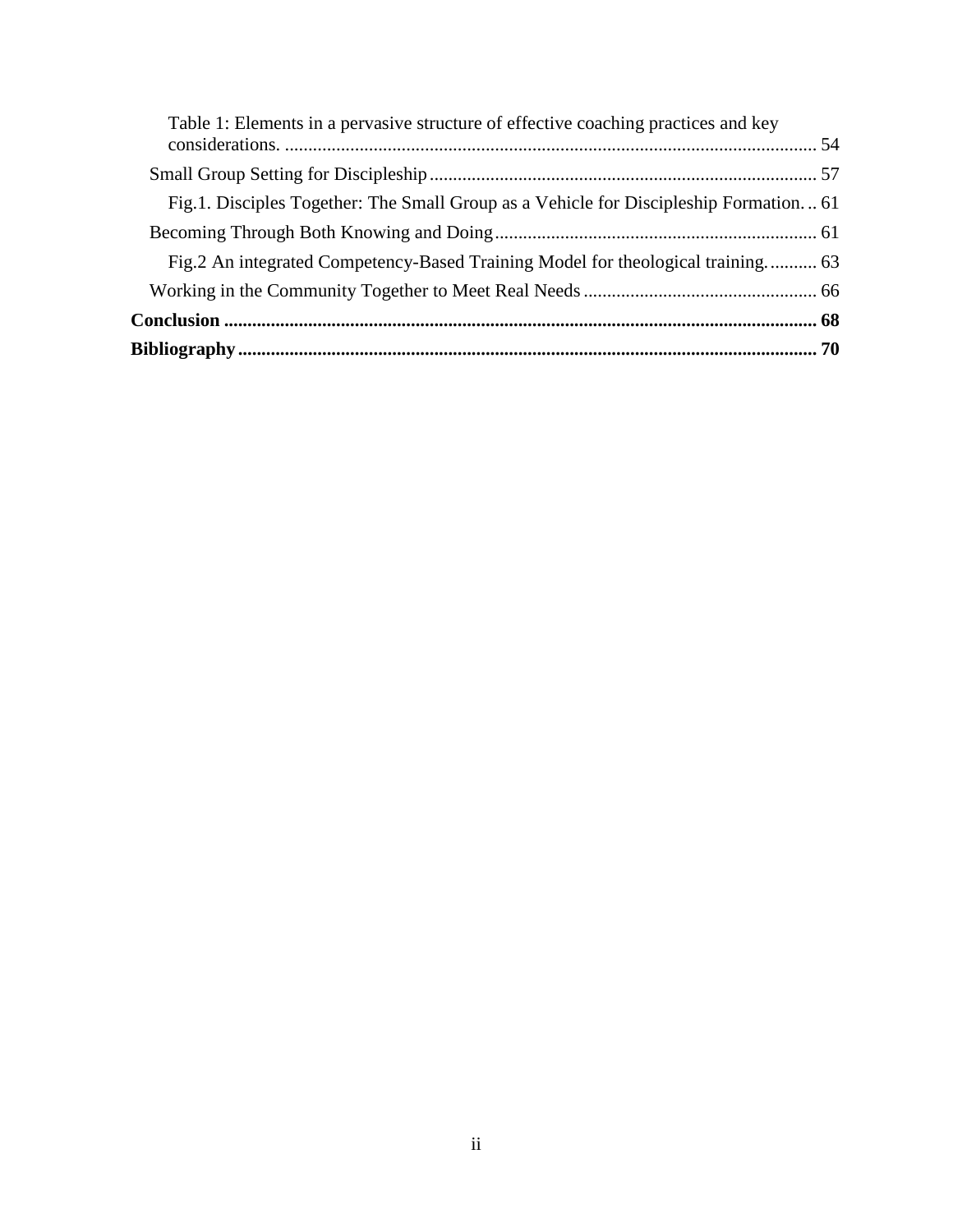#### Abstract

<span id="page-4-0"></span>This paper presents a holistic model for effective discipleship. Definitions of discipleship used by several ecclesiastical denominations as well as a secular perspective are examined, but biblical examples and principles of discipleship serve as the platform to achieve spiritual knowledge and its purpose. The current state of discipleship in a sample of some of the denominational Christian churches in the West is presented in order to understand the necessary changes that need to be made. In the same manner, this paper offers some elements of healthy discipleship from around the world that provide a fresh way to integrate real discipleship in the local church.

# **Keywords**

Discipleship, Biblical model, Community, Passive Praxis, Servant models, Active Praxis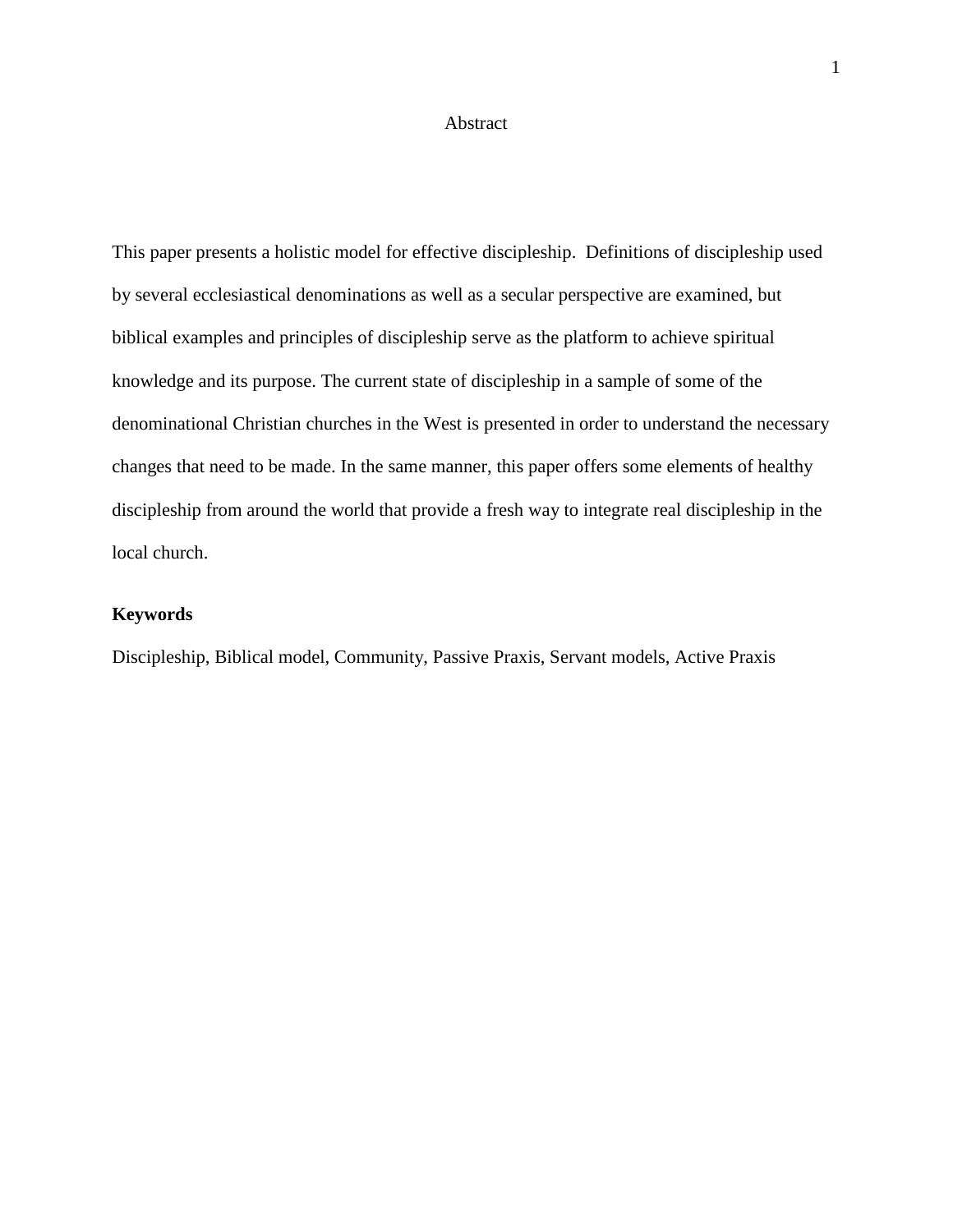# **The Church Discipleship: Real Praxis**

# <span id="page-5-1"></span><span id="page-5-0"></span>**Introduction**

The Church, throughout the years, has subconsciously dismissed the Christcommissioned praxis and has forgotten the development of discipleship. The purpose of this paper is to prove the hypothesis that effective discipleship: (1) happens in community and not in a weekend service, (2) develops a heart of compassion, (3) meets a community's social needs, (4) is led by a skilled coach, (5) follows evangelism and baptism, (6) and is doctrinal teaching working hand-in-hand with praxis.

#### **The Purposes and Definitions of Discipleship**

<span id="page-5-2"></span>The purpose and definition of discipleship is relevant for every person on the Christian journey. Throughout the years, the Church has followed different praxes and dynamics regarding discipleship. Therefore, the purpose of this thesis paper is to redefine discipleship and encourage the Church toward *orthopraxy* and not just *orthodoxy* in its approach to discipleship. It is relevant to introduce the Church's definitions of discipleship and, at the same time, include a secular definition of discipleship before proposing a new definition more in line with Christ's method of making disciples. This discussion will include a general, ecclesiastical perspective of what can be observed within the Assemblies of God. (I'm not sure you are able to write on behalf of the AG.)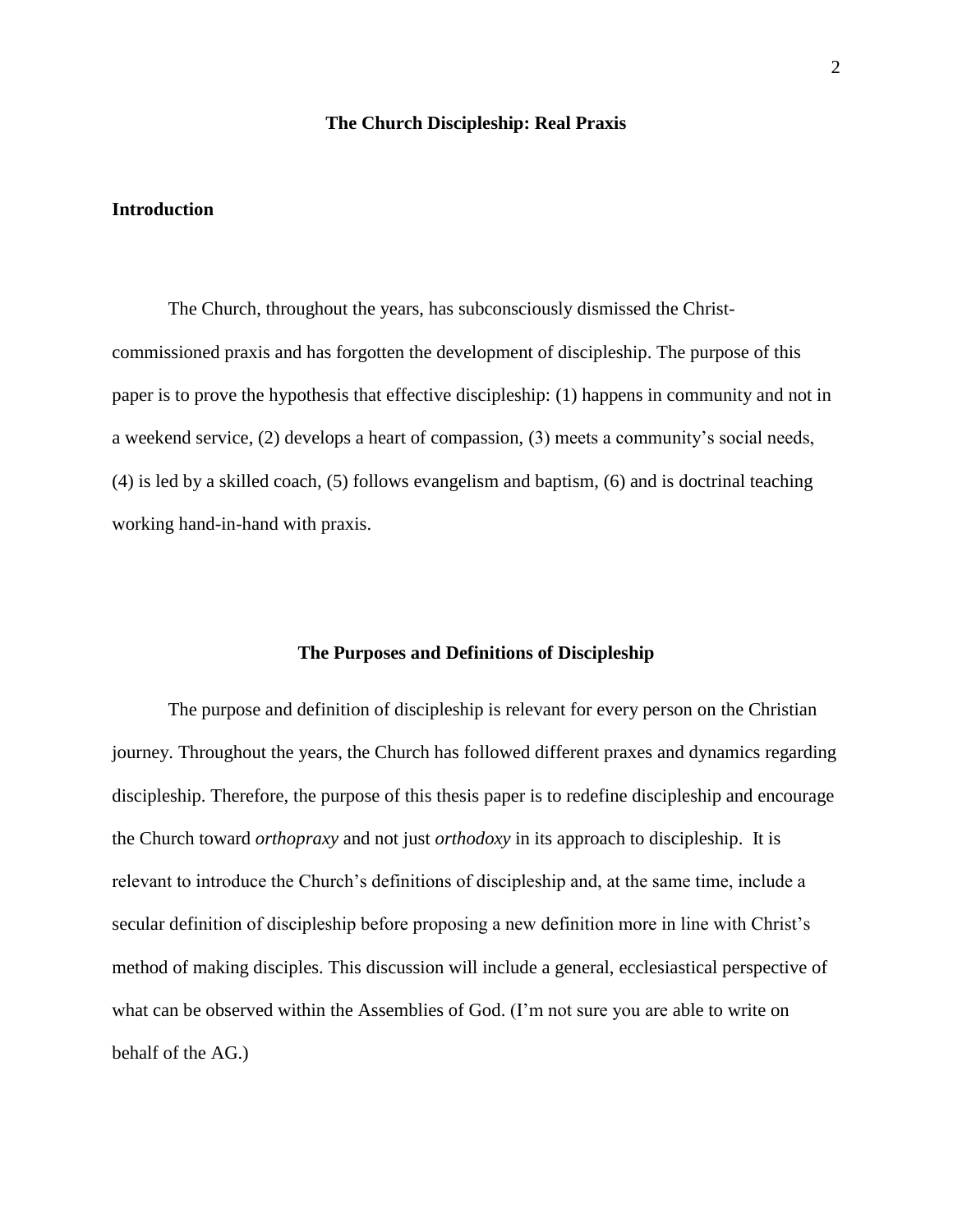## The Secular Definition of Discipleship

Webster's Dictionary defines a disciple as "a pupil or follower of a teacher or leader in religion, art philosophy, etc."<sup>1</sup> This secular definition has been taken from the scriptural spheres and the praxis of Jesus' ministry. In the same manner, the non-Christian Greeks defined *matthetas* (the word used for discipleship in the New Testament) as "one who learns from another who is a teacher."<sup>2</sup> The disciple is a student that follows or learns from a teacher. In other words, the word "disciple" denotes intentionally following in order to be able to learn.

Jesus called certain people to be His disciples and to follow Him. The narrative described the disciples leaving everything and following him ("*οἰ δὲ εὐθέως ἀφὲντες τὰ δίκτυα*   $ύθησαν αὐτῷ - Matt 4:20.")<sup>3</sup> According to Allen, the word "follow" is the Greek word$ "*ἀκολουθέο"* which means, "I follow, accompany, obey [to come or go behind someone; comply with]."<sup>4</sup> This praxis includes a radical action taken not only by the disciple, but also by the teacher or leader, as Lemke proposes:

Disciple-centered leadership is broadly defined as the process of influencing one's organization and its members to follow Christ by seeking to understand, develop, and capitalize on the passions, skills, and other assets that the members of the organizational community possess. Disciple-centered leaders recognize that these assets are possessed by a variety of stakeholders, including individual participants in the faith community.<sup>5</sup>

4. Allen, 278.

<sup>1.</sup> *Webster's New World Student's Dictionary,* ed. Jonathan L. Goldman and Andrew N. Sparks (Cleveland, Ohio: Wiley Publishing, 1996), 246.

<sup>2.</sup> James Allen, Michel C. Robbins, and Steven R. Johnson, *New Testament Greek* (Grand Rapids, Michigan: Baker Academy, 2009), 288.

<sup>3.</sup> *The Greek New Testament, Fifth Revised Edition with Dictionary,* ed. Barbara Aland, Kurt Aland, Johannes Karavidopoulos, Carlo M. Martini, and Bruce Metzger (Deutsche Bibelgesellschaft, Stuttgart: Printed in Germany, 2014), 10.

<sup>5.</sup> Dale L. Lemke, "A Philosophy of Disciple-Centered Leadership," *Christian Education Journal* 14, no. 2 (2017): 270, accessed March 6, 2018, [http://link.galegroup.com.seu.idm.oclc.org/apps/doc/A508201127/ITOF?u=southec&sid=ITOF&xid=4a8ea4c9.](http://link.galegroup.com.seu.idm.oclc.org/apps/doc/A508201127/ITOF?u=southec&sid=ITOF&xid=4a8ea4c9)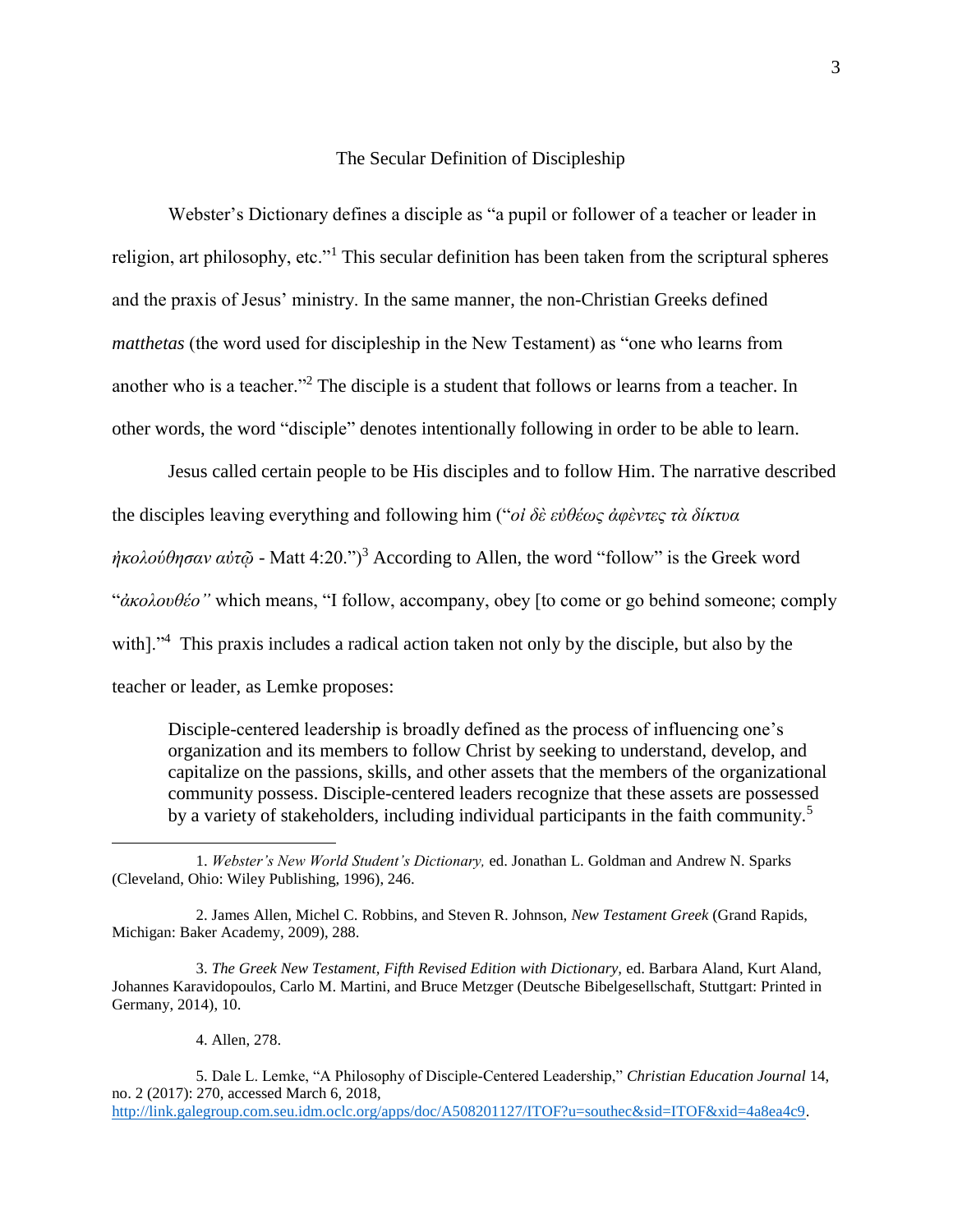Therefore, discipleship must be intentional on both sides of the line; otherwise, it will never accomplish God's design and purpose.

According to the biblical model of discipleship, some religious spheres have focused their model on a structure. The model of discipleship demonstrated in the book of Acts teaches the church that discipleship is to follow someone in the community and actively participate in the real praxis of discipleship. The current model of discipleship is one that puts all, if not most, of its emphasis on a structure instead of the person who has been added to the body of Christ. It must be remembered what the disciples said to Jesus regarding how beautiful the décor of the temple was and how Jesus responded that no stone would be left standing of the structure (Luke 21:5-6). This passage explains it is not the structures that deserve emphasis. Instead, it is the lives of believers that should be emphasized. This false model, as previously mentioned, can lead the church to lose focus on what true discipleship is and instead lead the Church into focusing on economic and structural interests, causing the Church to lose all empathy for helping others and giving their economy to the neediest in the community.

Roberto Bazanini expressed his concerns regarding the impact of the megachurch on the community and discipleship praxis stating that:

Regular retail physical markets have similarities with modern shopping malls, supermarkets or souvenirs stores. Ruthven (2012) considers that the dispute created by the faithful in the United States is a divine supermarket. Perez (2007) discusses the transformation of religion into a supermarket of faith, a religious self-service, which called religion "a la carte," relating to fetishism of the goods and the rationalization of the world.<sup>6</sup>

<sup>6.</sup> Roberto Bazanini and Celso Machado Junior, "Market as Religion: The Dynamics of Business Network in Megachurches," *Brazilian Business Review (Portuguese Edition)*15, no. 3 (2018): 264.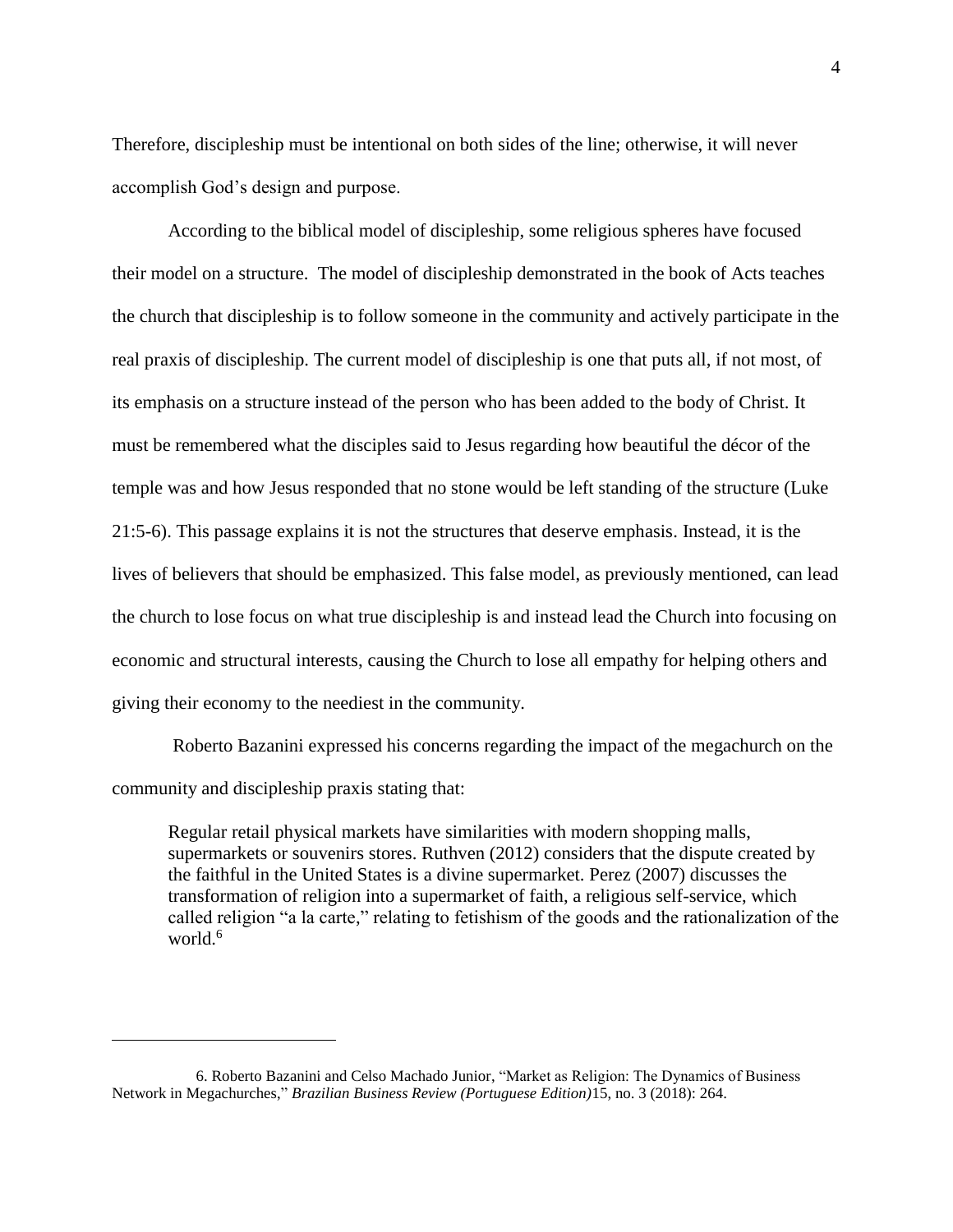In other words, the megachurch's priority goes in tune with the post-modern society, which is constantly in competition with the economy, politics, and religion.<sup>7</sup> This type of model can easily be accepted by the new converts and adopted as the correct model in their future life in Christ; but discipleship is about relationships in the communal spheres. It is relevant to proceed to encounter the practical definition of the primitive church and the ecclesiastical church in the present day.

# <span id="page-8-0"></span>*The Practical Definition of Discipleship: The Primitive Church*

In the beginning of the Primitive Church, people were gathering in the houses, "and the congregation of those who believed were of one heart and soul; and not one of them claimed that anything belonging to him was his own, but all things were common property to them (Acts 4:32)."<sup>8</sup> The Church was compelled to move in love and compassion by the difficult situations of their brethren's daily lives, which took place in small group settings. This compelled movement was based on pure *ortho-praxis*. In the same manner, the most important concept about the primitive church is that the disciples were of one heart and soul ("*ἦν καρδία καὶ ψυχὴ μία*"). 9 Therefore, discipleship in the Primitive Church involved developing compassionate hearts in Christ follower so that their hearts would be completely touched by the power of the Word that discerns the thoughts of the heart, transforming and renewing their inner being in a supernatural

<sup>7.</sup> Bazanini, 280.

<sup>8.</sup> Unless otherwise indicated, all Bible references in this paper are to the New American Standard Bible (NASB) (La Habra, CA: The Lockman Foundation, 1973).

<sup>9.</sup> *The Greek New Testament*, Acts 4:32, 410.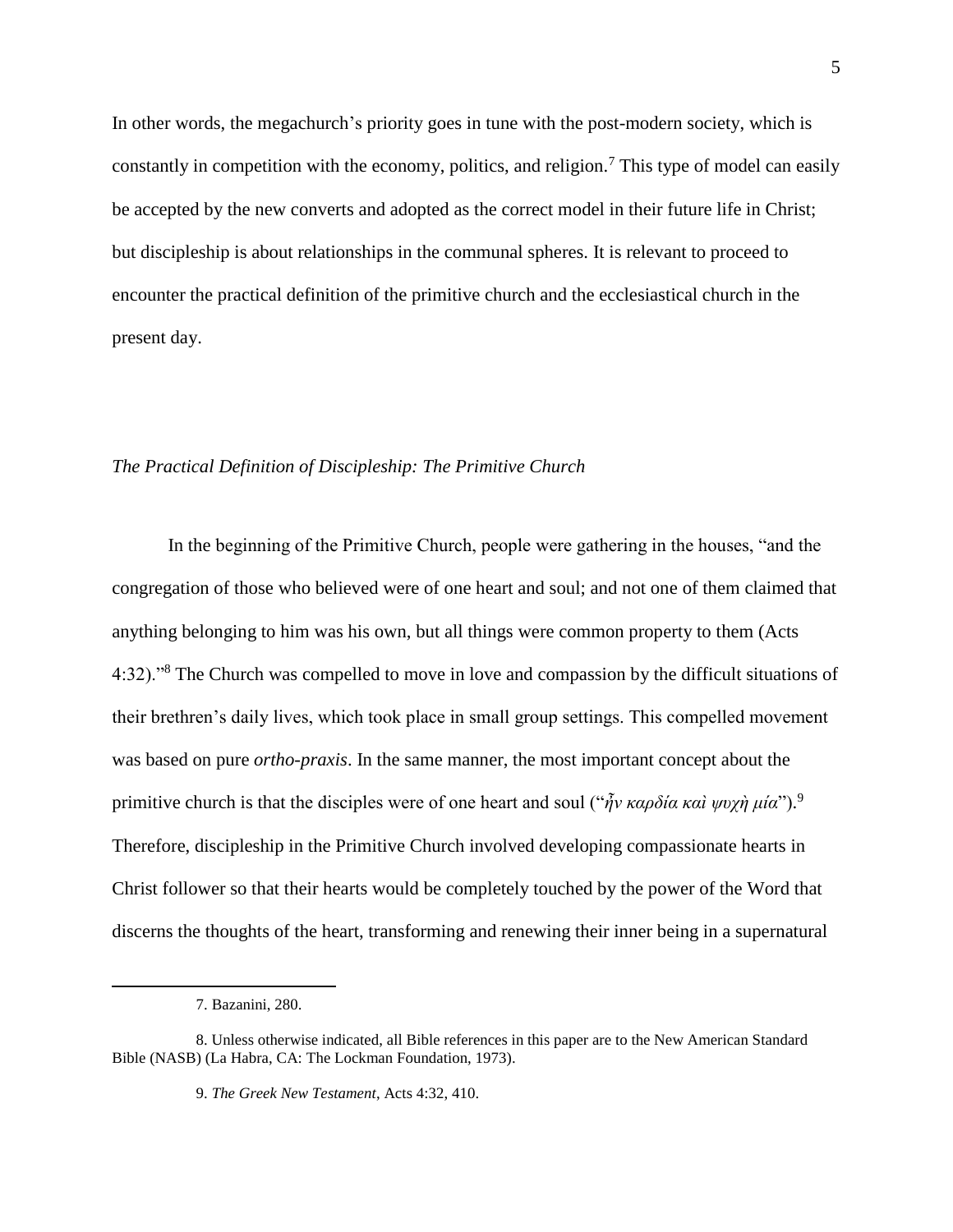form (Hebrews 4:12). The Greek word "*καρδία"* translates as a "causative source of one's psychological, inner life, especially thoughts."<sup>10</sup> For this reason, intentional discipleship ought to transform to the heart of the disciple, not only in a theoretical sense, but in a scenario where his/her whole being will be able to develop a new attitude and thoughts that align to the heart of God. Jesus' ministry shaped the disciples' character in a holistic form.

What was occurring in the life of the disciples in that moment is similar to the philosophical explanation of Aristotle when he used the Greek word *poiesis* as the source that would provide the design for a final product.<sup>11</sup> Using this philosophical comparison philosophers, and the church will notice that the source of life who is the Word: Jesus Christ, which created everything that exists in this world is the supernatural *poiesis* (Jn 1:1)*.* Thus, He does not only design the life of a disciple but also that of the universe. However, the only way that this theoretical design will be completed is through *praxis*. <sup>12</sup> This imperative action could be a sacrifice for those coming to Christ but it is the only way to see the transformation of a human being which in the process of *praxis* of the Scripture will be blessed (Jas 1:25). Praxis is the action of completing the design of the source and converting it into the final product that is the *telos,* which includes the characteristics of: maturity, perfection, value, goals, meaning, and character.<sup>13</sup> The sapience purpose of the Word, even before the existence of the universe had a redemptive purpose. A purpose that enhances the lives of human beings if they remain attached to the real source of life: Jesus. They will bear fruit in the process which is the *telos* (final

 $\overline{a}$ 

6

<sup>13</sup> Anderson, 49.

<sup>10.</sup> Allen, 287.

<sup>11.</sup> Ray S. Anderson, *The Shape of Practical Theology Empowering Ministry with Theological Praxis*  (Downers Grove, IL: Inter Varsity Press, 2001), 49.

<sup>&</sup>lt;sup>12</sup> Anderson, 49.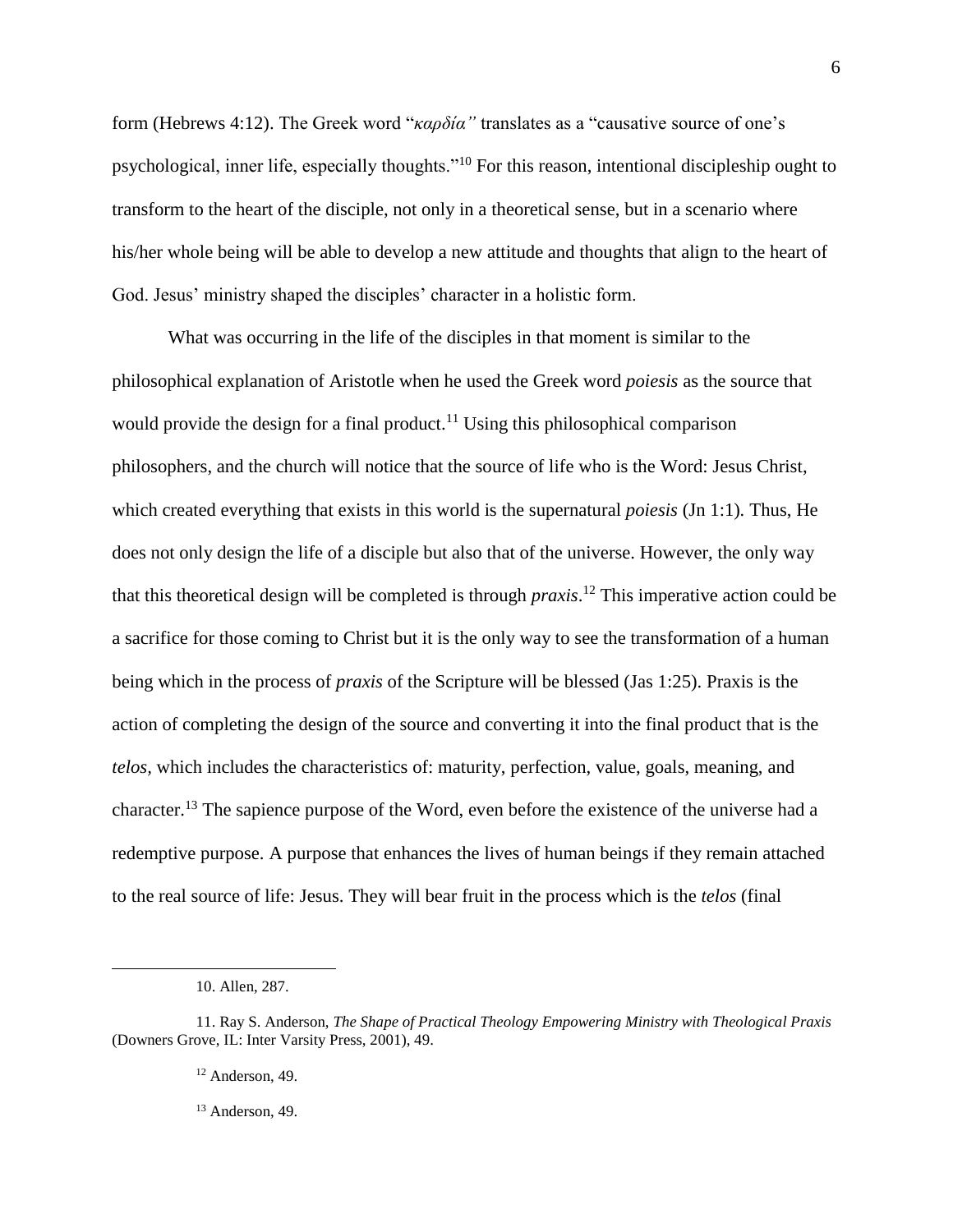product). This remarkable discipleship exhibits transformation in the life of a spiritual man in maturity, character and makes a man who is equipped for every good work (2 Tim 3:17).

The brethren of the book of Acts had all things in common (" $\hat{n}$ ν αὐτοῖς ἄπαντα κοινά.")<sup>14</sup> The cause of being compelled will change the thought of the disciple leading to disciples who will not be selfish, but rather, will have "*ἅπας* (all things)" which translates as "whole, all, everybody, [the totality of a mass or object]."<sup>15</sup> This definition is powerful because all disciples must think as one and move as one body. For this reason, if the Body of Christ is united in the same thought and feeling, it can accomplish more things for the glory of God, but, when these things are not part of an intentional discipleship, the church lacks relevance as one body under the same mind, which is the mind of Jesus Christ (1 Cor 2:16). Therefore, each will have all things in "*κοινός,"* that translates, "common, in common."<sup>16</sup> This word is interrelated with the word, "*κοινωνία,"* which translates to "fellowship, a close mutual relationship; participation, sharing in; partnership; contribution, gift."<sup>17</sup> As a result, the small group discipleship programs will emphasize practical discipleship in the community, correlating to the praxis of the primitive church, which was compassionate and had all things in common.

The most relevant part learned through discipleship is the heart of believers for sharing their gifts and provisions without looking for any personal return (Col 3:23). The church, through this practical discipleship, learns to reflect unity and compassion within the body of Christ. Therefore, discipleship, amid the church and society, prepares future discipleship educators to no

 $\overline{a}$ 

17. Ibid., 103.

<sup>14.</sup> *The Greek New Testament*, Acts 4:32, 410.

<sup>15.</sup> Allen, 279.

<sup>16.</sup> Barclay M. Newman, *A Concise Greek-English Dictionary of the New Testament Revised Edition*  (Deutsche Bibelgesellschaft, Stuttgart, 2014), 103.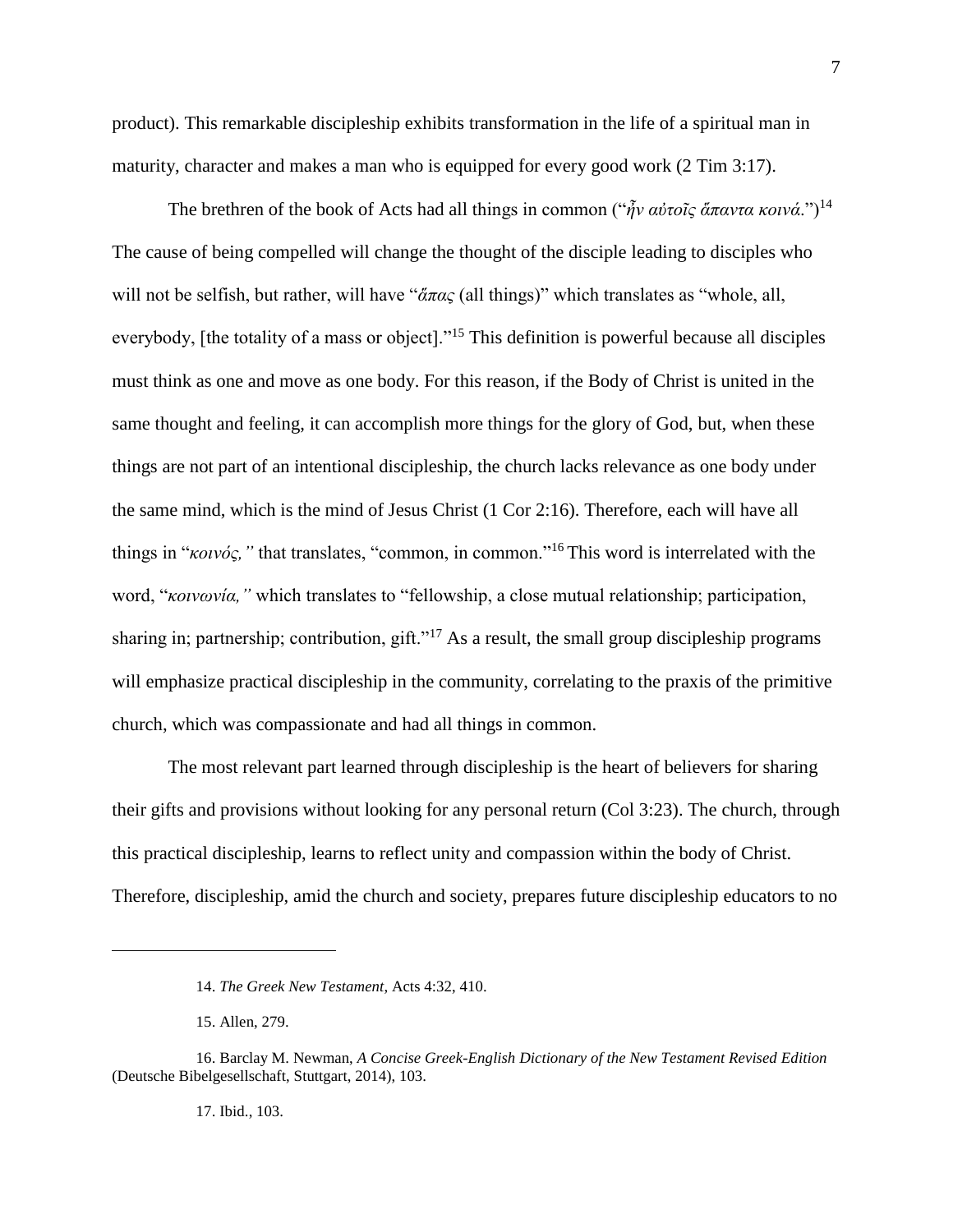longer ignore the problematic realities that, in many cases, most people are not willing to discuss or approach. In the same manner, it is also relevant to examine the Catholic Church's definition of discipleship within the body of Christ.

# <span id="page-11-0"></span>*The Catholic Church's Ecclesiastic Definition of Discipleship*

One of the ecclesiastical definitions derived from a Catholic perspective relates the word "discipleship" to educational institutions with the word "discipline." William Welker indicates that "future educators must be taught to view discipline not as an unspeakable topic, but as reality of teaching!"<sup>18</sup> For example, in the specific scenario of a Catholic school that most likely must deal with secular students and parents, the staff is called to "disciple" their students regardless of the belief or unbelief of the student. This praxis is through a teaching, which correlates with another secular definition: "A disciple is a person who receives the teachings of a master or someone who receives studies in a school."<sup>19</sup> The reality is that teaching requires one to be intentional in the process of discipline and, at the same time, part of discipleship intended to unify the teacher and the student.

As Martin affirms, "Discipleship, at its foundation, is a social system that binds at least two persons (but normally more) into a specific hierarchical relationship."<sup>20</sup> This rabbinical perspective also asserts that the main purpose of discipleship is relationship. The apostle Paul was a disciple who went through the process of the spiritual disciplines in order to be called the

<sup>18.</sup> William A. Welker, "Disciple a Reality of Teaching," *Education* 96, no. 3 (1976): 239.

<sup>19.</sup> *Diccionario Esencial Lengua Española*, ed. Exclusiva para Plaza Mayor, Inc. (Barcelona, España: Litografías Roses), 273.

<sup>20.</sup> Martin S. Jaffee, "A Rabbinic Ontology of the Written and Spoken Word: On Discipleship, Transformative Knowledge," *Journal of The American Academy of Religion* 65, no. 3 (1997): 529.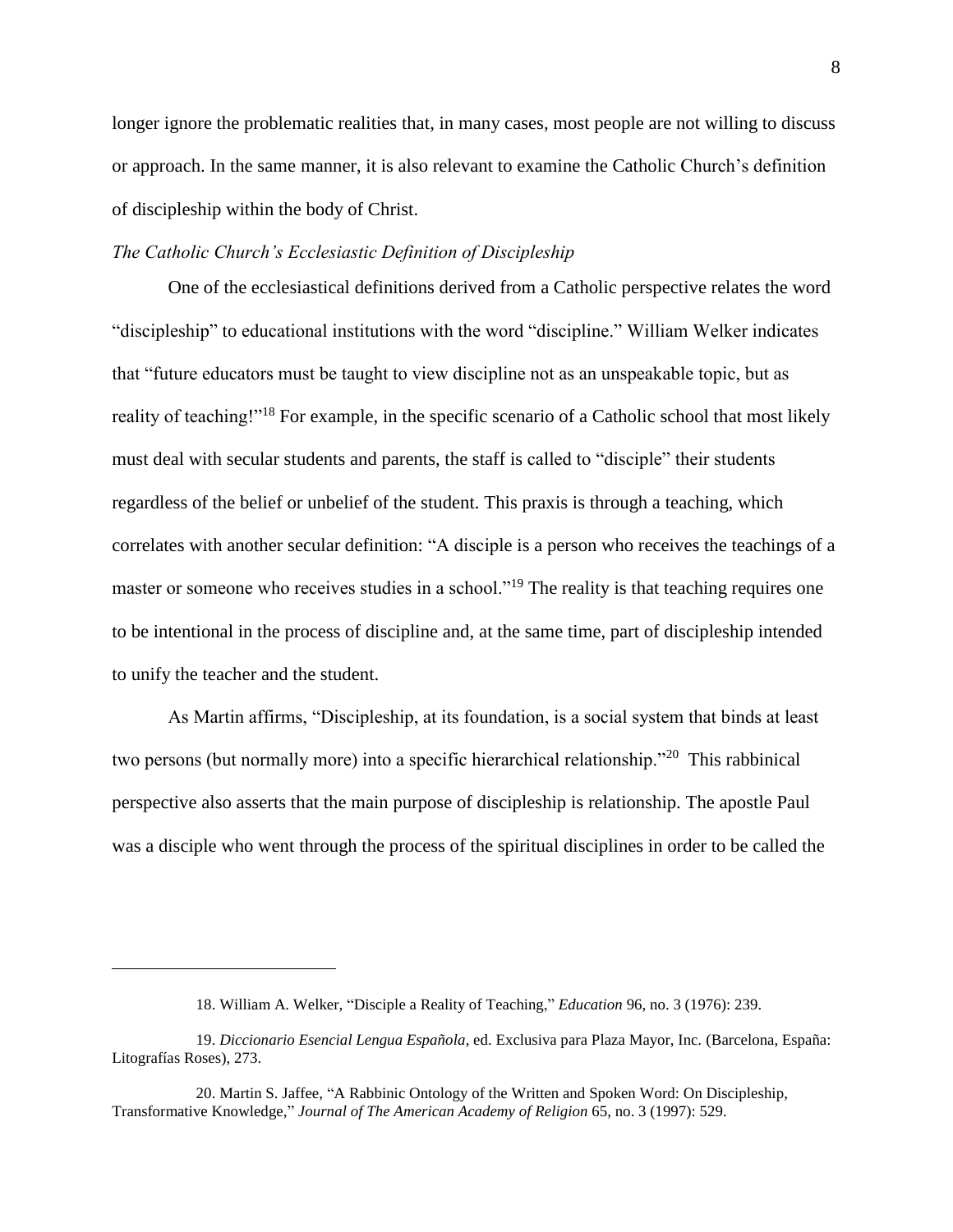apostle of Jesus. In the same order, he was the apostle who intentionally addressed cases of disorder in the Church, and in leadership (Gal 3:3; Acts 11:1, 18).

#### <span id="page-12-0"></span>*The Messianic Jewish Definition of Discipleship*

The messianic Jews, on the other hand, included in their definition of discipleship two forms that interrelate in the work of discipleship. The first is mimesis of the Jews, and the second is the mimetic discipleship of Jesus, the Jew. These two forms are very relevant to represent or imitate the Jews' practices.<sup>21</sup> Messianic Jews' discipleship is more of a praxis than a theoretical teaching. They are more focused on imitating the Jews and Jesus' teachings in order to be a good representative or disciple. Hillary Kaell asserted, "Arguing that representation is not merely a shadow of the real: it shares in and takes power from that which it represents because the act of imitating acquires its own density and substance…to imitate mimetically is to become both self and other, or subject and object."<sup>22</sup> Following the Messianic theological perspective in reference to the act of imitating, the apostle John declared that they had seen the Father (John 1:14). Jesus, Himself, was His own destiny, substance, and, at the same time, the Father in action. It was as if the Son came to manifest in praxis the divinity of the Father. Jesus imitates the Father in a holistic form. For instance, Jesus worked with the dirt in which he spat and made mud to recreate an eye for a blind man, just as the Father did when He formed man from the dirt of the earth. Likewise, Jesus breathed the Spirit upon his disciples.

Similarly, God breathed the Spirit through the nostrils of Adam. In the same manner, Jesus was subject to the will of the Father as he had to give his own life for the redemption of humanity. In other words, his life not only manifested the image of God, but also his personal

<sup>21.</sup> Hillary Kaell, "Under the Law of God: Mimesis and Mimetic Discipleship Among Jewish-Affinity Christians," *Journal of The Royal Anthropological Institute* 22, no. 3 (September 2016): 498.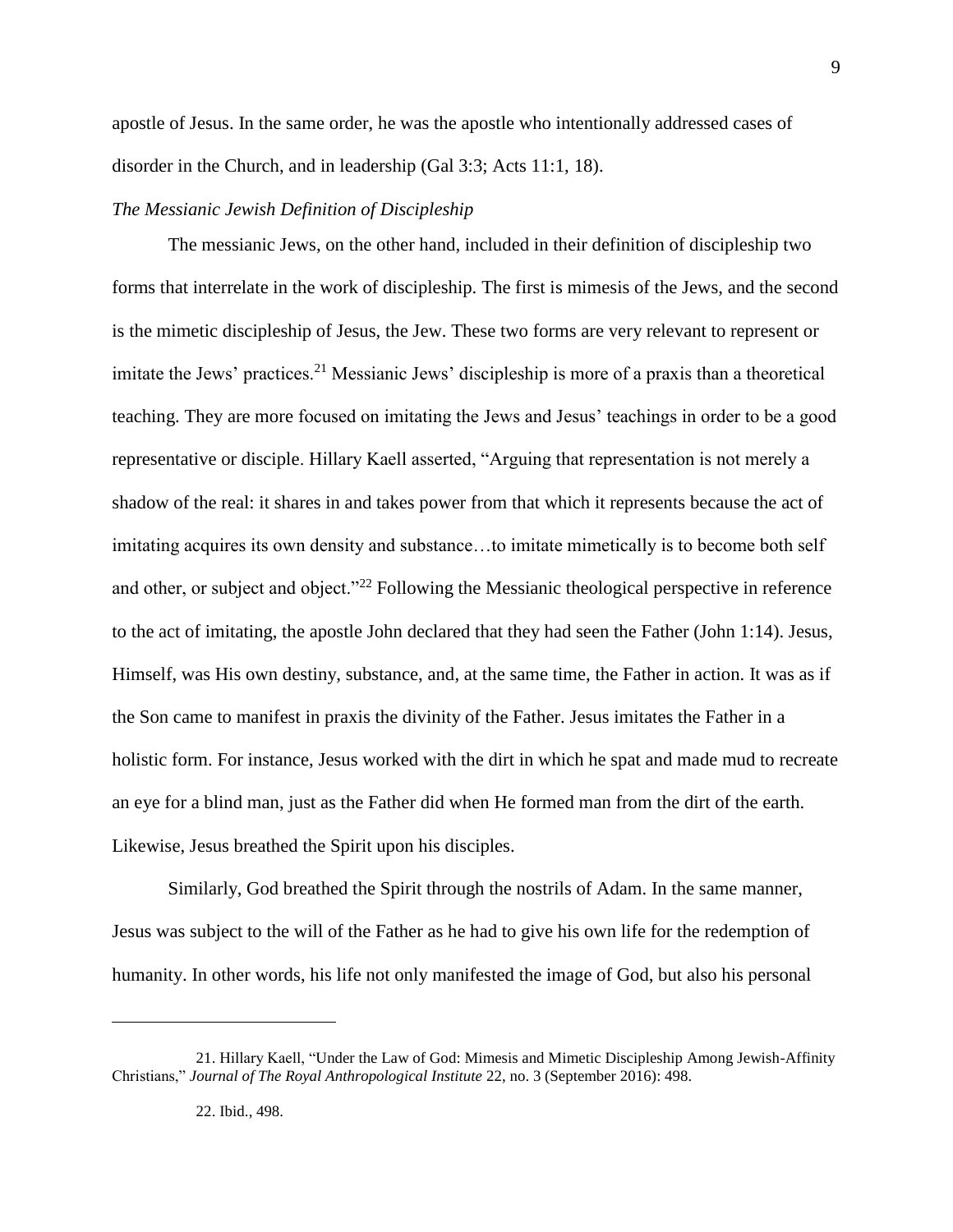essence as a Son. Gonzalez indicates, "Our Lord Jesus Christ is one and the same God, … the same perfect in manhood; truly God and truly man … and at the same *homoousios* with us as to his manhood."<sup>23</sup> Now, the Church has the Spirit of the Lord and is subject to the will of the Father, so that now believers are imitators of the Son through the communal praxis. The apostle Paul affirmed the same argument in his letter to the brethren of the Church in Corinth, encouraging them to be imitators of him because he, in his personal praxis, imitated Jesus Christ ("*μιμηταί μου γίνεσθε καθὼς κἀγὼ Χριστοῦ* (1 Cor 11:1))." <sup>24</sup> Therefore, when a believer imitates Christ, he is "*γίνομαι,"* which means*,* "to become, happen [to come into existence by birth, creation, or circumstance]."<sup>25</sup> In other words, the praxis of being a "*μαθητής*" (disciple) is an imperative action that implies that a "*μιμητής*" (follower) must reflect Christ through his/her personal life, which will manifest a spiritual transformation in his/ her personal life.

# <span id="page-13-0"></span>*The Church of England's Definition of Discipleship*

The Church of England's priority in the  $21<sup>st</sup>$  century, regarding discipleship, is aimed toward small groups within the community as Walton emphasized:

The value of small groups according to this is in deepening knowledge of God, building meaningful relationships, and accountability for Christian living and outreach, though interestingly these values are set within larger Church values and commitments including commitment to justice and the eradication of poverty.<sup>26</sup>

The Church of England's discipleship praxis is basically intentional, not only in reaching their community for Christ, but also in action to alleviate injustice and poverty. A relationship is not

24. *The Greek New Testament*, 572.

25. Allen, 280.

<sup>23.</sup> Justo L. Gonzalez, *A History of Christian Thought in One Volume* (Nashville, TN: Abingdon Press, 2014), 121.

<sup>26.</sup> Roger Walton, "Disciples Together: The Small Group as a Vehicle for Discipleship Formation," *Journal of Adult Theological Education* 8, no. 2 (2011): 103.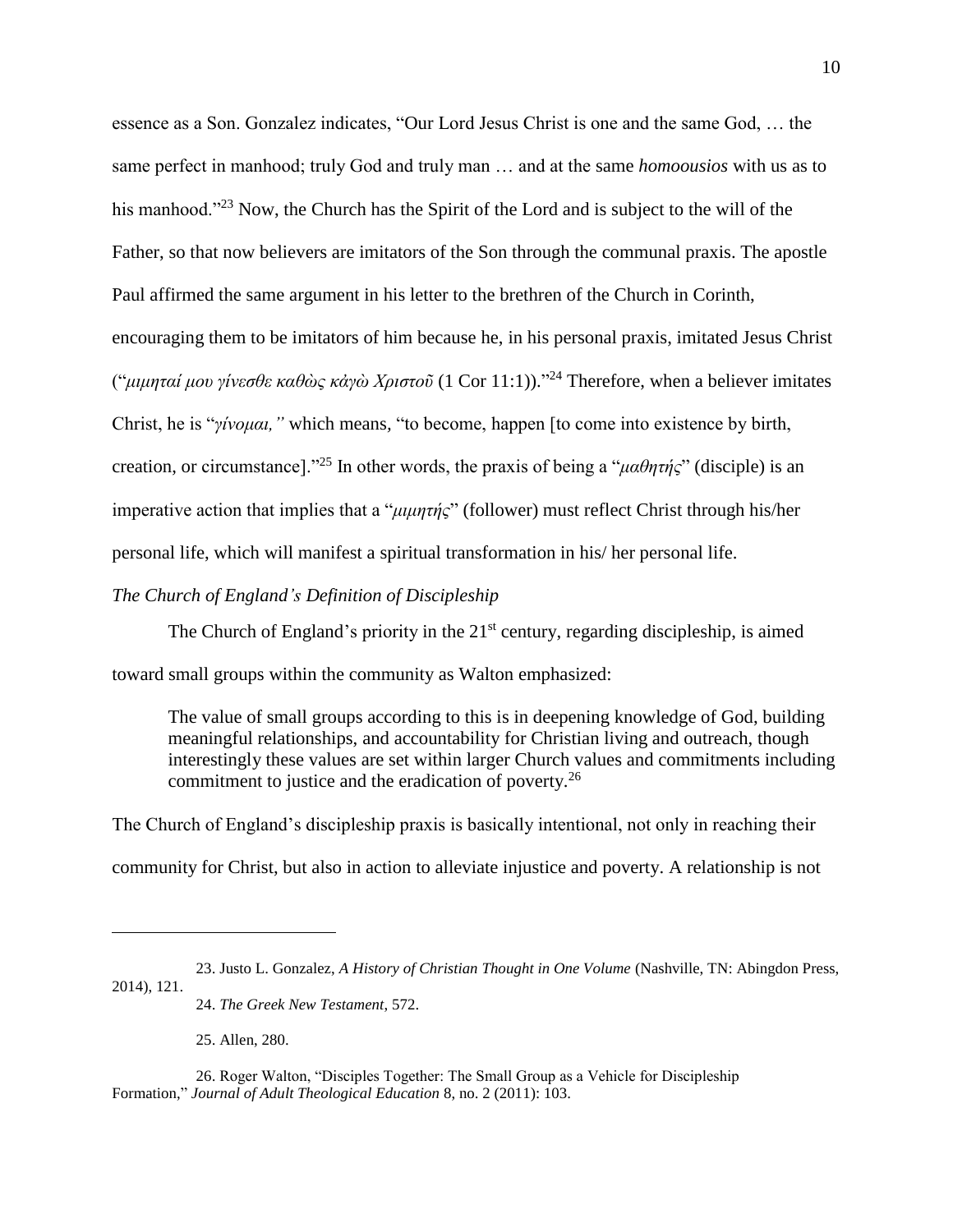built on Sunday services; rather, it develops through qualitative time that each member of the Body of Christ can have with his brother or sister in the faith. Healthy relationships can impact people's lives and will encourage them to grow spiritually lending help when the situations require it.

# <span id="page-14-0"></span>*The Assemblies of God's Definition of Discipleship*

 $\overline{a}$ 

The Assemblies of God's definition of discipleship is based on scripture, specifically Matthew 28:19-20; 10:42 and Ephesians 4:11-13. Yong cites one of the articles of this Pentecostal movement:

We believe that the mission of the church is to (1) proclaim the good news of salvation to all humans, (2) build up and train believers for spiritual ministry, (3) praise the Lord through worship, (4) demonstrate Christian compassion to all who suffer, and (5) exhibit unity as the body of Christ. $27$ 

Reading the first line of this statement, evangelism appears to be the most important concept, which correlates with Jesus' declaration (preach the Gospel). The second mission listed regards training of believers to make disciples who will grow spiritually seeking God's presence through worship. As a result, every disciple ought to develop and must manifest compassion towards the marginalized, poorest people of the communities.

The statement accounts for several spiritual dynamics. Therefore, if the church does not clarify that discipleship is not evangelism, the body of Christ—the same audience that already received Jesus as their Lord and Savior—may be evangelized repeatedly rather than being built and trained in the faith. For instance, Sunday service spiritual dynamics need not only be evangelistic. They could also include teaching or discipleship if all attendees knows Christ. In contrast, new believers will start drinking from the milk of the Scriptures (1 Pet. 2:2) until they

<sup>27.</sup> Amos Yong and Jonathan A. Anderson, *Renewing Christian Theology Systematics for a Global Christianity* (Waco, Texas: Baylor University Press, 2014), 161.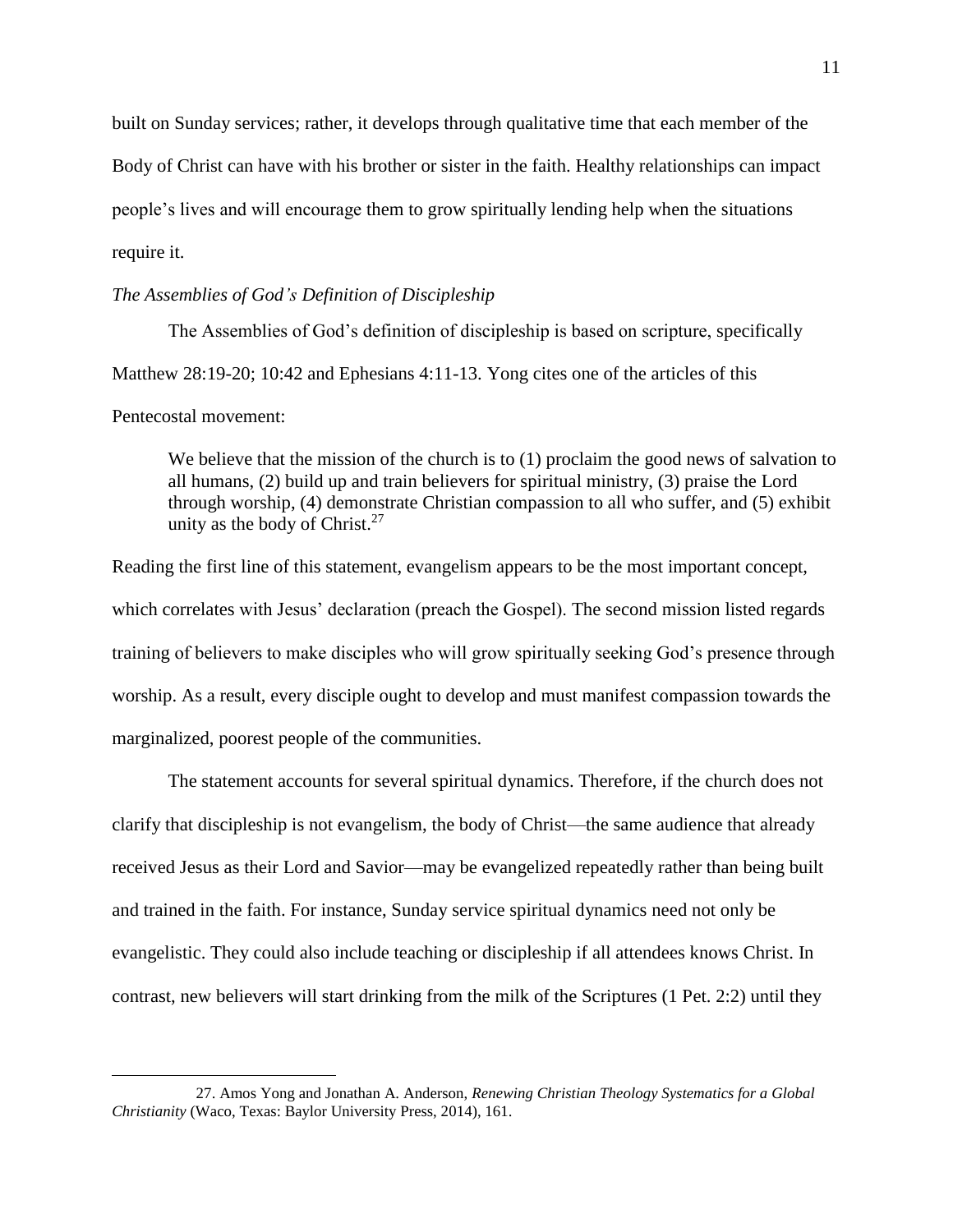are be ready to begin eating solid food. In this way, we do not allow Sundays services to become inflexibly rooted in tradition. These adaptations will allow new believers to begin learning about the Scriptures while preparing them for growth through discipleship.

In the same manner, if those new believers are not directed in a practical discipleship that is directed towards the heart of the poor, forgotten people who still live in a spiritual darkness of the different communities, how will believers be convicted or compelled by the suffering and pain that others are experiencing? In that order, it is relevant to take into consideration the analysis of this problem that many of the congregations from the Assemblies of God are experiencing.

The Assistant General Superintendent of the Assemblies of God, Alton Garrison, who oversees the discipleship ministry of the General Council, was interviewed by Ken Horn about discipleship. Horn asked the following question, "Why is discipleship an area of current concern for evangelicals?"<sup>28</sup> This question goes right to the heart of the problem that people are not being discipled in the Body of Christ resulting in David Kinnaman's observation that "Born-again Christians fail to display much attitudinal or behavioral evidence of transformed lives."<sup>29</sup> The Assemblies of God conducted a nationwide survey to understand the problem in respect to this situation. Out of 12,300 churches, only 2,614 responded to the survey.

The results showed some good and bad reports. Garrison admitted that there is a problem regarding discipleship, and the deficit is obviously found in the carelessness of not having an intentional discipleship system in the Church. Thus, he also indicated that "half of Assemblies of God adherents are involved in small groups or Sunday School. These are clearly effective

<sup>28.</sup> Alton Garrison, interview by Ken Horn, *Evangel,* October 18, 2009, accessed March 10, 2018, [http://www.pe.ag.org/2009PDFs/4980\\_Convo.pdf.](http://www.pe.ag.org/2009PDFs/4980_Convo.pdf)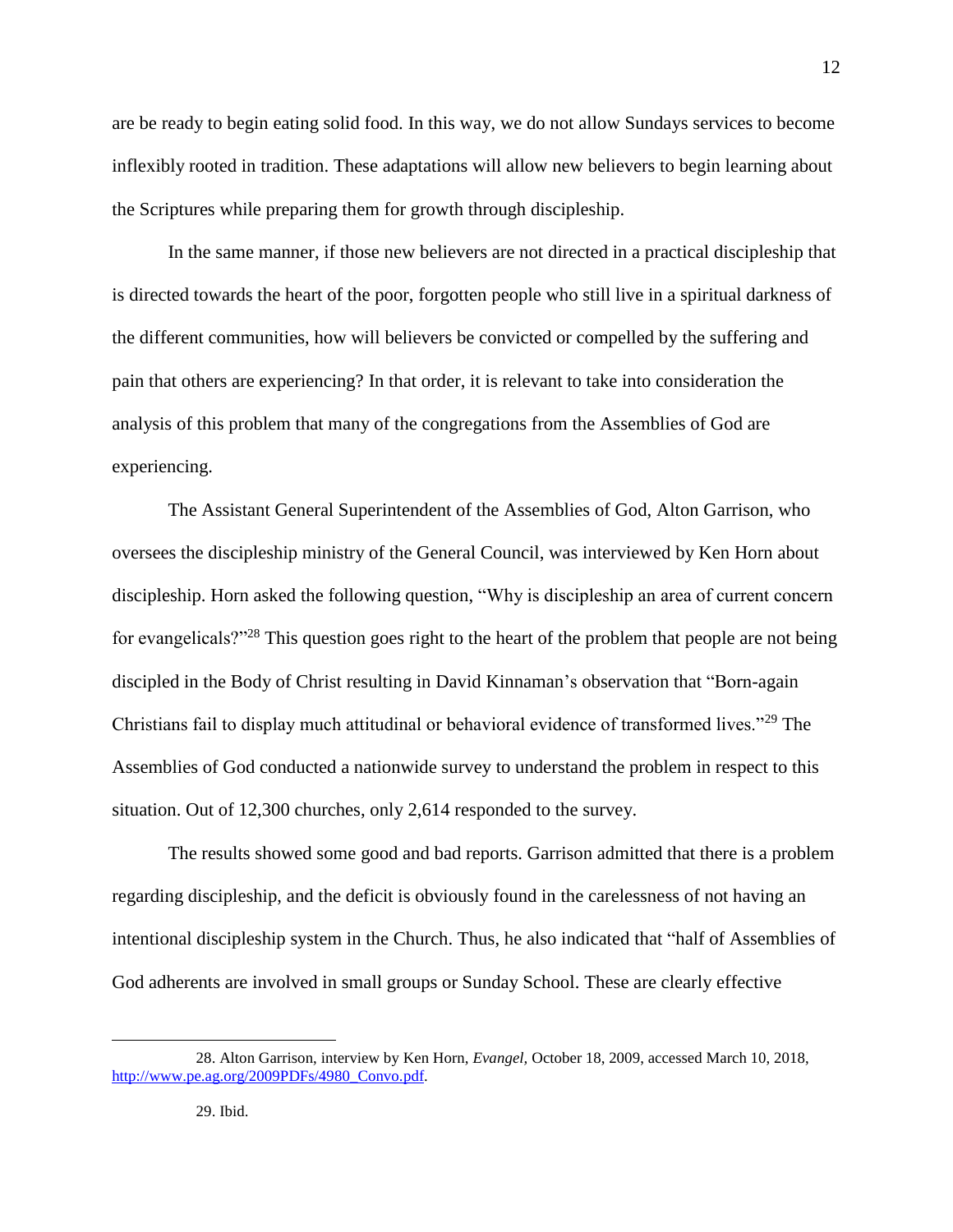ministries. Those who attend these groups are more likely to develop into true disciples than those who simply attend the Sunday morning celebration service."<sup>30</sup> In other words, the Assemblies of God knows what the problem in the heart of their affiliate congregations is. Now the objective is to disciple those senior pastors who believe that their mission is only evangelism.

For instance, the AG in South Africa analyzed their communities and found they required a quick revision of their practical theology in order to be effective in the retraining of pastors.<sup>31</sup> The revision of a curriculum should focus its preparation (pastors' discipleship) on how to be effective in the reality of the communities, as Malesela recommends:

A good curriculum should meet the needs of the learners and, in particular, prepare them for life beyond the classroom. The curriculum should therefore be open to new ideas and be geared towards social change and community empowerment.<sup>32</sup>

This suggestion Malesela is making is an intentional suggestion, that makes a minister primarily pay attention to the community before placing their eye on a structure. Therefore, if someone has been called to disciple, they must understand the perspectives of our society well in order to work with a clear purpose. The curriculum must teach the reality of those who are lost in our communities so that they too may be empowered by the Holy Spirit.

Therefore, for the same reason, the different presbyteries of AG General Council throughout the USA must re-address its Article Six on discipleship; however, many leaders in their congregations are heading in a different direction, according to the AG statistics.

 $\overline{a}$ 

32. Ibid., 4.

<sup>30.</sup> Garrison, 4.

<sup>31.</sup> Malesela J. Masenya and Johannes J. Booyse, "A Community Needs Responsive Management Training Model: Re-envisioning Management Training for Pastors of the International Assemblies of God Church," *Verbum Et Ecclesia* 37, no. 1 (2016): 1.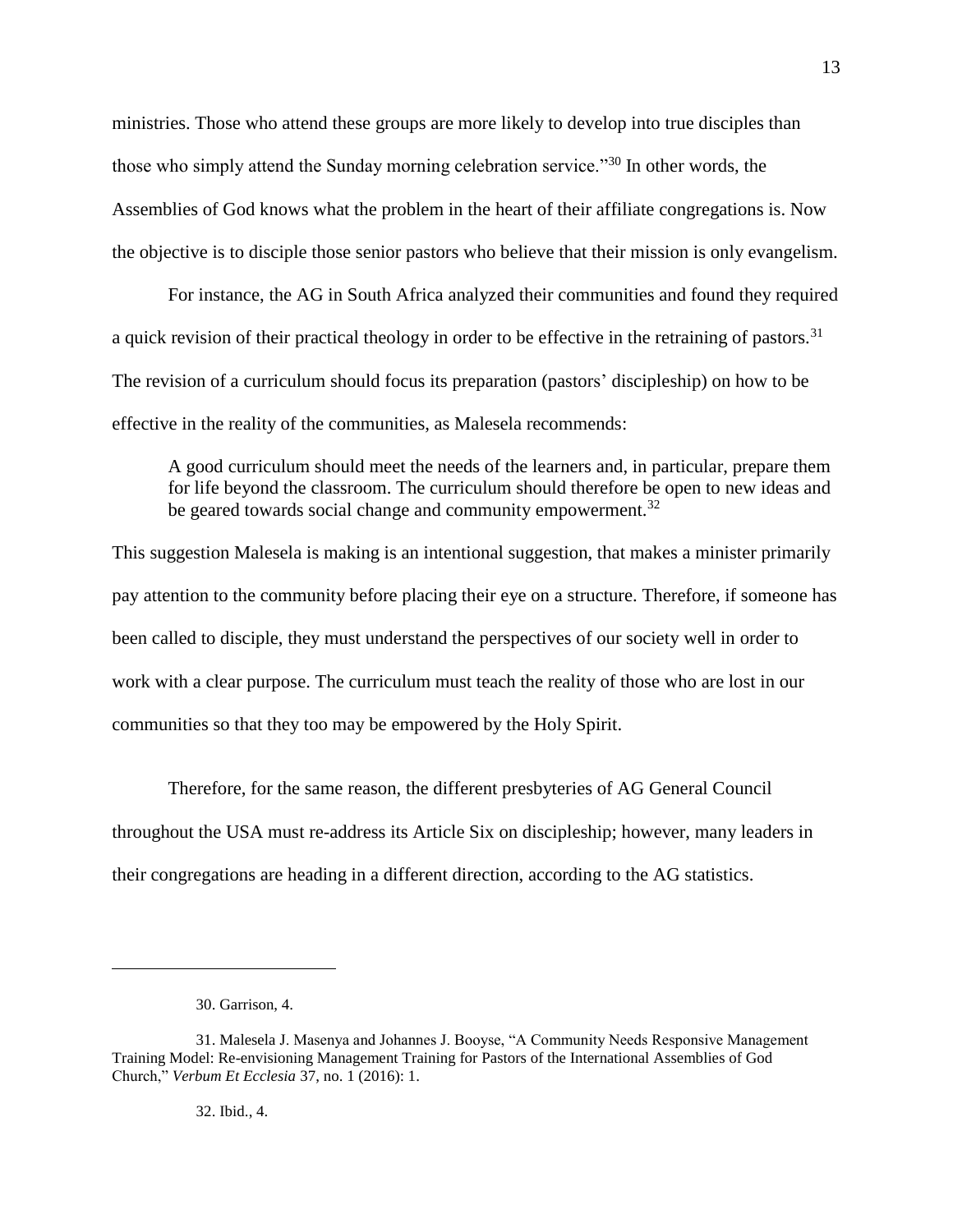An analysis of the passage of Matthew 10:42 used by the AG to justify its statement regarding discipleship shows that this declaration by Jesus is an act (praxis) of a true disciple compelled by a person that is thirsty, "and whoever in the name of a disciple gives to one of these little ones even a cup of cold water to drink, truly I say to you, he shall not lose his reward." The Greek words, "*καὶ ὃς ἐὰν ποτίσῃ ἕνα τῶν μικρῶν*,"<sup>33</sup> denote a practical action "*ποτίζω* (give to drink)"<sup>34</sup> from the "*μαθητής* (a disciple)" in favor of the "*μικρῶν* (little ones)."<sup>35</sup> Following the opportunity to study some of the secular and ecclesiastical definitions of discipleship, it is relevant to formulate an objective definition of a true discipleship praxis following the different concepts, which will redirect this ministry toward devotion, purity, and social justice.

# <span id="page-17-0"></span>*A Definition of Real Discipleship*

The search for a secular definition of discipleship and the definitions of discipleship from different ecclesiastical movements resulted in a new objective definition in favor of one of the most important tasks in the praxis of the Church, which is to make faithful followers of Jesus Christ in the communities. Namely, a disciple is responsibly involved following a teacher. The Church must identify those teachers in the Body of Christ who will make followers. Leaders, who were also followers in their personal process of discipleship, should know and understand that discipleship is an imperative praxis. For this reason, both sides of the teacher-disciple relationship should be equal priorities. Furthermore, discipleship emphasizes the education of teachers to understand the disciplines that will be laid out in the praxis of the communal reality.

<sup>33.</sup> *The Greek New Testament*, 36.

<sup>34.</sup> Newman, 151.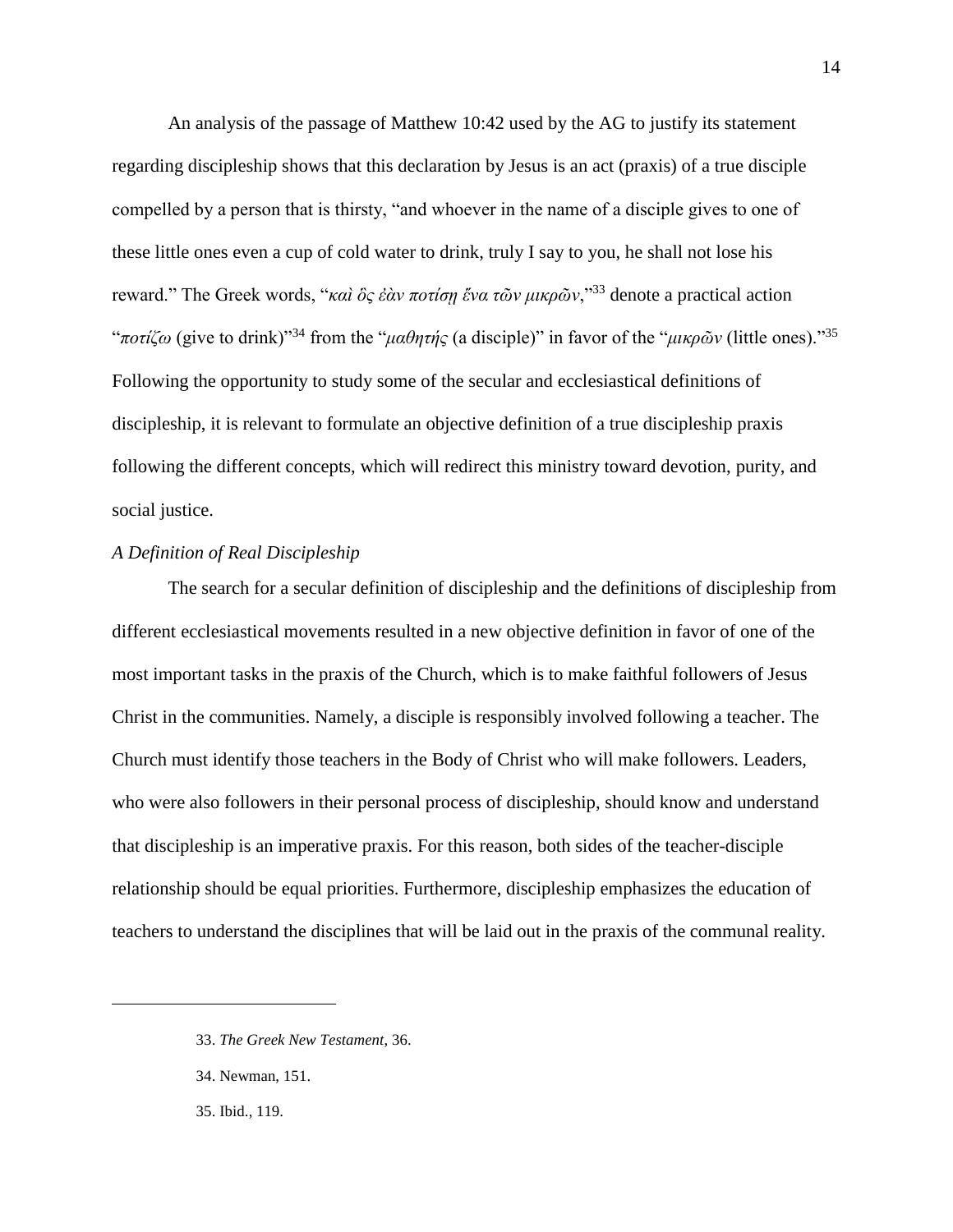In other words, if the Church is targeting its community, it also must view discipleship in social realms in which the teacher and the disciple are bound as one.

In addition, disciples should be empowered to represent their teachers in in a real way. In the process of representation, disciples will not only imitate the teachers but will also be authentic to themselves in the praxis. Likewise, it is mentioned in the Scriptures that individuals are imitators of Christ (1 Cor 11:1), and, at the same time, the individuals are unique in their practical lives. For this reason, in order to experience a true discipleship, the praxis must be communal, enabling the disciple to experience a family environment with a focus on the teachings of the Scriptures. This emphasis will give birth to strong relationships creating *momentum* of the Spirit in which the individual that is being discipled will be involved not only in practical activities but also in the outreach activities. The realities of their communities will convict them and prompt them to reflect justice and to help people in need.

#### **The Biblical Model of Discipleship**

<span id="page-18-0"></span>The advice given by the apostle Paul to the Church in Ephesians 4:11-12 inspires the Church to work as the Body of Christ, with all members working together for the Church to develop spiritually through discipleship. "And He gave some as apostles, and some *as* prophets, and some as evangelists, and some as pastors and teachers, for the equipping of the saints for the work of service, to the building up of the body of Christ (Eph 4:11,12)." Therefore, even in these different times in which the Church is presently living, the Word of God remains the same and continues to be counsel for the postmodern Church. Ephesians 4:11 lays the foundation to be able to identify the proper order in which the Church will follow and understand the different dynamics that operate during the Church's gathering.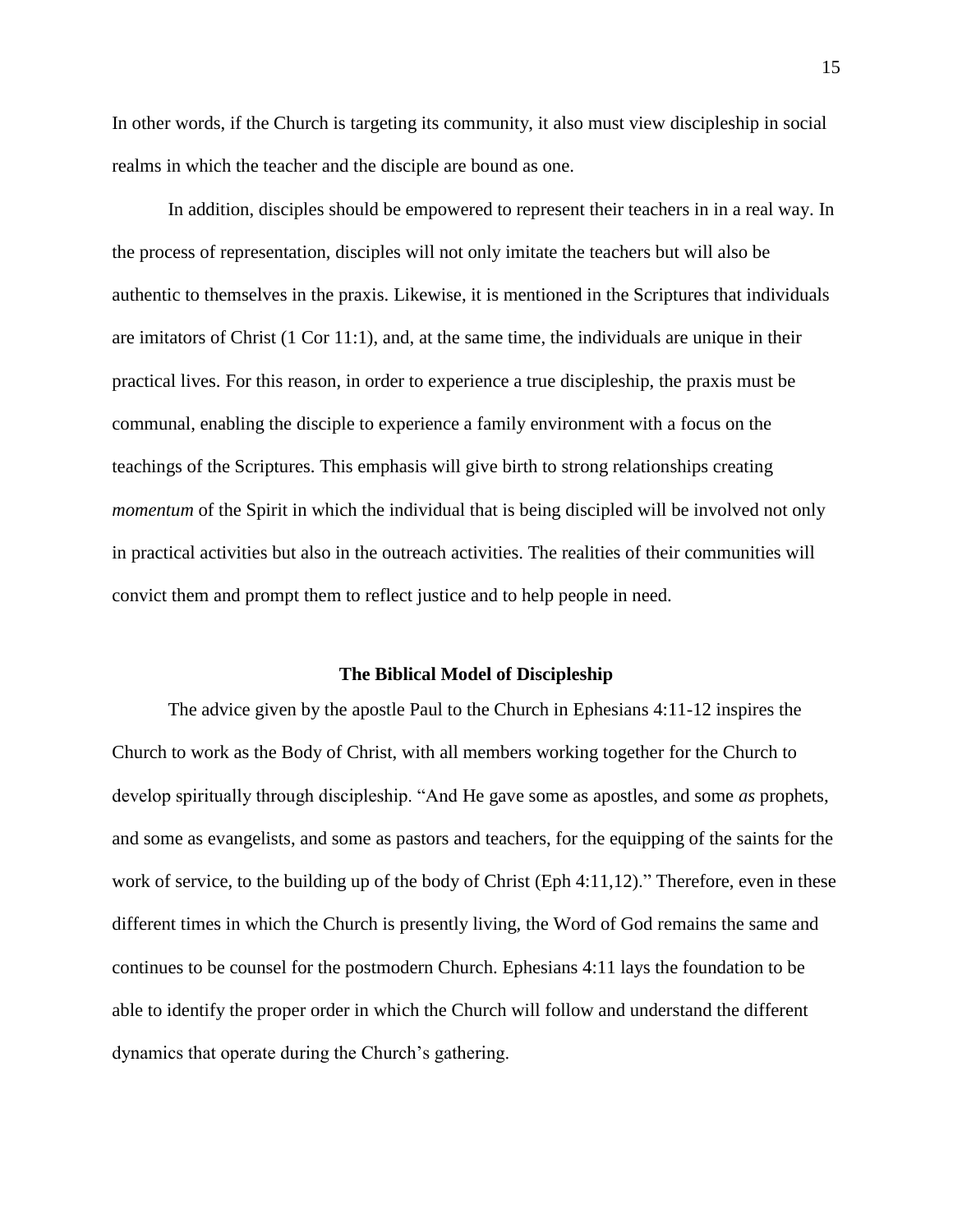On the other hand, the pastor is who unveils or develops God's purpose for growth in the life of the new believer, bringing enlightenment and guidance, which will impact the life of the disciple. West described, "The noun form of pastor is found in Ephesians 4:11 as a distinctive ministry. This indicates a very different role than evangelist for the leader and a new stage of discipleship for the follower."<sup>36</sup> Another role that is part of the pastoral task is that of a knowledgeable teacher. Additionally, the pastor should have the skills to relate to others in order to establish spiritual disciplines, as he will be the mentor and the flock protector.<sup>37</sup>

Therefore, in order to be intentional concerning discipleship, the purpose of the pastor and others who have been called to teach the Word of God must be clear. The energy from a pastor who teaches and practices intentional discipleship creates a relationship where new believers will open their heart to God and be persuaded to align their lives to the Scripture and its commands.<sup>38</sup> The spiritual life of a disciple will also benefit from the encouragement of teachers who will open their arms to the new believer with the purpose of encouraging the disciple to be participative, letting them know that they are able to receive God's benefits toward their spiritual growth. This teacher is one who is well-versed in the Scriptures to train and equip new believers, as according to West, "Teachers are mentioned as a specified group (I Cor. 12:28) and teaching as a particular gift (Romans 12:7) …. Here, the leader provides a high amount of support, advice, and collaboration (relationship)."<sup>39</sup> The Scriptures prove that men such as Paul were these types of teachers; prepared other leaders such as Timothy, who also followed the same teachings.

<sup>36.</sup> Richard C. West, "Situational Discipleship: The Five-Fold Ministry Roles of Ephesians 4:11 and their Relationship to the Situational Leadership Model," *Culture & Religion Review Journal*, no. 3 (2013): 133.

<sup>37.</sup> Ibid., 133.

<sup>38.</sup> West, 133.

<sup>39.</sup> Ibid., 134.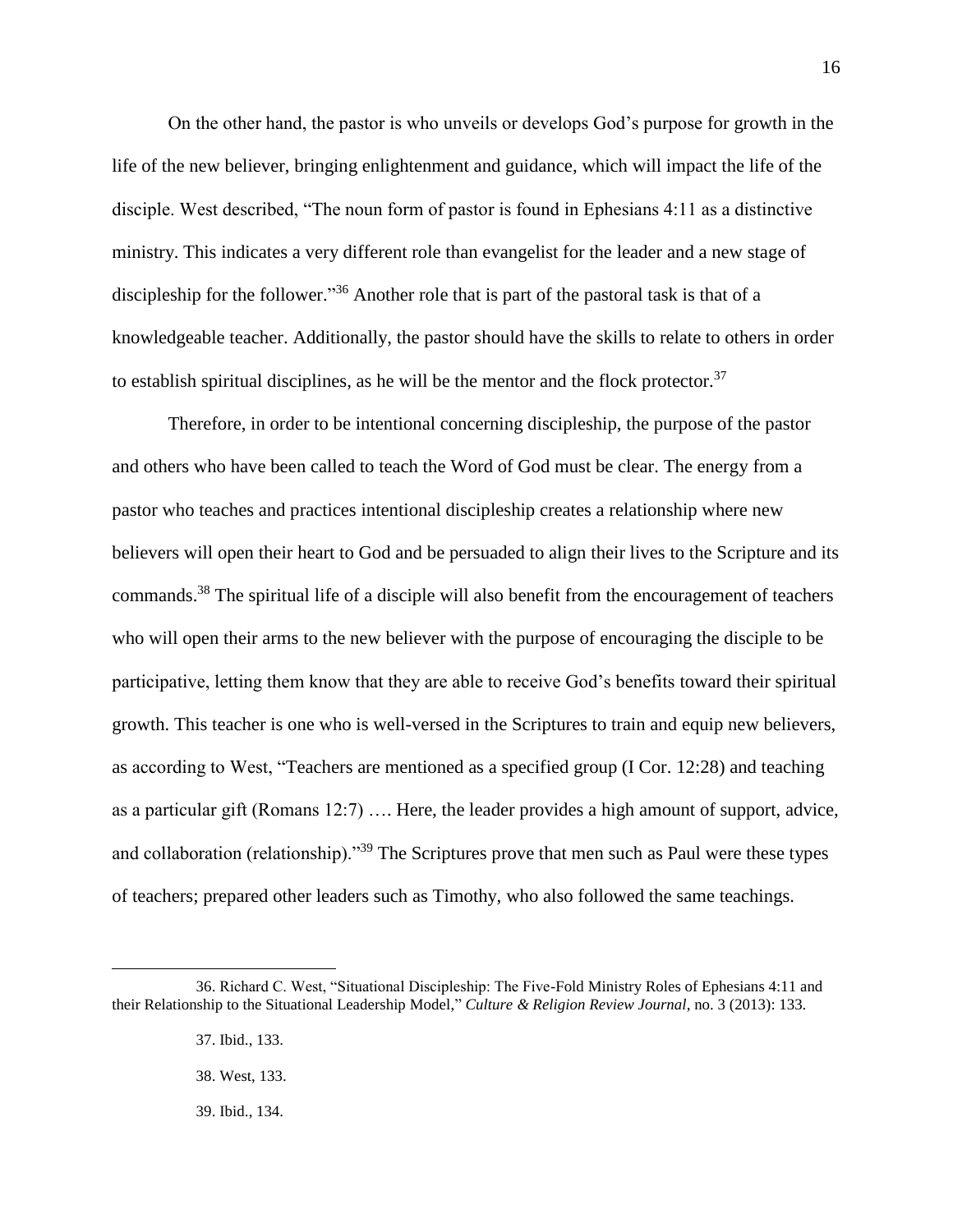In the case of the apostle, the task was more focused on decentralizing the role of mature believers and mentoring them to fulfill their ministerial mission. Thus, West stated that this is the "fourth stage of high competence in which followers are both willing and able to carry through with ministry functions without much direction from leaders."<sup>40</sup> In essence, the apostle is who delegates a certain task to disciples in one of their stages of discipleship in which the disciples feels empowered to exercise their calling in God's Kingdom.

#### <span id="page-20-0"></span>*The Evangelistic Message Won People to Conversion*

The Scripture has always presented the model for discipleship, and, in this case, West uses Paul's "five-fold ministry roles mentioned in Ephesians 4:11-- evangelist, pastor, teacher, apostle, and prophet."<sup>41</sup> These five roles are relevant in the life of the church; therefore, the settings in the church service should be focused on the right target. For instance, the evangelist, according to Paul in his letter to the church in Ephesus, is in charge of bringing the message of salvation with the purpose of repentance and to bring people to be part of the faith in Christ (Acts 2:37,39).<sup>42</sup> According to West, the evangelist "is not associated with one who keeps residence in any one place for too long; thereby not suited toward maintaining relationships with followers."<sup>43</sup> In other words, the evangelist is not the member who disciples new believers. By understanding the role of the evangelist, the Church will avoid some issues related to who should be called to accomplish the task of discipleship.

<span id="page-20-1"></span>*Conversion was Followed by Water Baptism*

40. West, 135.

- 41. Ibid., 126.
- 42. Ibid., 130.
- 43. Ibid., 132.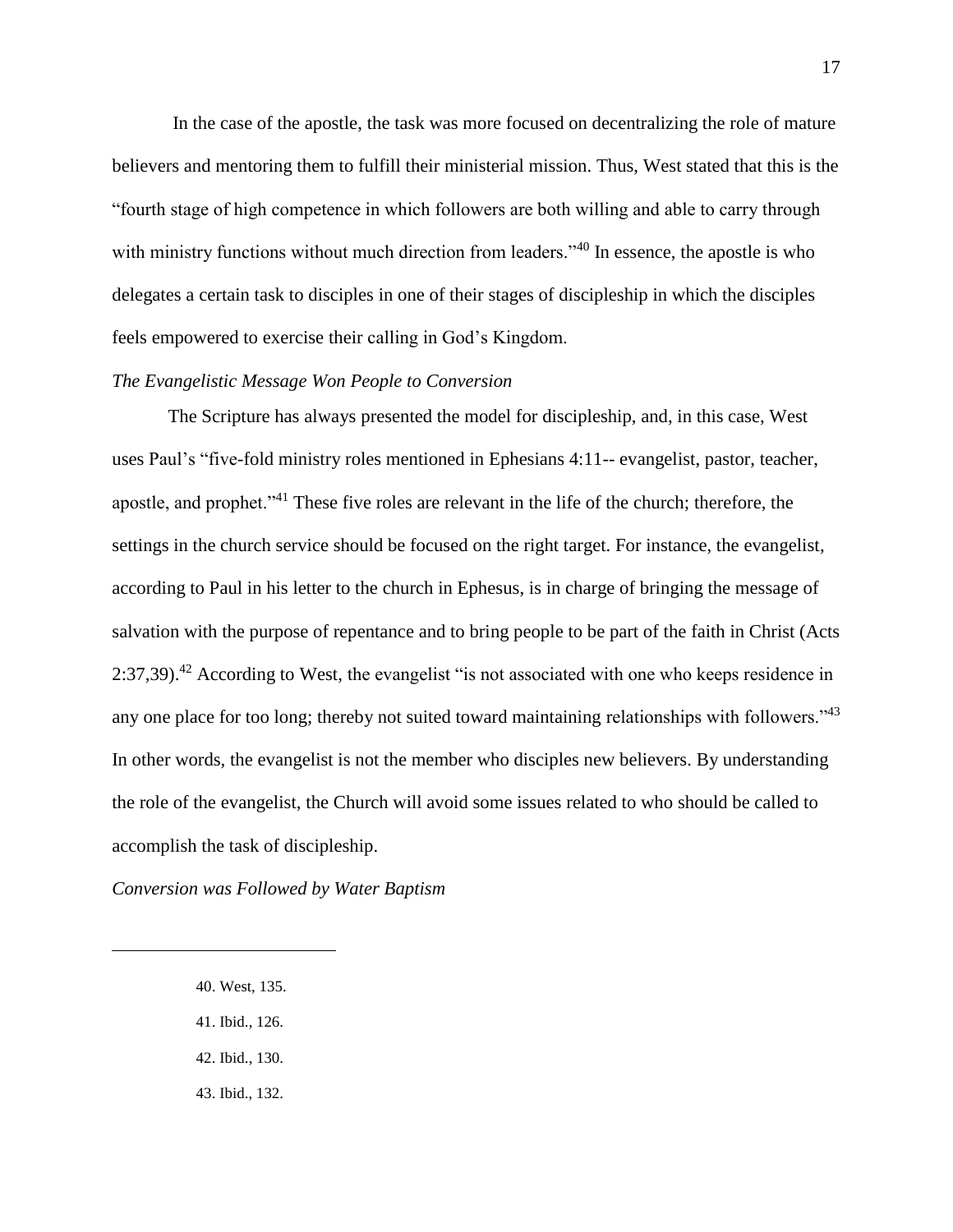Baptism is a sacrament, the initiation of every believer to be a disciple of Jesus Christ.<sup>44</sup> The early church baptized immediately after conversion when one repented and confessed his/her sins. John the Baptist announced to the people that they must repent and confess their sins and be baptized (Matt 3:1,6). Similarly, Peter, in his first evangelistic preaching, invited the crowd to repent of their sins and be baptized in the waters in order to receive the gift of the Holy Spirit (Acts 2:37, 38). Ferguson believed that "we would do well to emphasize the moral dimension of baptism along with its true doctrinal meaning in our evangelistic preaching, in our teaching to converts before and after baptism, and in our instruction to the church."<sup>45</sup>

Therefore, baptism did not precede the process of discipleship. Rather, baptism is a prior conviction of the believer to be enlisted in the transformation process of their life through discipleship as Schmalenberger asserts that the believer is "baptized and reminded of his or her baptismal vows and initiated into the community of discipleship."<sup>46</sup> The evangelistic ministry is key in the beginning of converted lives in announcing that following requires identifying with Christ going to the baptismal waters. Schmalenberger stated:

Baptism is the basis for Christian education and nurture. . . . The church is to help Christians to live out their baptism, to grow in knowledge, insight, and faithfulness as servants of Christ. Baptized Christians need to be nurtured in lives of faith, hope, and love, grounded in the pattern of death and resurrection. So, we see a common agreement that the process flows out of baptism and is an equipping of the Christian to know and live out baptism's gracious benefits and responsibilities. There is a certain shaping of discipleship and bringing a new awareness of the mission of the church.<sup>47</sup>

 $\overline{a}$ 

47. Schmalenberger, 186.

<sup>44.</sup> Jerry L. Schmalenberger, "Confirmation: The Stewardship of Baptism," *Dialog: A Journal of Theology* 41, no. 3 (2002): 184.

<sup>45.</sup> Everett Ferguson, "Baptism and The Moral Life," *Christian Studies Journal*, no. 24 (2010): 42.

<sup>46.</sup> Schmalenberger, 184.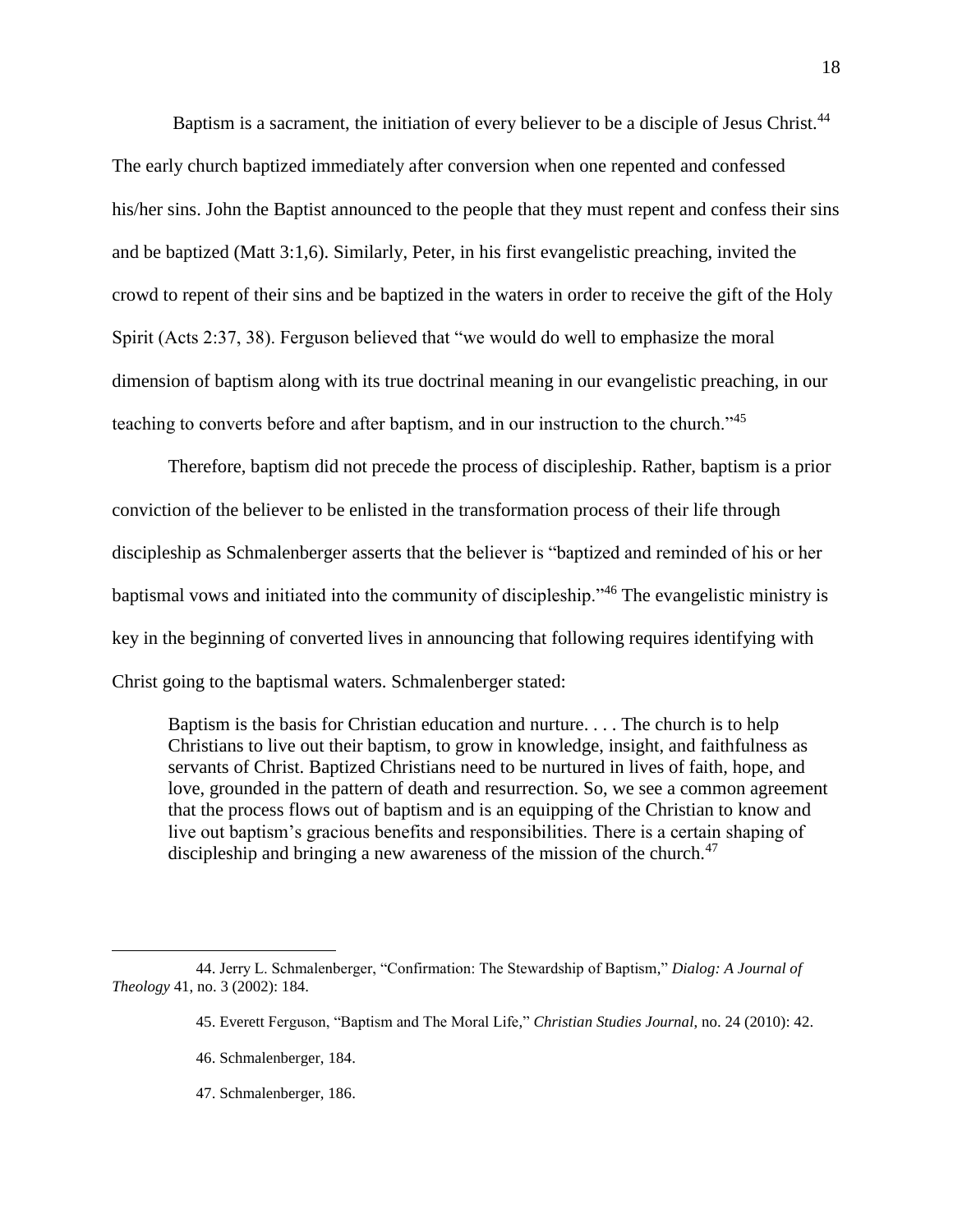The core act of a believer after conversion is water baptism, wherein believers promise their lives to Jesus Christ, the author and consummator of life. In other words, disciples have the faith and hope that Christian education will shape their lives, directing them to the mission and vision of the Church. Therefore, it is relevant to consider spiritual growth as fundamental in the life of the believer. Brosius stipulated that, "The bottom line is that the church should be making disciples; it should witness new birth (conversion) and spiritual growth (discipleship) in the people under its ministry."<sup>48</sup> This process initiates the beginning of the new believer's walk with Jesus. Once they become new believers in Jesus Christ, the next step for the newly converted person is discipleship.

In the same manner, the Church should be prepared for these new converts with leaders (pastors, associate pastors, and teachers) who have been called to work in the areas of teaching, counseling, and coaching. Every leader should flow naturally in the fruit of the Spirit (Gal 5:22, 23) and demonstrate that they also went through the process of discipleship. This practice will move the church toward a new model of discipleship in the millennium.

# <span id="page-22-0"></span>*Discipleship Happened in Relational Communities*

 $\overline{a}$ 

The primitive Church's praxis was according to the vision and the mission of God, as taught by Jesus Christ. The Church, after Jesus ascended to the Father, worked organically because it was directed by the Holy Spirit in all its functions in the community. The disciples passionately sought to gather with the Body of Christ not only in order to the teaching the Scripture and worship but also to supply the needs of the brethren. In the same manner, Johnson provides an explanation in reference to the early Church praxis: Expressing that the early church was devoted to things such as: The apostles' teaching, fellowship, breaking of bread and prayer.

<sup>48.</sup> Kevin Michael Brosius, "Culture and the Church's Discipleship Strategy," *Journal of Ministry & Theology* 21, no. 1 (2017): 126.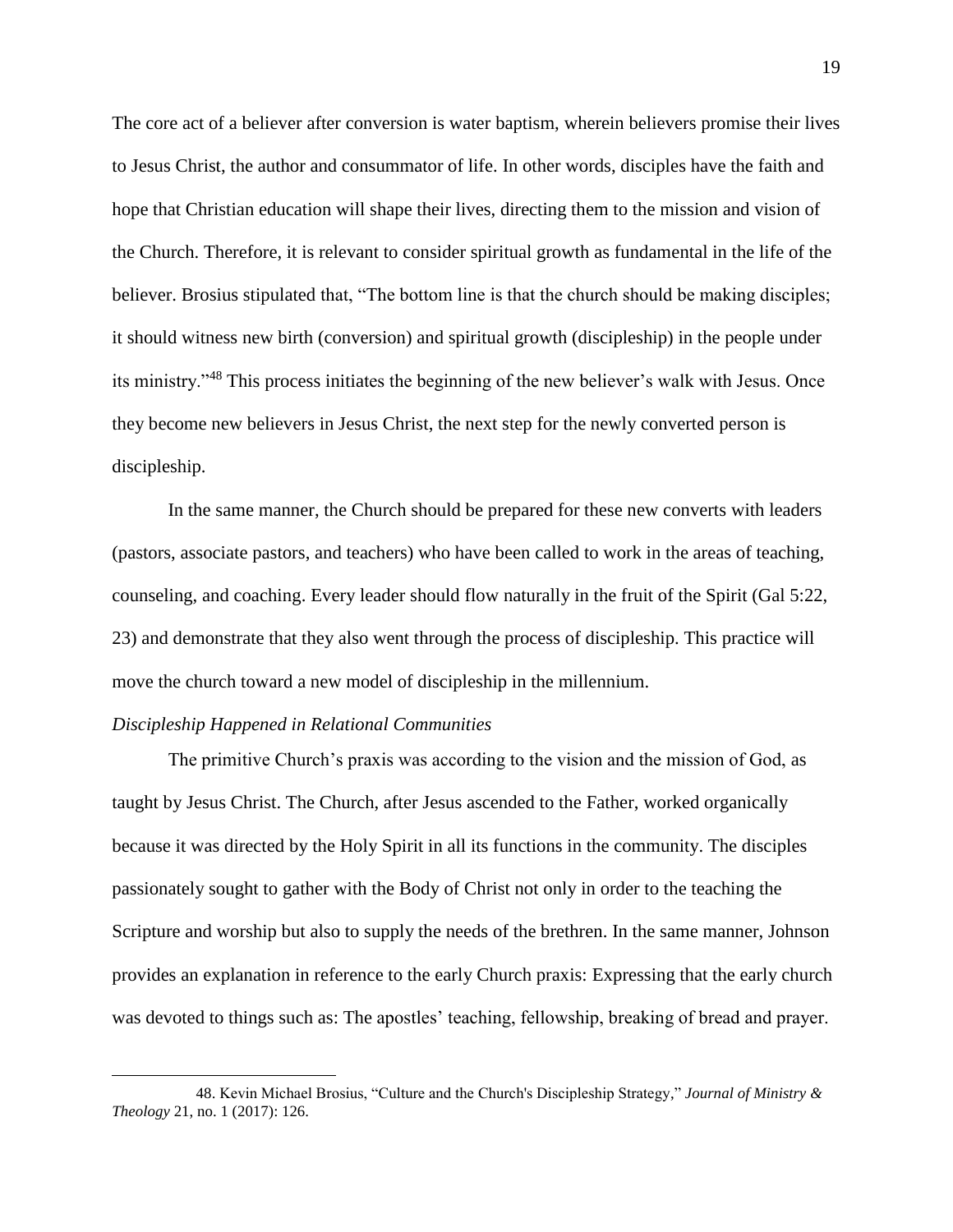Luke focuses on three activities of the first believers. First, they prayed and gave praise to God (Acts 2:42, 47). Second, they practiced fellowship (*Koinonia*). Luke seems to have in mind two discrete practices in this respect: They "broke bread" in their houses and ate together (2:46); and they shared their possessions…All who believe were together and had all things in common; they would sell their property and possessions and divide them among all according to each one's need  $(2.44-45).$ <sup>49</sup>

This Church dynamic was not only present in the temple but also in the homes of believers. By worshipping and praying together, the new believers could experience a more intimate communion. In the beginning of the primitive Church, people were gathering in homes, "And the congregation of those who believed were of one heart and soul; and not one of them claimed that anything belonging to him was his own, but all things were common property to them" (Acts 4:32). The Church was compelled to help the community through the difficult situations in the brethren's everyday lives. As a result, these experiences caused each member to move in actions of love and compassion which is pure *ortho-praxis*. Those who believed were of one heart and soul, ("*ἦν καρδία καὶ ψυχὴ μία*")<sup>50</sup> Therefore, practical discipleship involved the heart of the believer, where their thoughts resided, which was necessary in order for their hearts to develop compassion. The Greek word "*καρδία*" translates as a "causative source of one's psychological, inner life, especially thoughts."<sup>51</sup> New Testament discipleship appealed to the heart of the believers, not just in theory, but in practice by having the new Christians touch, see, and feel as they developed new thoughts according to the heart of God. Jesus' ministry shaped the disciple's character in a holistic form. For instance, "Soon afterwards He went to a city called Nain; and His disciples were going along with Him, accompanied by a large crowd (Luke 7:11)."

51. Allen, 287.

<sup>49.</sup> Luke Timothy Johnson, *Prophetic Jesus, Prophetic Church the Challenge of Luke-Acts to Contemporary Christians* (Grand Rapids, MI: Wm. B. Eerdmans Publishing, 2011), 110.

<sup>50.</sup> *The Greek New Testament*, 410.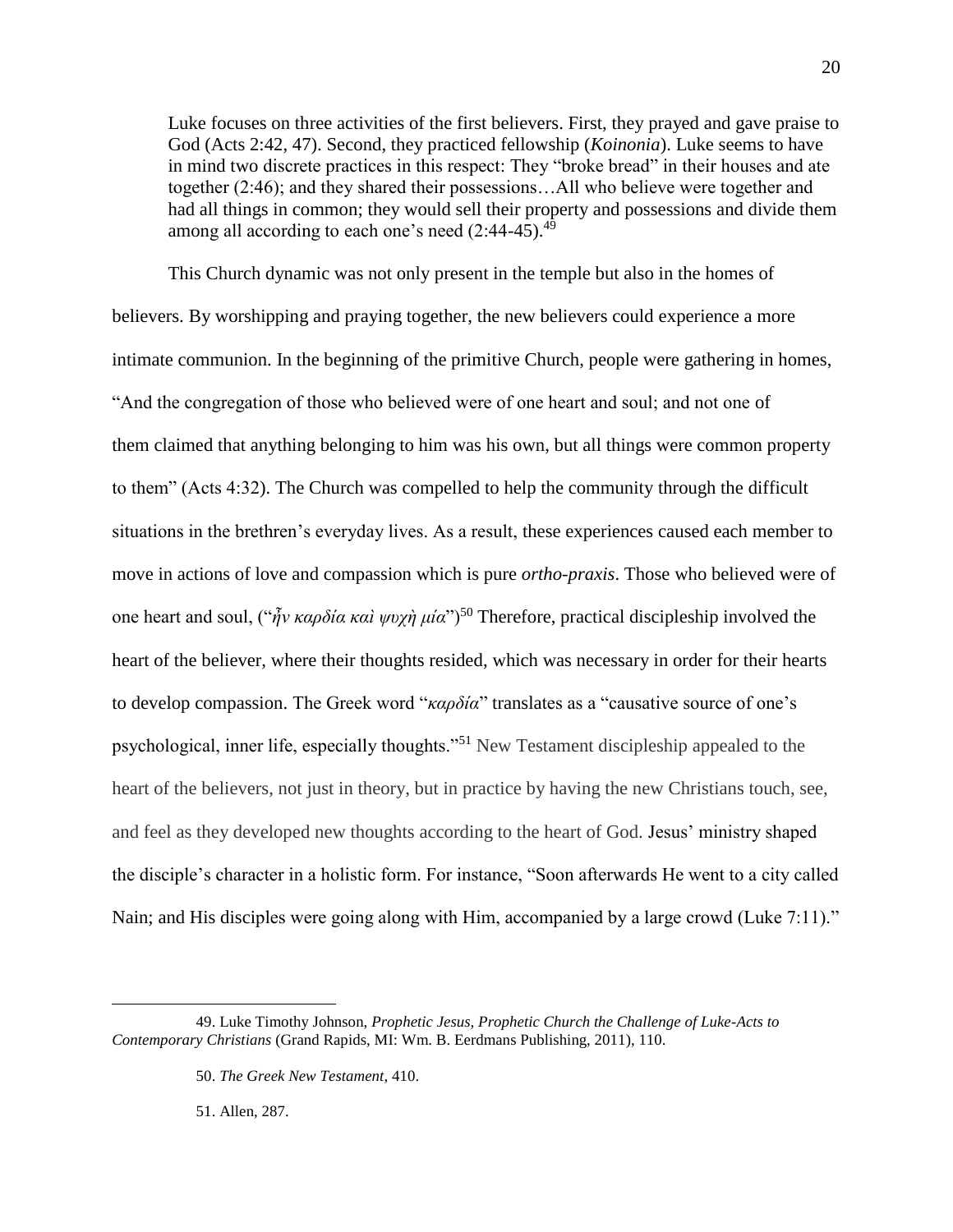The disciples always followed and learned from him. This moment seeks to determine the reaction of all the disciples who were following Jesus. The Scripture stated that there was a crowd of people.

# <span id="page-24-0"></span>*Intentional Discipleship*

 $\overline{a}$ 

Many disciples followed Jesus to the city of Nain, and, on their way, they encountered this scenario, "Now as He approached the gate of the city, a dead man was being carried out, the only son of his mother, and she was a widow" (Luke 7:12). In other words, the discipleship model continued to move in action through the sorrow and pain of a mother who lost her only son. This scenario was a perfect example of showing compassion toward others in difficult situations. Jesus took practical action in favor of the person who was experiencing grief, "and He came up and touched the coffin; and the bearers came to a halt. And He said, young man, I say to you, arise!" (Luke 7:14).

The feeling of compassion was provoked by the mother's sorrows and pain. This moment provoked a reaction from all the disciples who were following Jesus. Remembering that Jesus also had a widow mother, He was easily related to the mother that had lost her only son. In the same manner Ingrid Kitzberger expresses, "Seeing Jesus' mother as a widow and Jesus as her only son, an alert and informed reader who is familiar with the Synoptic Gospels will recall one particular story: the widow of Nain and the raising of her only son in Luke 7:11-17."<sup>52</sup> In the same manner, many people within the Church can probably identify with this scenario and can, through that identification, bring a peaceful relief to a widow that is in pain in her moments of sorrows. The Scripture stated that there also was a crowd of people present. The event occurring

<sup>52.</sup> Ingrid Rosa Kitzberger, "Stabat Mater? Re-Birth at the Foot of the Cross," *Biblical Interpretation* 11, no. 3/4 (2003): 484.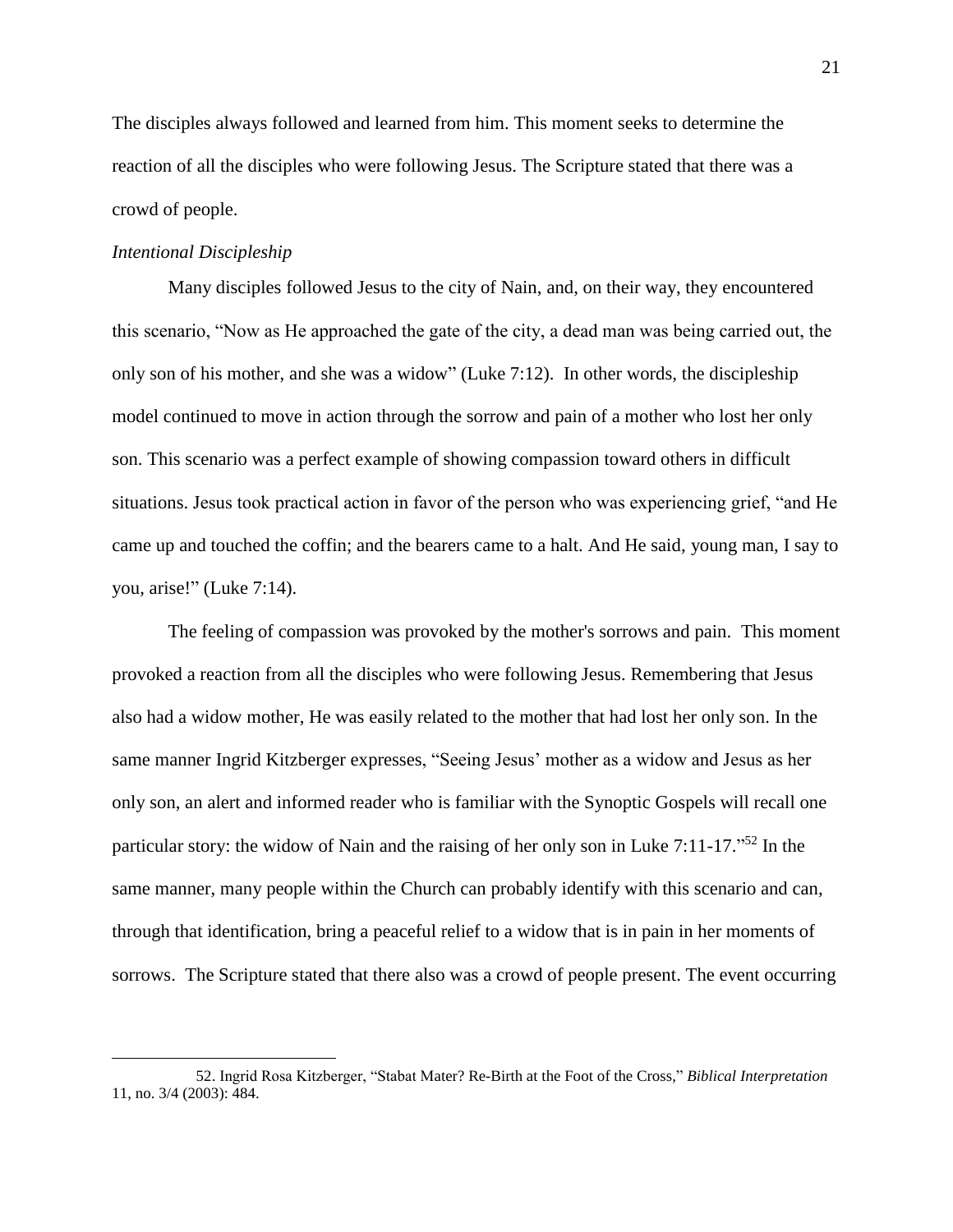before the disciples taught them to see the difficult situations that others were experiencing and to act in compassion by doing something to help them. This situation was not happening behind four walls, but rather in the community, which moved the disciples to compassion and taught them that there is a need for action when seeing the pain people in the community faced.

In the same manner, to work in the community as a disciple of Jesus Christ, it is relevant to learn the social problems of our communities. Doing so will help the Church to identify factors in people's lives that can often lead to poverty. This process will have the Church undertake the mission of becoming involved in the community more seriously. For this reason, Dancer has reported that:

There is good news, but it is at the margins. The margins are the place where people are at once enslaved by social and economic forces and yet strangely free to see things as they really are. There is an apocalyptic quality to marginality; that is one of its gifts to us all. It seems to me that if the church wants to embody an authentic pathway to express its missional and transformative life then it will need to learn to listen more fully to the voices of those it engages through its social service, so that their voice might be the beginning, rather than the end of the matter. Moreover, it will need to re-orientate, relocate and re-engage.<sup>53</sup>

Going back to Jesus' time, the Scripture states that the Roman Empire afflicted the nation of Israel through the payment of taxes. Jesus challenged Israel by noting that the problem was not the taxes but rather the lack of commitment that Israel had toward the Lord (Luke 20:24,26). As an illustration, Jesus used the denarius to teach, not only his disciples but also the Israelite community. Jesus held up the denarius and asked whose face was on the coin. When the community responded "Caesar," he told the community that they should then give to Caesar what is Caesar's as they should give to God what is God's (Luke 20:24-25).

<sup>53.</sup> Anthony Dancer, "Welfare, Church and the Pursuit of Justice in the Land of the Long White Cloud," *International Journal of Public Theology* 3, no. 1 (2009): 105.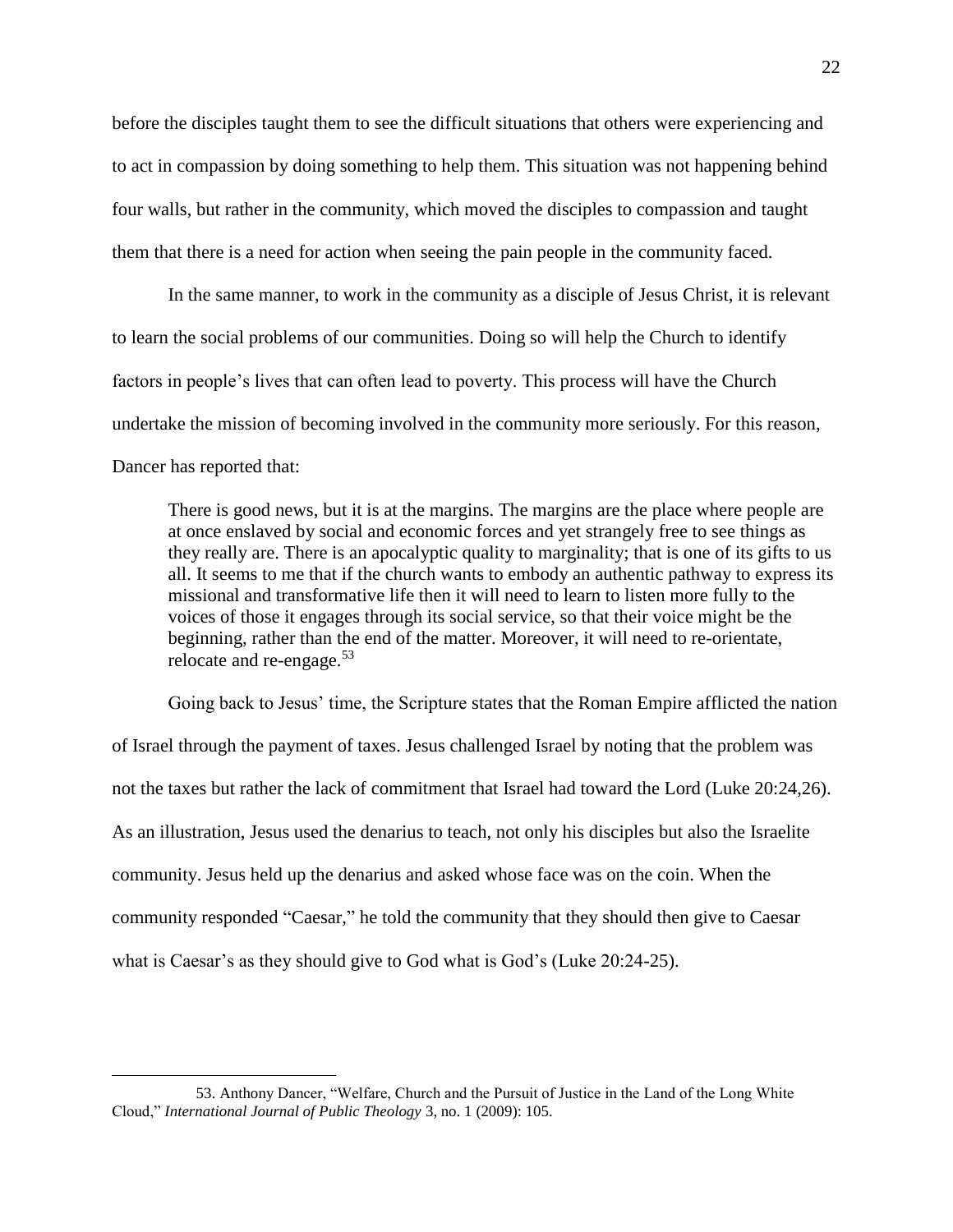By listening to the community's concerns and issues, the Church can meditate and reorient its praxis like Jesus did when a Syrophoenician woman appeared in the house where Jesus was to beg him "to cast the demon out of her daughter (Mark 7:26)." When the woman sought Jesus out to attend her daughter, Jesus' response was to reaffirm that his commitment was only with Israel, but not with the Gentiles. The response Jesus gave to the woman could have offended anyone, but this woman took the Jesus' negative answer and responded saying that she identified with the dogs that ate from the scraps that fell from the table at a family's meal. This statement changed Jesus' perspective and caused him to reevaluate his commitment and revise his commitment to include the gentiles (Mark 7:28-29). In the same way, there are people within their communities that need what believers have; and many of them have a response like this Syrophoenician woman that will make people's perspectives change and will make Christians reengage with their communities. The intentional approach of the Church within the community will create opportunities for incredible relationships between the community and the Church.

The systematization of the Church radically changed the natural state of the primitive Church that was focused on sharing the Gospel of Salvation and discipling new believers. The difference between the present and the past is that this process took place in community, including people from all social classes. Therefore, if new believers are not practicing the teachings of Jesus Christ and are not involved in their communities, how are they going to develop what was given to them at conversion? The Scripture provides many examples of the disciples of Jesus being more involved in an *ortho-praxis,* as Manchala stated, "Jesus did not commission his disciples to call people to a belief system but to a covenantal relationship through a vocation of striving for the realization of God's reign."<sup>54</sup>

<sup>54.</sup> Deenabandhu Manchala, "Moving in the Spirit: Called to Transforming Discipleship: Reflections from the Vantage Points of the Marginalized People," *International Review of Mission* 106, no. 2 (2017): 201.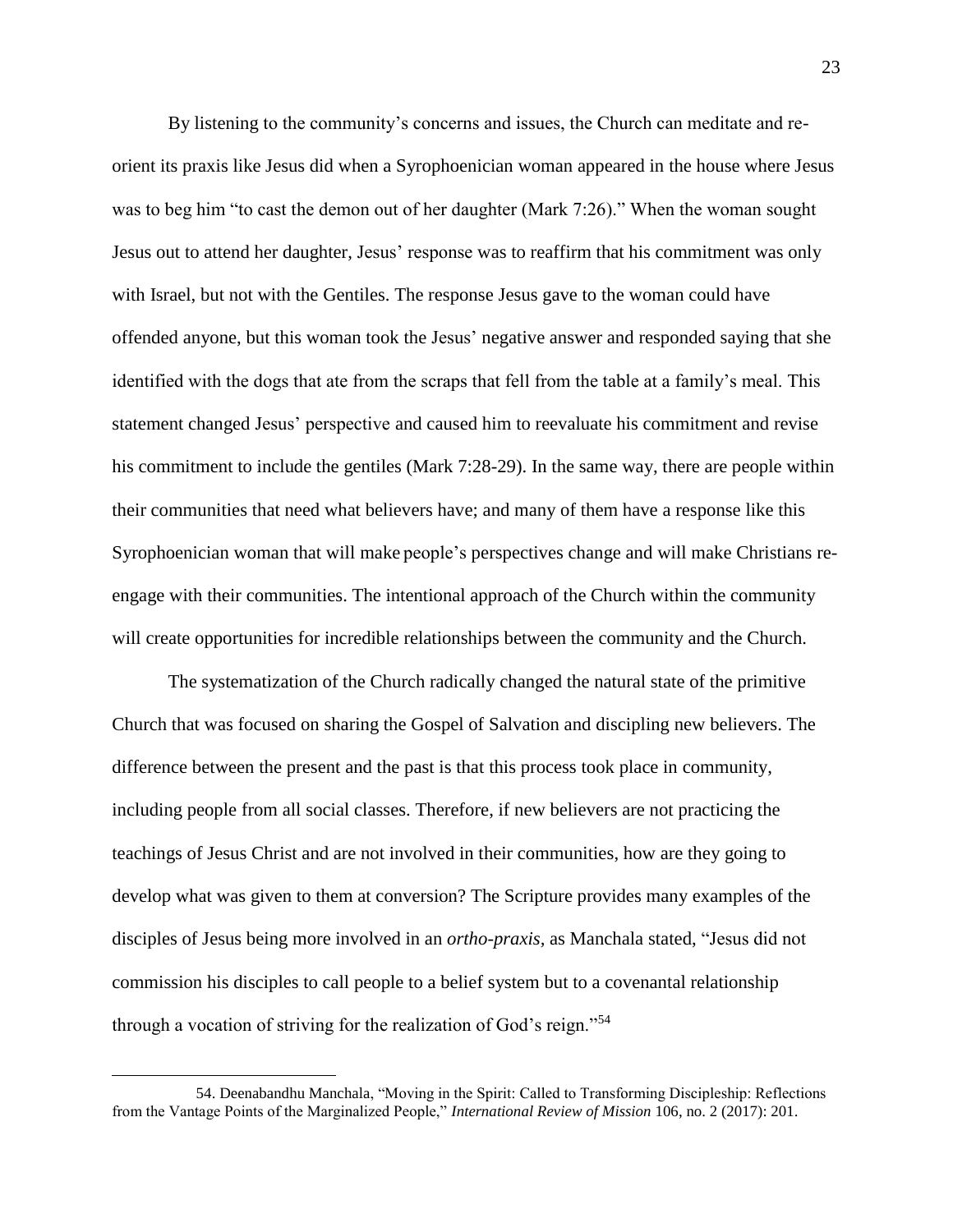In other words, when people enlist as a disciple of Jesus Christ, it is necessary that the ecclesiastical educators teach community involvement to the new believers to be true disciples of Jesus Christ. The Scripture references a man, John the Baptist, who was set aside by God to prepare the way for the Messiah. He always declared, "Repent, for the kingdom of heaven is at hand (Matt 3:2)," in his community messages. This declaration in the Greek language is "*καὶ λέγων, Μετανοεῖτε· ἤγγικεν γὰρ ἡ βασιλεία τῶν οὐρανῶν.*" <sup>55</sup> This remarkable statement should be declared in church communities by everyone who has been discipled, since Jesus is now governing the Church. It is important to understand that God's government is not limited to Sunday and the four walls of the Christian congregations that traditionally have been practicing through the years.

Therefore, John the Baptist understood his task as a real disciple in his praxis, marking God's territory everywhere he went as the word "*βασιλεία*" is defined as "the act of ruling; territory ruled by a king."<sup>56</sup> The question is now: How many disciples have been taught this principle in order to understand that their vocation as teachers and disciples ought to be based in the community by marking God's territory everywhere a believer goes? As Vincent expressed, "the disciples are deliberately mentioned in the first part of the gospel to participate with Jesus in the activity in question and are actively involved in the event described."<sup>57</sup> In other words, every disciple that has decided to follow Jesus is also part of the purpose of the Kingdom of God as the chosen twelve experienced in every event of the Gospel in the Scripture. The Holy Spirit will allow the Church to enter in believers' communities and manifest the glory of the Lord.

<sup>55.</sup> *The Greek New Testament*, 6.

<sup>56.</sup> Allen, 280.

<sup>57.</sup> Vincent. B. Muderhwa, "The Blind Man of John 9 as a Paradigmatic Figure of the Disciple in the Fourth Gospel," *Hervormde Teologiese Studies* 68, no. 1 (2012): 2.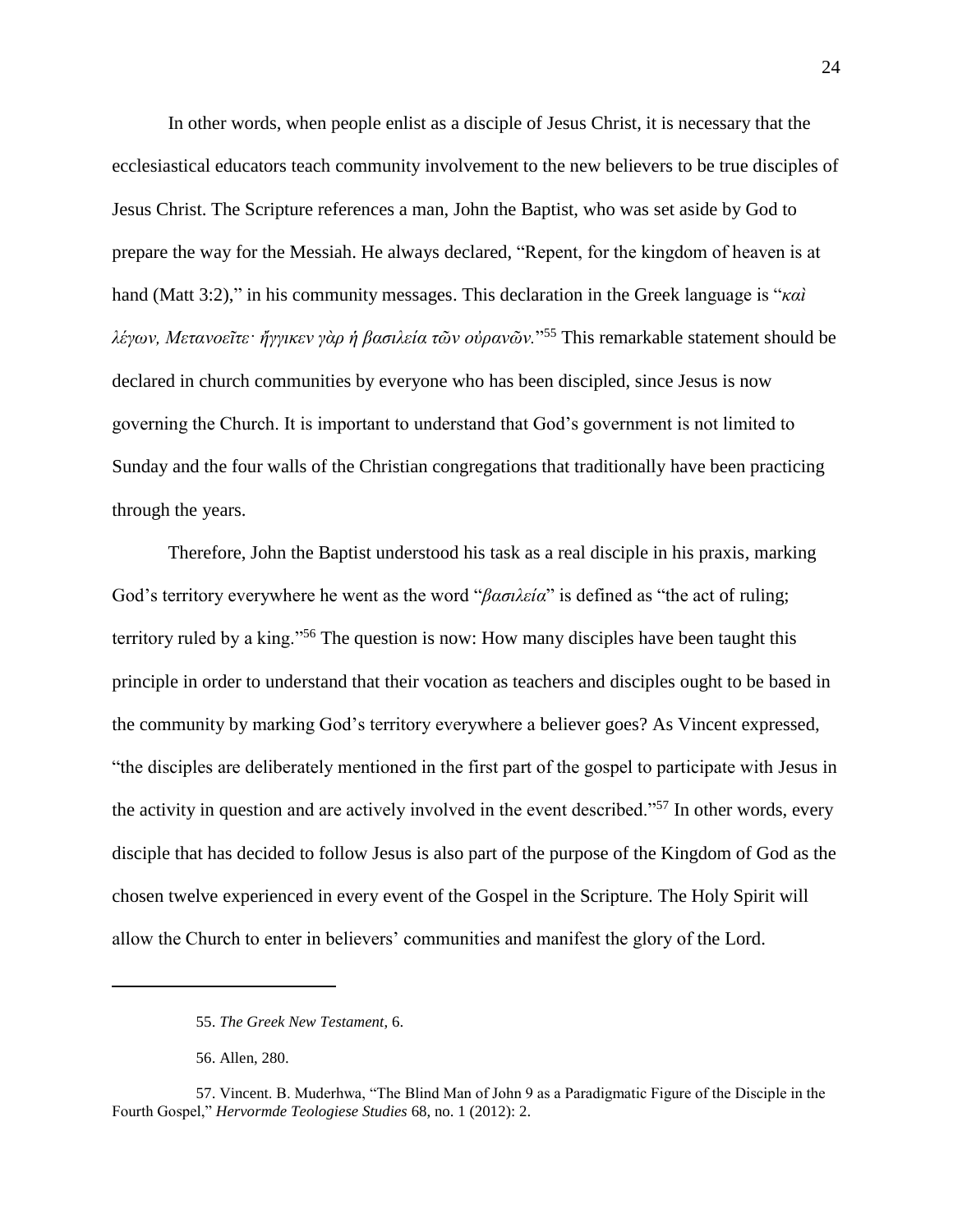# <span id="page-28-0"></span>*Disciples Learned Through Action and Teaching (Orthopraxy and Orthodoxy)*

In the Old Testament, the Scriptures also emphasize that social justice was one of God's priorities in the conduct of every individual in Israel. In other words, the fruit of their action was measured in their piety as Michael Barram explained through the book of the prophet Isaiah chapter 58:2:

The people pursue God as if they were committed to God, but the evidence of their behavior exposes their falsehood. The message here is that without righteousness and justice in the social sphere, their piety is worthless. In verse 2, the Hebrew wordplay involving forms of *mišpāt* (often rendered "justice," but translated in the NRSV first as "ordinance" and a second time as "judgments" [in the plural]) and *sĕdāqâ/ sedeq* ("righteousness" / "righteous") is noteworthy: The people seek "righteous judgments" (*mišpĕtê sedeq*) from God, though they themselves have not acted with "righteousness" (*sĕdāqâ*), as they have failed to obey the "ordinance" (*mišpāt*) of God. In short, they have not acted toward others as they hope God will act toward them.<sup>58</sup>

The prophetic Word of Isaiah can address many of the issues that the post-Christendom

Church is having regarding discipleship. The believer by nature, in many cases, will seek the blessings of God; however, to access to the blessings of God, a believer must understand that it is better to give than receive (Acts 20:35). This principle is part of discipleship, and in order to be able to meet the needs of the needy, the body of Christ must apply their time, talents, and resources to the communal work of the Church. Therefore, the believers should not be seeking a blessing if they are not acting justly towards others in the community. In addition, Barram asserted, "Isaiah 58:1–12 testifies to a purposeful God who does not remain neutral in the face of injustice, instead God is swift to meet out justice and righteousness. This purposiveness of God—this *missio Dei*—defines the mission into which God's people have been called."<sup>59</sup>

<sup>460.</sup>

<sup>58.</sup> Michael Barram, "Isaiah 58:1–12," *Interpretation: A Journal of Bible & Theology* 69, no. 4 (2015): 59. Barram, 462.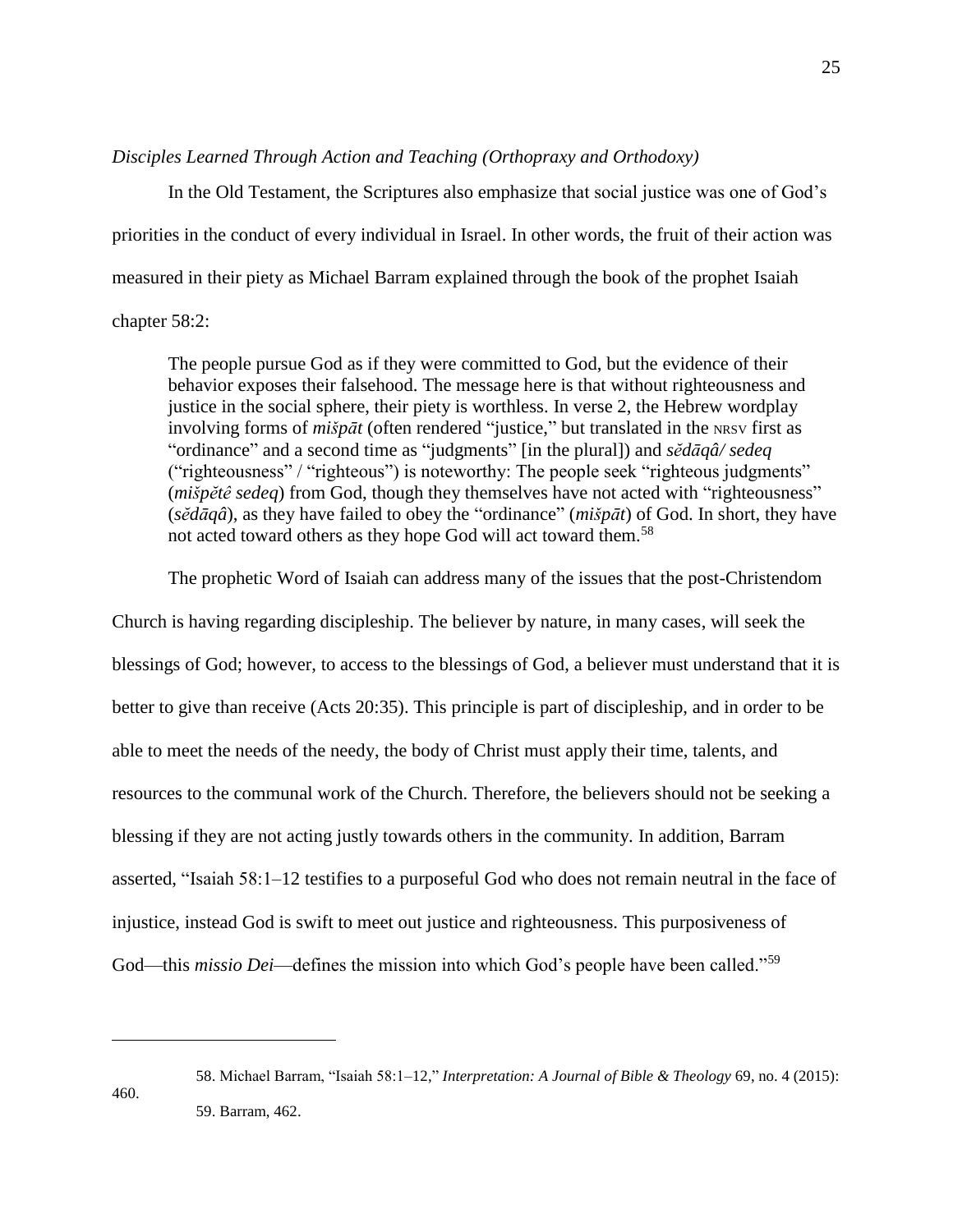Therefore, the prior Scriptural passages are a point of reference to a *priori* and define the theological perspectives that relate more to the practical life than a mere theoretical narrative recount. As such, the introduction to a theology-based, Church-supported *ortho-praxis* in the community is found in Woodbridge's description of practical discipleship.

These definitions come close to capturing the biblical approach to theology. It can therefore be concluded that the only theology that is truly Christian is theology that is applied. This implies that what we really know in the fully biblical and Hebraic sense is what we live. This close relationship between theology and life is also reflected in the fact that the Bible always moves from the indicative to the imperative, from theology to ethics, from exposition to application. $60$ 

Failure to practice what the Scriptures declare does not show real faith on the part of the individual, as faith is best seen in action (Jas 2:14,17). Not practicing what the Scriptures say also demonstrates that the individual does not have biblical ethics, which should be part of the moral values of every individual who belongs to a community of Christian believers. The Church must understand that works for the community do not save a person; instead, the Church must be the light of the world, and the lamp must be taken to the darkest places of this earth. Throughout history, several followers of Jesus Christ were already living in *orthopraxis.* For instance, Francis of Assisi, during the  $11<sup>th</sup>$  century, naturally recognized that his vocation was to live and interact with those who were poor, sick, and hungry.

Francis did not waste his time arguing a theological point in reference to this matter; rather, the *orthopraxis* started to flow naturally in his vocational ministry as Martin portrays that Francis had a dream in which Jesus said to him, "serve the master and not the men" and

<sup>60.</sup> Noel B. Woodbridge, "Living Theologically - Towards a Theology of Christian Practice in Terms of the Theological Triad of Orthodoxy, Orthopraxy and Orthopathy as Portrayed in Isaiah 6:1-8: A Narrative Approach," *Hervormde Teologiese Studies* 66, no. 2 (2010): 1.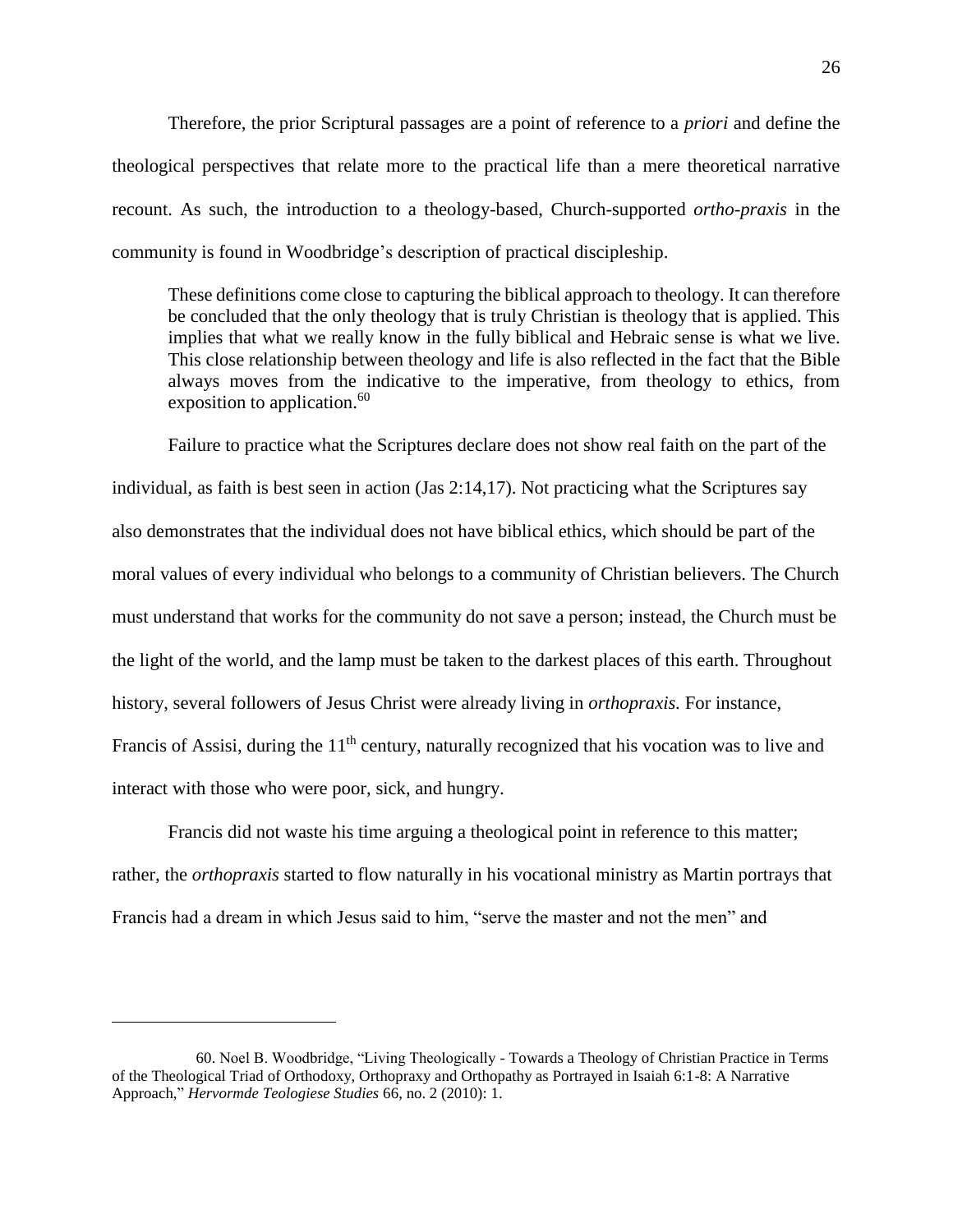"Franchesco go and repair my Church."<sup>61</sup> For Francis Assisi, favoring people in need is what developed his devotion to not only share the Gospel of Salvation but also to take care of the people in the darkest corners of the community as he affirmed through his statement, "Preach the Gospel, use words when necessary." $62$ 

The government and the traditional ecclesiastical institutions (the Catholic church), in general, oppressed the marginalized people because they had forgotten that Jesus' ministry was in favor of the oppressed. Nowadays, one who is taking a divine direction for the righteousness of God is the founder of liberal theology: Gustavo Gutierrez. Gutierrez re-introduced an intentional praxis as Mehmet indicates that Gutierrez exemplified the following:

The Church contributes . . . to giving a kind of sacred character to a situation which is not only alienating but is the worst kind of violence – a situation which pits the powerful against the weak. By casting our lot with the oppressed and the exploited in the struggle for a more just society he argues that the Church must make the prophetic denunciation of every dehumanizing situation, which is contrary to fellowship, justice and liberty.<sup>63</sup>

The oriented philosophy of many Christians, who lack preparation and discipleship, believes that the pastoral ministry, the Church mission, and vision must be focused on buildings. Therefore, it is impossible for the Body of Christ lacking an intentional discipleship to recognize its wrong-praxis. This failure to recognize contributes to the self-righteousness of a congregational name enclosed between the four walls rather than sharing the name of Jesus in the community, learning, and practicing as a good follower of Jesus Christ. The difficult but critical proof for the church is that a true disciple of God's Kingdom must be willing to go

62. Ibid.

<sup>61.</sup> Loyola Productions, *St. Francis from "Who Cares About the Saints?"* (video file), directed by Fr. James Martin S.J., posted September 7, 2012, accessed March 9, 2018, https://www.youtube.com/watch?v=kw1LDSV23zA.

<sup>63.</sup> Mehmet Ciftci, "Liberation Theology: A Comparative Study of Christian and Islamic Approaches," *New Black Friars* 96, no. 1064 (July 2015): 495.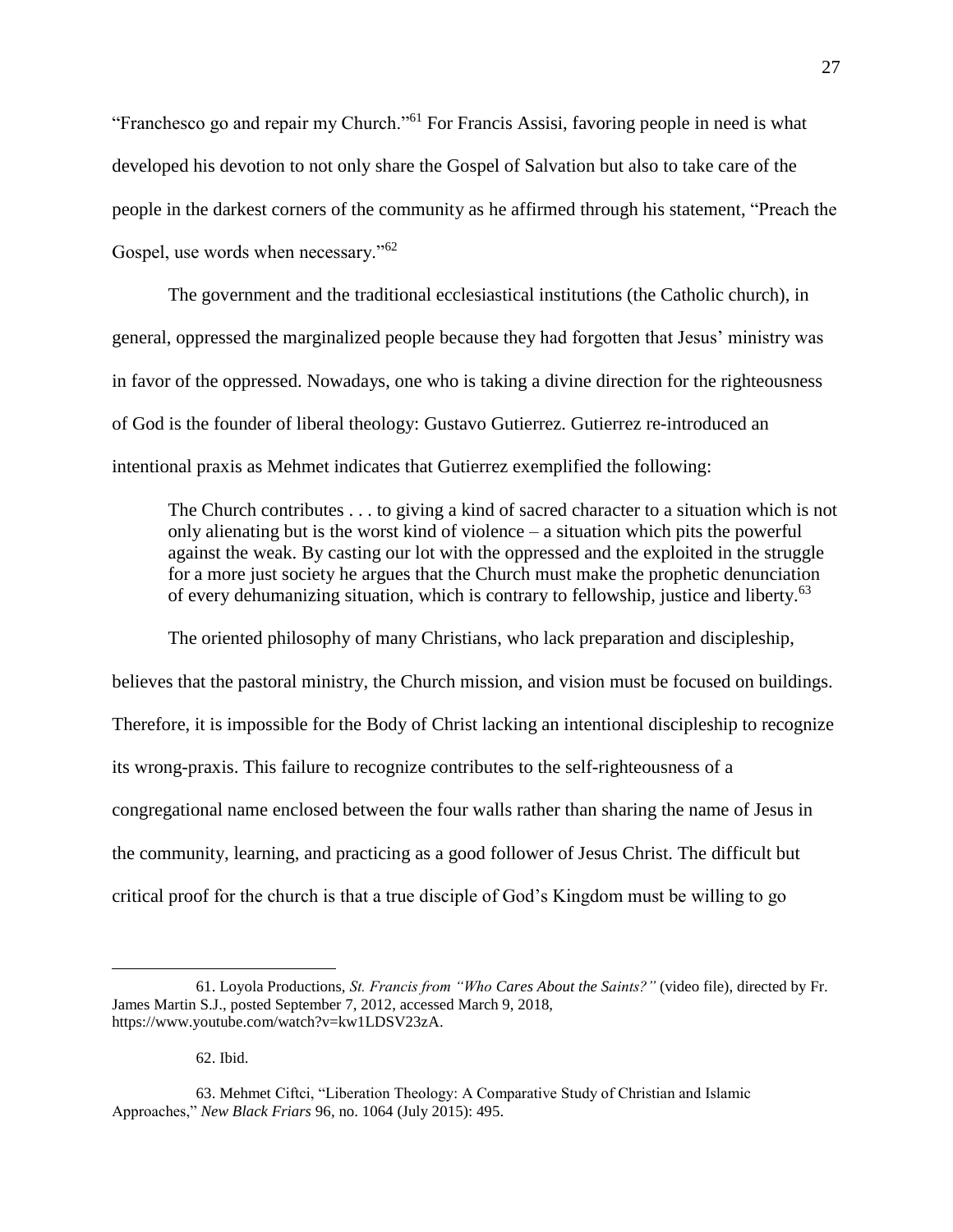against principalities and powers. Those powers and principalities are even present within the ecclesiastical spheres, and many people are not willing to denounce injustice and indifference towards the marginalized people of society. The Church selfishly keeps the blessings of God for itself and misses the chance for true fellowship among its community by neglecting to share the deliverance and righteousness of Jesus Christ.

# <span id="page-31-0"></span>*Discipleship Happened Outside of the Church Building*

The systematization of the Church radically changed what was natural in the primitive Church whose initial focus was to share the Gospel of Salvation and to disciple new believers. For instance, the Church of the book of Acts opened their arms to the Gentile community. They were marginalized by the Jews supporting Johnson's affirmation that the purpose of the Church is to enable "the prophetic of the embrace of the marginal by bringing the good news to those ethnically marginal to the people of God."<sup>64</sup> Therefore, new disciples should practice the teachings of Jesus Christ and the Church of the book of Acts who were involved in their communities rather than focusing on a building. The Scripture gives many examples of Jesus' disciples involved more in *ortho-praxis.* For example, Manchala stated, "Jesus did not commission his disciples to call people to a belief system, but to a covenantal relationship through a vocation of striving for the realization of God's reign."<sup>65</sup> When people enlist as a disciple of Jesus Christ, it is necessary that the ecclesiastical educators teach this relevant point to the new believers to have true disciples of Jesus Christ.

<sup>64.</sup> Johnson, *Prophetic Jesus, Prophetic Church the Challenge of Luke-Acts to Contemporary Christians,* 151.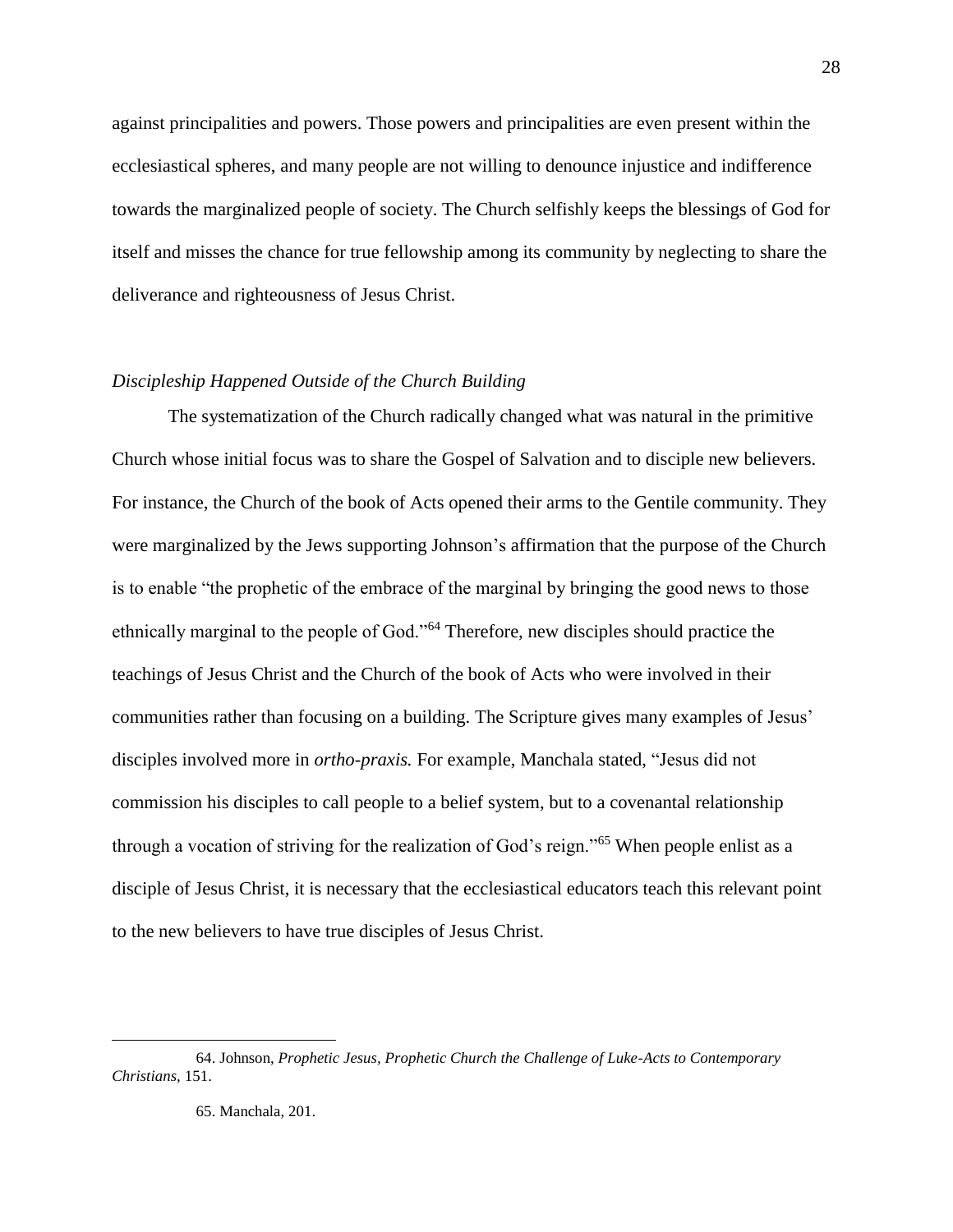# <span id="page-32-0"></span>*Discipleship was a Process and a Practical Experience in the Daily Life*

During Jesus' ministry, the Scriptures reveal the empirical form in which Jesus related to the people in the community—He introduced himself and established an intentional dialogue to supply the spiritual needs of the individual. In the same manner, Pratt also affirmed that a "Dialogue begins when people meet each other."<sup>66</sup>

Therefore, dialogue must be intentional, not only during service days at Church, but also in believers' daily lives in their communities as in Jesus' encounter with the Samaritan woman where He used a normal illustration from their practical living to establish a dialogue with her at a well where women used to go to get water (John 4:6,7). The Greek N.T. clarifies how Jesus intentionally related to this woman:

# ("*Ἔρχεται γυνὴ ἐκ τῆς Σαμαρείας ἀντλῆσαι ὕδωρ λέγει αὐτῇ ὁ Ἰησοῦς δόςμοι πεῖν.*")<sup>67</sup>

This text had several empirical priorities, but, in order to align to the intentional dialogue, it must first start with three Greek words that demand a communicative action in which the first word that Jesus practiced was "*λέγω*," which is defined as, "I say, speak, tell, express with words [to express oneself orally or in written form]."<sup>68</sup> This communication is not limited only to an oral communication but can include written communication. The second Greek word is "*φημί,*" which is defined as, "I say affirm [to state something orally]."<sup>69</sup> In order to declare something, one must affirm what is being declared, and Jesus, during his dialogue with this Samaritan woman, always affirmed the promise of God (John 4:10). Finally, the last Greek word, related to

<sup>66.</sup> Douglas Pratt, "Christian Discipleship and Interfaith Engagement," *Pacifica* 22, no. 3 (2009): 317.

<sup>67.</sup> *The Greek New Testament*, 318.

<sup>68.</sup> Allen, 287.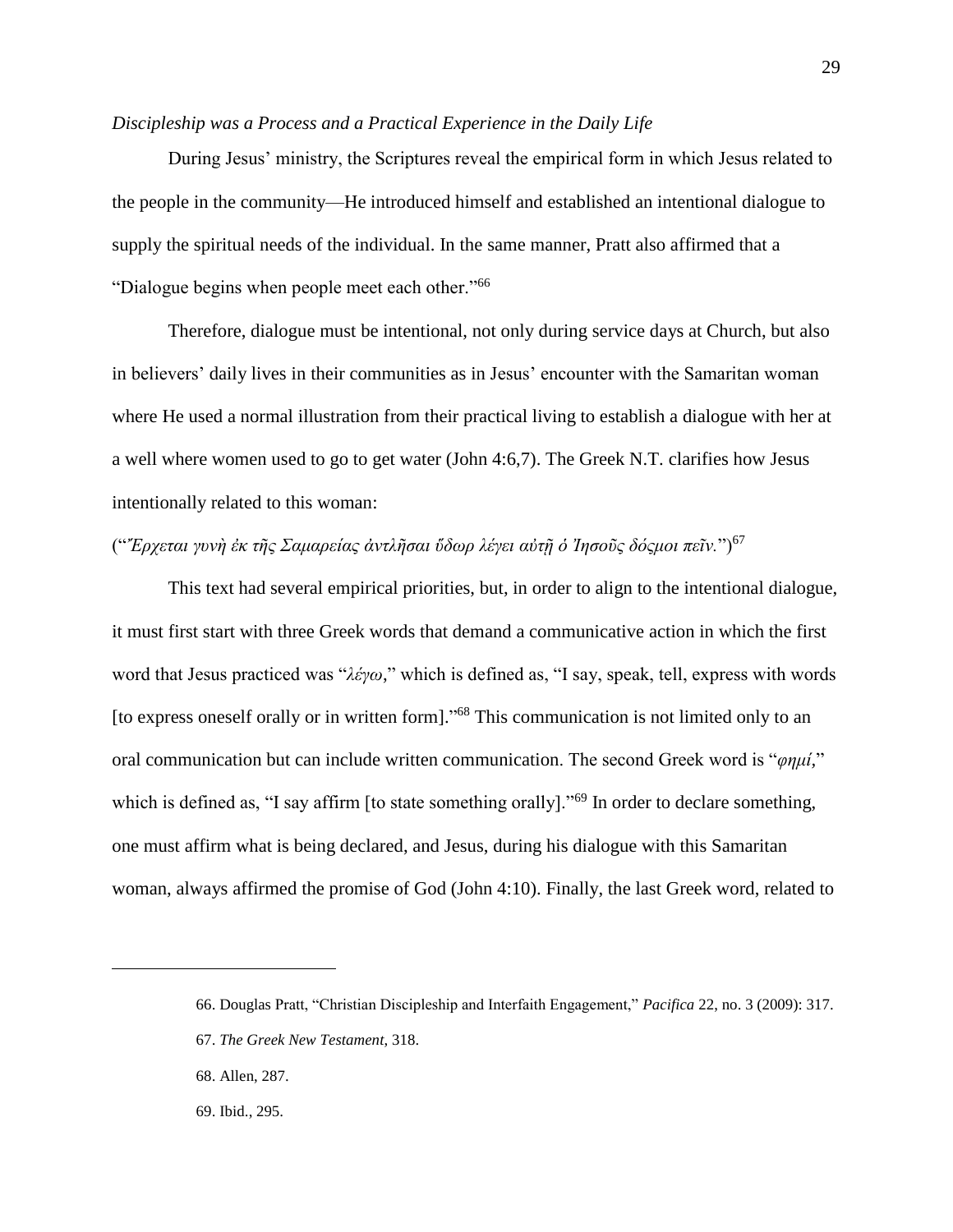an intentional communication, is the word "*ῥῆμα*," which is defined as, "word, saying [a spoken communication]."<sup>70</sup> For this reason, the Church ought to express itself through the Scriptures affirming the spiritual message that God is giving to the church (believer) in order to establish a communication relevant to what people are currently practicing.

These are natural encounters where some religious people will learn the dialogue to be disciples and will begin to understand that this relationship happens naturally within community opening the door to comprehend Pratt's stipulation that a "dialogue depends upon mutual understanding and mutual trust."<sup>71</sup> Therefore, Jesus' dialogue with the Samaritan woman accomplished its purpose following their conversation regarding service (Give me a drink), eternal life, a word of knowledge, and worship (John 4:1, 26). This profound conversation opened the door to this woman to believe and comprehend that a relationship with God was not about race or religion but rather about God's purpose in her personal life. In the same manner, Pratt indicates that "dialogue becomes the medium of authentic witness,"<sup>72</sup> describing how the Samaritan woman came to be an authentic witness of Christ to the Samaritan community who also believed in Jesus (John 4:39, 42). The Samaritan woman aligned her life to the spoken word of Jesus as should be done by post-Christendom disciples.

<span id="page-33-0"></span>*Disciples Gained Hearts of Compassion for the Needs Around Them*

70. Ibid., 293.

- 71. Pratt, 317.
- 72. Ibid., 317.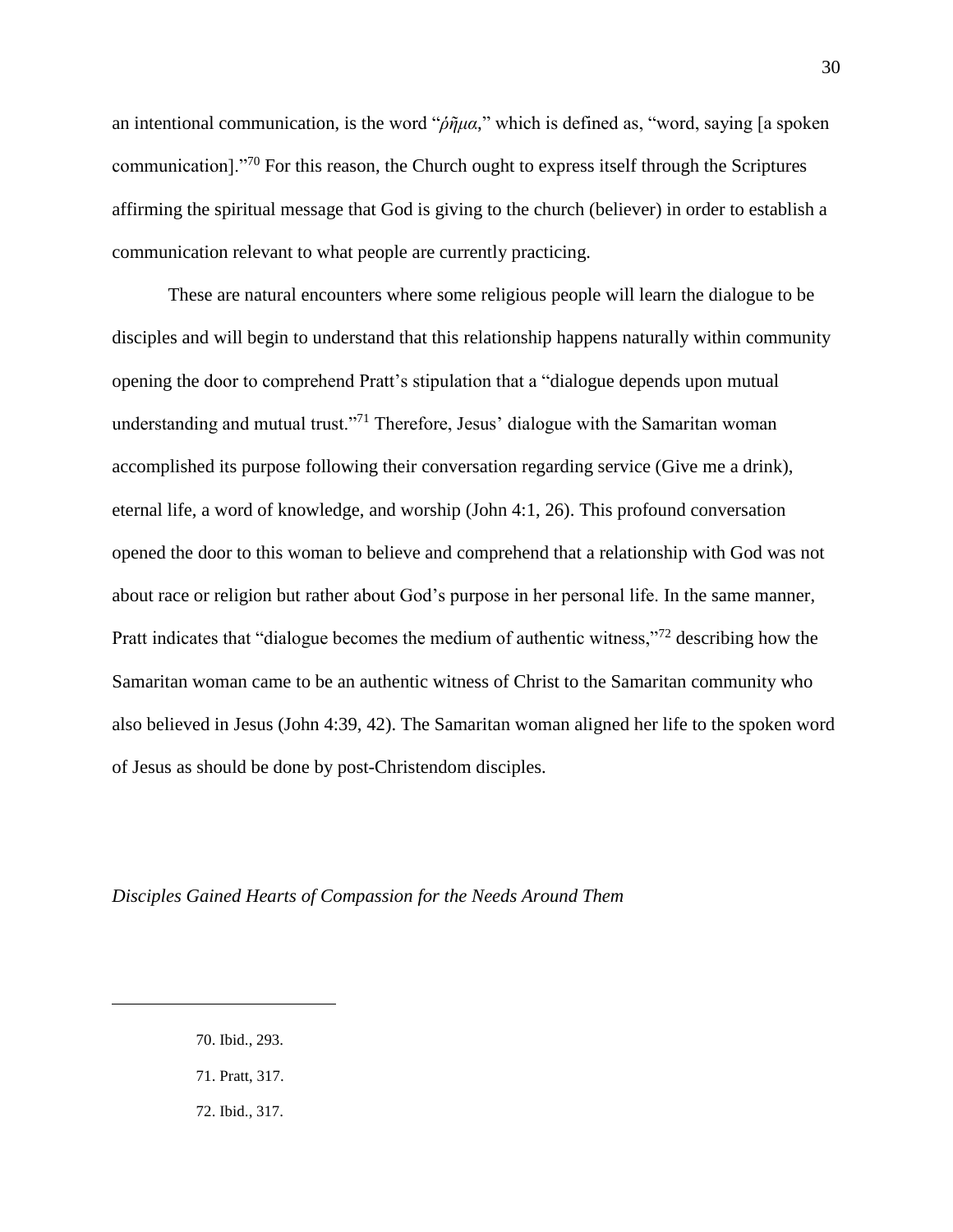In many passages of the Scripture, the reader can appreciate the intentional work of Jesus in social justice scenarios where his disciples were exposed to living, understanding, and learning. When Jesus' disciples were exposed to the social justice scenarios, He always prioritized salvation and compassion throughout the community, which Henderson describes stating, "For the historical Jesus, any interest in his own messiahship must have related organically both to the reign of God he heralded and to the messianic community he both ideally represented and sought to establish."<sup>73</sup> Another point Henderson seeks to make is that discipleship is not about being a grandiose leader but rather of being a servant or a humble disciple. Tanner also supported Henderson stating, "The Jewish people and the twelve observed his many miracles and heard his teachings."<sup>74</sup> The communal scenarios are detrimental, where homeless inhabit the streets, and women are exploited in human trafficking. For this reason, it is important to revalue the praxis of the Church of the Book of Acts.

The Book of Acts confirms the beginning of the communal work of the Church in an intentional form. For this reason, the post-Christendom Church has a natural resource in the Book of Acts, which can rescue the empirical life of the Primitive Church where the guidance and purpose of the Spirit is obvious in the souls in the communities.

## **The Current State of Discipleship in Some of the Western Churches**

<span id="page-34-0"></span>Although many churches are implementing many of these components, many Western churches are not characterized by these traits. The culture is changing and affecting this new

<sup>73.</sup> Suzanne Watts Henderson, "Jesus' Messianic Self-Consciousness Revisited: Christology and Community in Context," *Journal for The Study of The Historical Jesus* 7, no. 2 (2009): 178.

<sup>74.</sup> Paul Tanner, "The Cost of Discipleship: Losing One's Life for Jesus' Sake," *Journal of The Evangelical Theological Society* 56, no. 1 (2013): 44.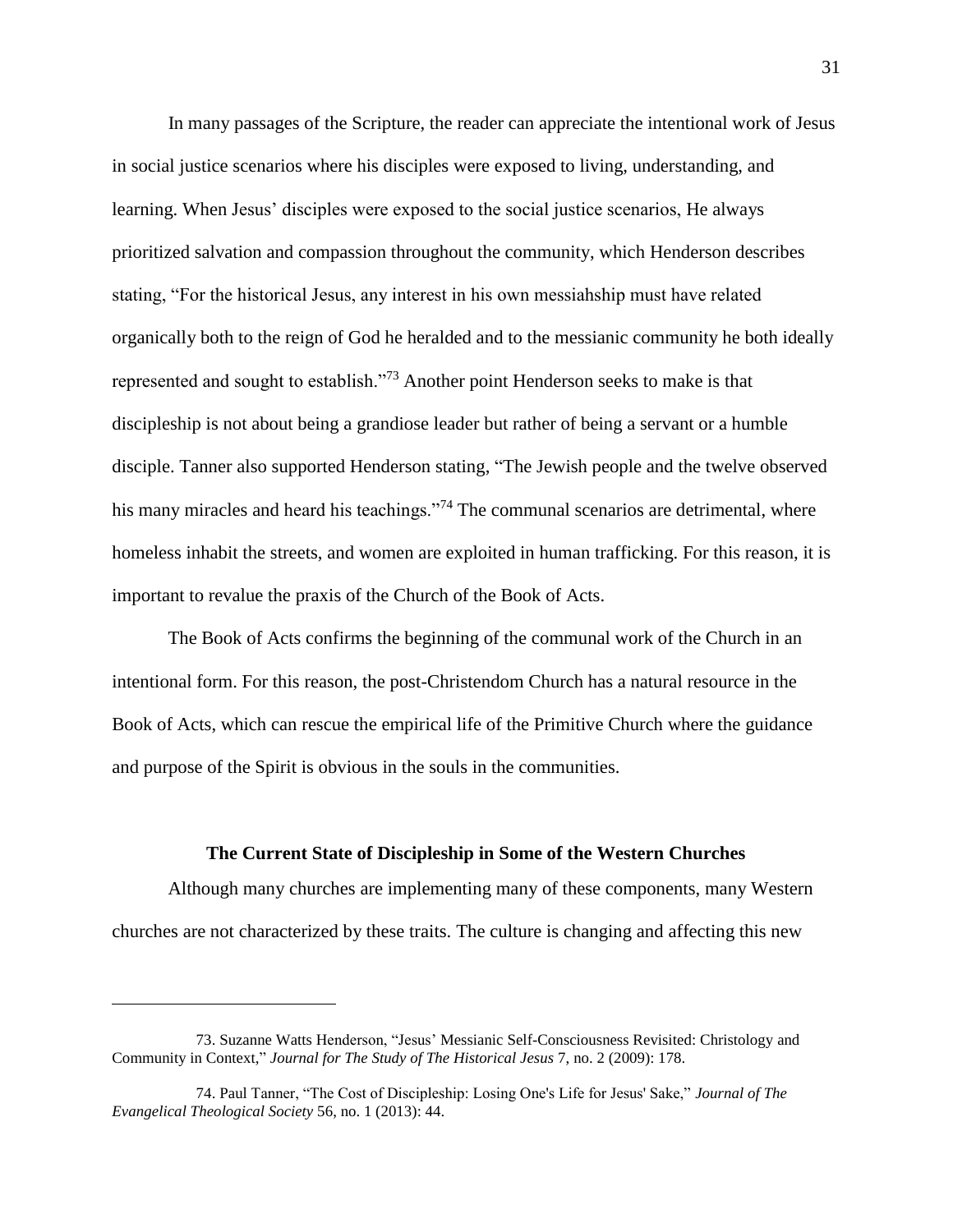generation that needs to have a holistic transformation. People are being discipled by the media and millennial philosophical thoughts. The spiritual war is very intense in the times that the church is living. Therefore, the church needs to have an effective discipleship formula to obtain victory against the enemy's weapons. It is unfortunate that some people inside the Body of Christ are replacing the true meaning of discipleship, which Niemandt described as "the prevailing rhetoric of religious and secular prosperity gospels, consumerism and individualism,"<sup>75</sup> floodlighting the gospel of Jesus Christ and violating Scriptural discipleship. James described "the expectation of some believers that the Christian life will be a "bed of roses."<sup>76</sup> New believers can be discipled to learn and strengthen their spiritual disciplines, and the Church can identify sources of current limitations in discipleship.

#### <span id="page-35-0"></span>*Focus on Sunday Services*

 $\overline{a}$ 

The reality is that throughout the years the Church has been gathering on Sundays as a Body of Christ to worship God. The purpose of this gathering is to worship and to hear the Word of God preached by the pastor of the congregation. The Church can move from standalone Sunday services to a communal service in which the believers can be discipled in the practical realities of our communities. A Sunday service is not enough for spiritual growth, but a life lived in community through intentional discipleship will give the Church a different perspective of what changes individuals must make in their personal life. According to Banks, "We could enumerate lay leaders of small groups and congregations who required informal and nonformal

<sup>75.</sup> C. J. P. N. Niemandt, "Rediscovering Joy in Costly and Radical Discipleship in Mission," *Hervormde Teologiese Studies* 72, no. 4 (2016): 1.

<sup>76.</sup> James A. Lang and David J. Bochman, "Positive Outcomes of a Discipleship Process," *Journal of Spiritual Formation & Soul Care* 10, no. 1 (2017): 55.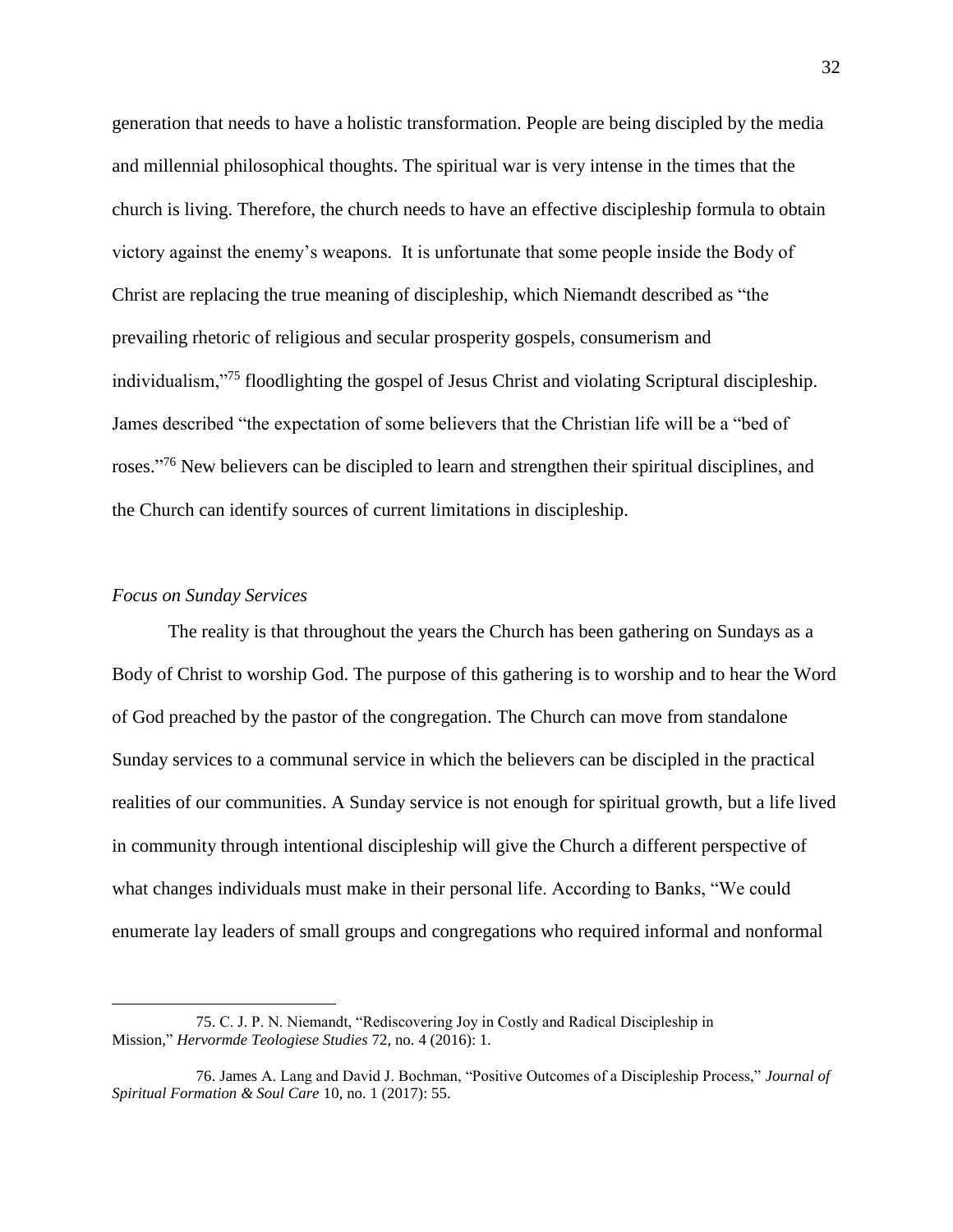modes of learning."<sup>77</sup> These types of congregations are not limited to a building nor to a Sunday service and rather look for informal or nonformal praxis to disciple the brethren in the community. The incrementation of programs has made the church become traditional during its Sunday services, as Michael Brosius stated, "Over time churches seem to acquire committees, meetings, programs, and traditions, none of which may be wrong in themselves, but which cumulatively move the church from mission to maintenance mode." <sup>78</sup> The spiritual education of the brethren is not a program during Sunday service; rather, it is a one-on-one relationship between the teacher and the disciple.

Sunday services in Christian congregations can focus their praxis on a socialization approach. Most people who visit a Christian congregation feel welcomed and cared for when the congregational leadership honestly approaches them and shows them their love and compassion. According to Mark Cartledge, "Socialization refers to the process through which individuals become members of a particular social group and adopt certain roles and behavior. They become active members of particular cultures and adopt specifically recognized social roles and public behavior."<sup>79</sup>

This intended approach will result in love, care, and compassion toward the souls that God is adding to the Church. The new believers will feel a part of a family atmosphere hungry for both the Word of God and spiritual impartation over their lives. Thus, Cartledge's stipulation is relevant when he proclaims, "Most research on religious socialization has focused on the

<sup>77.</sup> Robert Banks, *Reenvisioning Theological Education Exploring a Missional Alternative to Current Models* (Grand Rapids, Michigan: Wm. B. Eerdmans Publishing, 1999), 134.

<sup>78.</sup> Kevin Michael Brosius, "Culture and the Church's Discipleship Strategy," *Journal of Ministry & Theology* 21, no. 1 (2017): 125-126.

<sup>79.</sup> Mark J. Cartledge, "Pentecostal Healing as an Expression of Godly Love: An Empirical Study," *Mental Health, Religion & Culture* 16, no. 5 (2013): 506.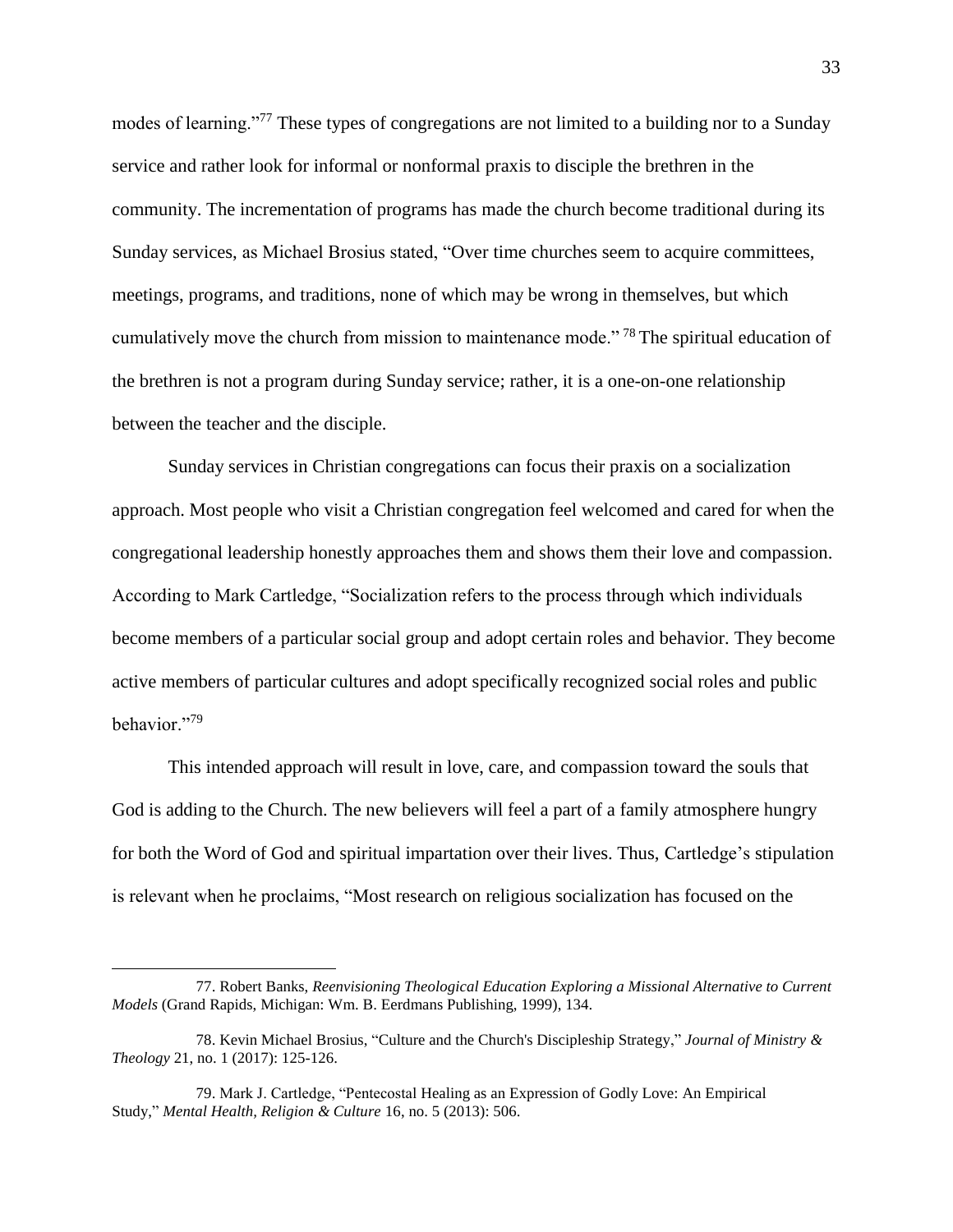influence of three agents: family, peers and the institution of the church."<sup>80</sup> When a family or a peer member feels as though they belong to a place, in this case to the Body of Christ, they find their place in the Body because the Holy Spirit confirms in the believer his/her spiritual gifts (1 Cor 12:6, 7). Therefore, a group of solid believers who intentionally approach everyone new in the congregation according to Cartledge will focus on the following:

First, a "reference group" is a key influence in the process of acceptance and integration of an individual within a social group …. The reference group can also act to reinforce behavioral norms and function as a retention mechanism. Second, within social organizations there are individuals who stand out from the crowd in some way. Members look up to them as exemplars and role models….Third, people create environments, events and artefacts as expressions of their beliefs and values, through which religious and cultural identity is enhanced and maintained. They can be buildings, festivals, literature, websites, music and art…. Fourth, despite these very real socialization influences, it is always the case that individuals make choices based on individual differences and personal commitments. In other words, they exercise personal agency.<sup>81</sup>

These purposeful steps may be promoted during Sunday services in order to see people begin to enlist themselves in a journey of discipleship, wherein discipleship leaders reinforce a scriptural code of conduct in a practical form during their interactions. Therefore, discipleship leaders must have the heart and passion to model Jesus in their walk, as they will lead these new believers in their journey. The environment of discipleship can vary according to the brethren as there are multiple forms of discipleship, and there will be an incentive to be creative. On the other hand, these new believers have a free will, and, through discipleship, they must be taught that their commitment is should be to God.

*Limited to Doctrinal Teaching Without Praxis*

80. Ibid., 506.

 $\overline{a}$ 

81. Ibid., 507.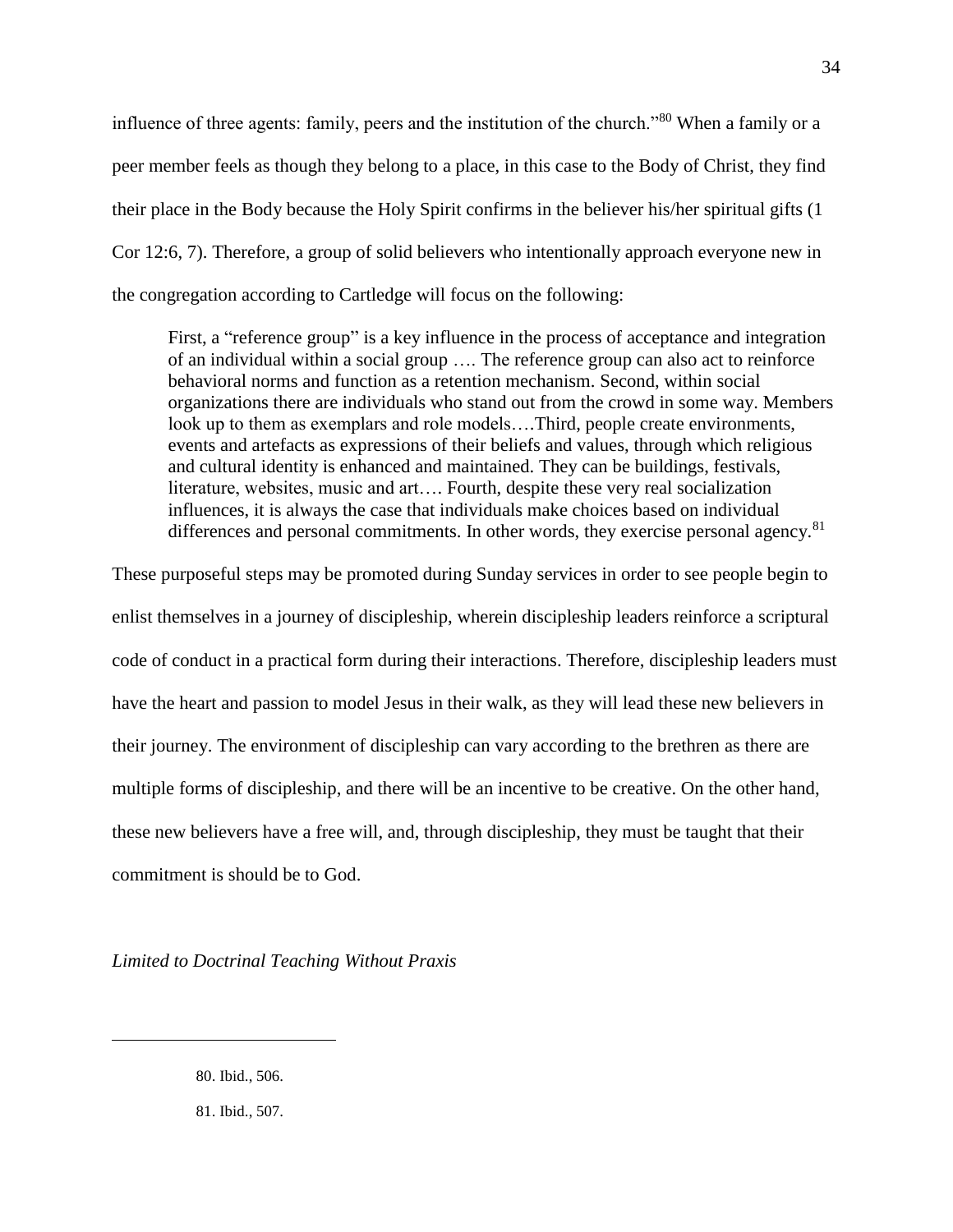In general, basic discipleship calls the churches that are involved, as a traditional ecclesiastical institution to redefine their theology of discipleship, and return to the communal praxis Jesus modeled in his ministry. A ministry modeled after Jesus will walk the streets of the communities, full of the presence of the Spirit of the Lord, proclaiming and teaching the good news of the Gospel. It is for this reason Luther Smith also expressed, "Our religious identity and convictions are asserted most persuasively not just in doctrine and sermons, but in the quality and character of our fellowship and outreach."<sup>82</sup> In other words, Smith is not dismissing sermons and doctrines in the regular praxis of the Church; rather, he is inviting the leaders to be more intentional in the quality time needed in discipling relationships understand different spiritual experiences. For instance, Jesus was followed by the people to the desert where they were hearing his teachings, but, as the night started to approach, his disciples were worried that the people had to go back to their homes and eat something (Luke 9:12). There were the discipleship dynamics that occurred which compelled the heart of the disciples to be compassionate toward the hungry multitude. The second thing that happened is that the disciples put into practice their given gift in which they gave the five loaves of bread, the two fishes, and their faith. (Luke 9:15). The principal part of the miracle was how Jesus told the disciples to group the people in groups of fifty (Luke 9:14). That dinner in the desert (for them a dinner under the results of a miracle after having heard Jesus preaching) became a time of fellowship. This example demonstrates that discipleship is learning and developing in the praxis as Smith stated, "We are as individuals of faith, it is also defined by who we are as a community of faith. Becoming Christian is more than

<sup>82.</sup> Luther E. Smith, *Intimacy & Mission: Intentional Community as Crucible for Radical Discipleship*. (Scottdale, PA: Herald Press, 1994), 17.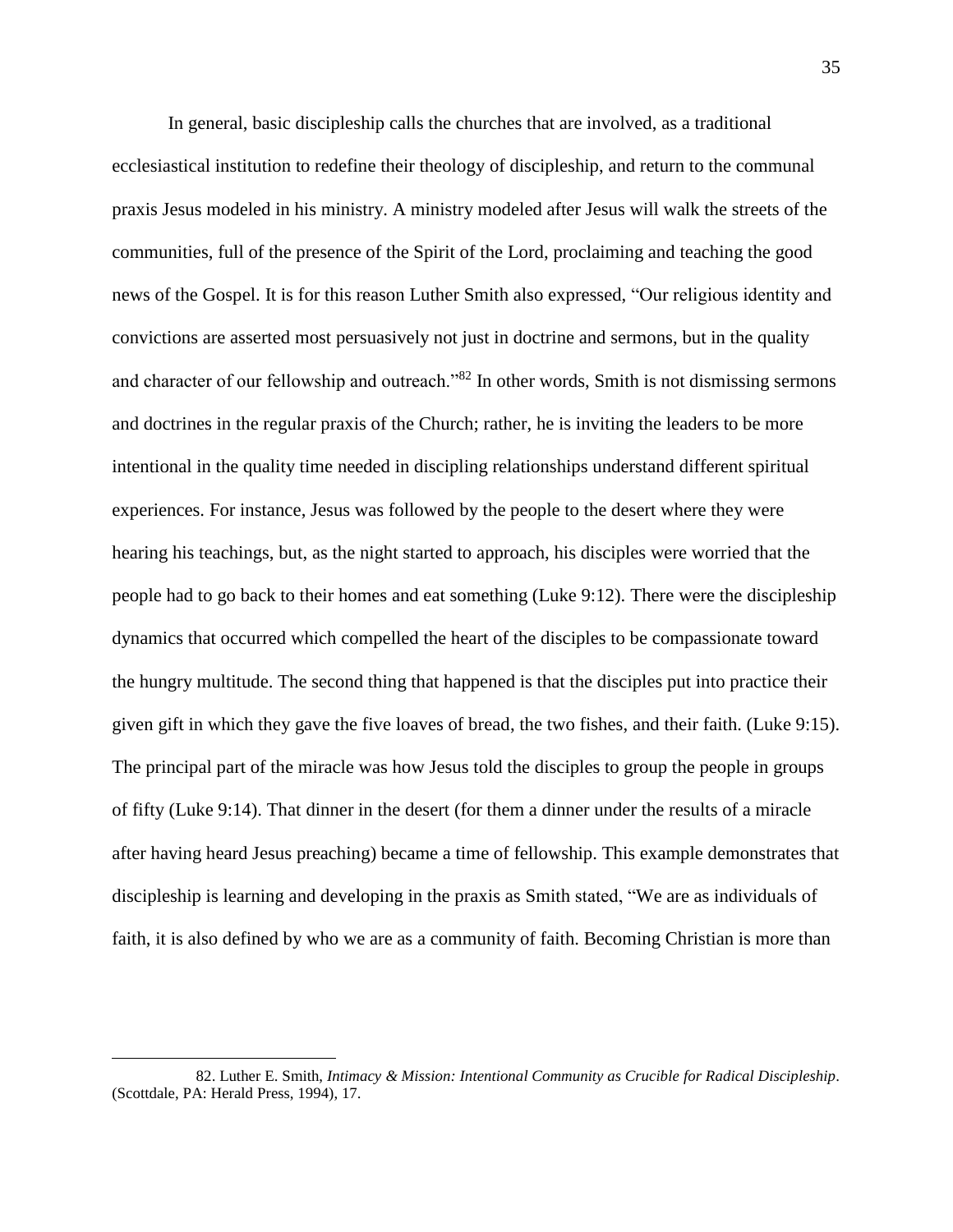being personally transformed; It is also participation in a transforming fellowship. Essential to Christian identity is membership."<sup>83</sup>

## *Passive Reception Rather Than Relational*

A holistic model of disciple making will provide more intentional intervention instead of a passive salute during Sunday services. People beginning their first walk in the ways of the Lord cannot do it alone. In the same manner, no one in leadership can expect spiritual growth from these believers when the discipleship system in the Church is not focused on a real praxis (interactive relationship) as Nelson reports:

At issue is the distance between expectations and reality in Christian experience. For example, in church ministry pastors typically expect parishioners to do "the right thing" (e.g., to seek the Lord, love their neighbors, and faithfully support the work of the church), and thus they are distressed when this fails to happen—though it may fail to happen over and over. Similarly, parishioners typically expect their pastors and leaders to do what is right and act in God-honoring ways in all things, and they too become distressed when their leaders let them down.<sup>84</sup>

Leaders cannot expect to see reverence toward the presence of the Lord if no one has taken the time to model and teach what reverence towards God means. The leaders (teachers) are not modeling consecration. This issue is one that requires retraining leaders using a holistic discipleship program before being named teacher or a leader in charge of the praxis of intentional discipleship. The high spheres of the Jews' teachers were accustomed to teaching the traditions of the laws in the synagogues, in contrast to Jesus, whose teachings reached all of Israel increasing the number of his disciples. Jesus was not against the structure of the temple; rather, he identified that the spiritual dynamics that took place in the Temple were more

<sup>83.</sup> Smith, 18.

<sup>84.</sup> Peter K. Nelson, "Discipleship Dissonance: Toward a Theology of Imperfection Amidst the Pursuit of Holiness," *Journal of Spiritual Formation & Soul Care* 4, no. 1 (2011): 63.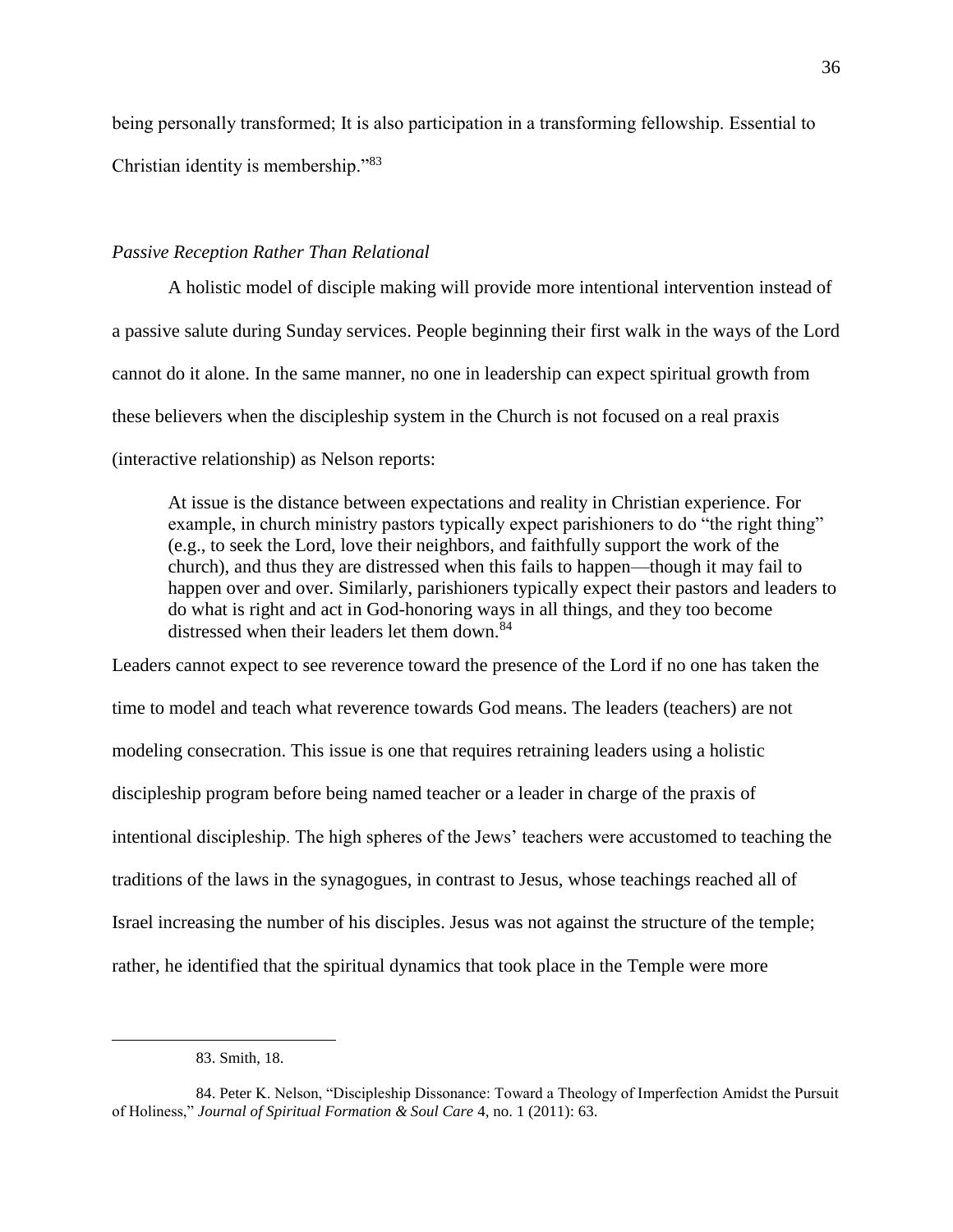concerned with praise, prayer, honor, reverence, offering, and sacrifice to God. In other words, for Jesus to be inside the Temple is to contemplate the beauty of Jehovah as David mentioned in the Psalm 27:4 and to be discipled outside the temple is to be transformed through the teachings put into practice in our daily lives.

It is important to recognize that believers in Christ are still part of their corruptible body which is selfish and prideful. In other words, emotional disorders always will incite the spiritual man to give up on their spiritual growth. Without intentional discipleship, it would be impossible for man to stand firm in the Scripture (Gal 5:17). Therefore, there will not be a transformation in their personal lives, nor involvement in serving their local community. Why are believers not developing the *agape* love of God? The simple answer is: few people are talking about the love for our neighbors (Matt 22:36, 40) resulting from their personal encounters with Jesus. They have experienced the love of God, but they need someone to explain to them that the love of God must be expressed to others as well. Thus, it is relevant to mention Linnane's statement in which he shared Rahner's thought that "such unselfish cross bearing becomes the one necessary: obedient self-surrendering love directed toward God and made concrete in the unstinting love of neighbor."<sup>85</sup>

The Scriptures reference that God loved the world so much that the action taken was a giver action. The love of God transforms the human being, and the first thing it does is make them a giver just as Jesus modeled with Zacchaeus in his community by encouraging him to restore all that his neighbors lost (Luke 19:8,9). God gave his Son Jesus which left his Kingdom in favor of the souls (Phil 2:7). This action requires church evangelism and discipleship through

<sup>85.</sup> Brian F. Linnane, "Dying with Christ: Rahner's Ethics of Discipleship," *Journal of Religion* 81, no. 2 (2001): 241.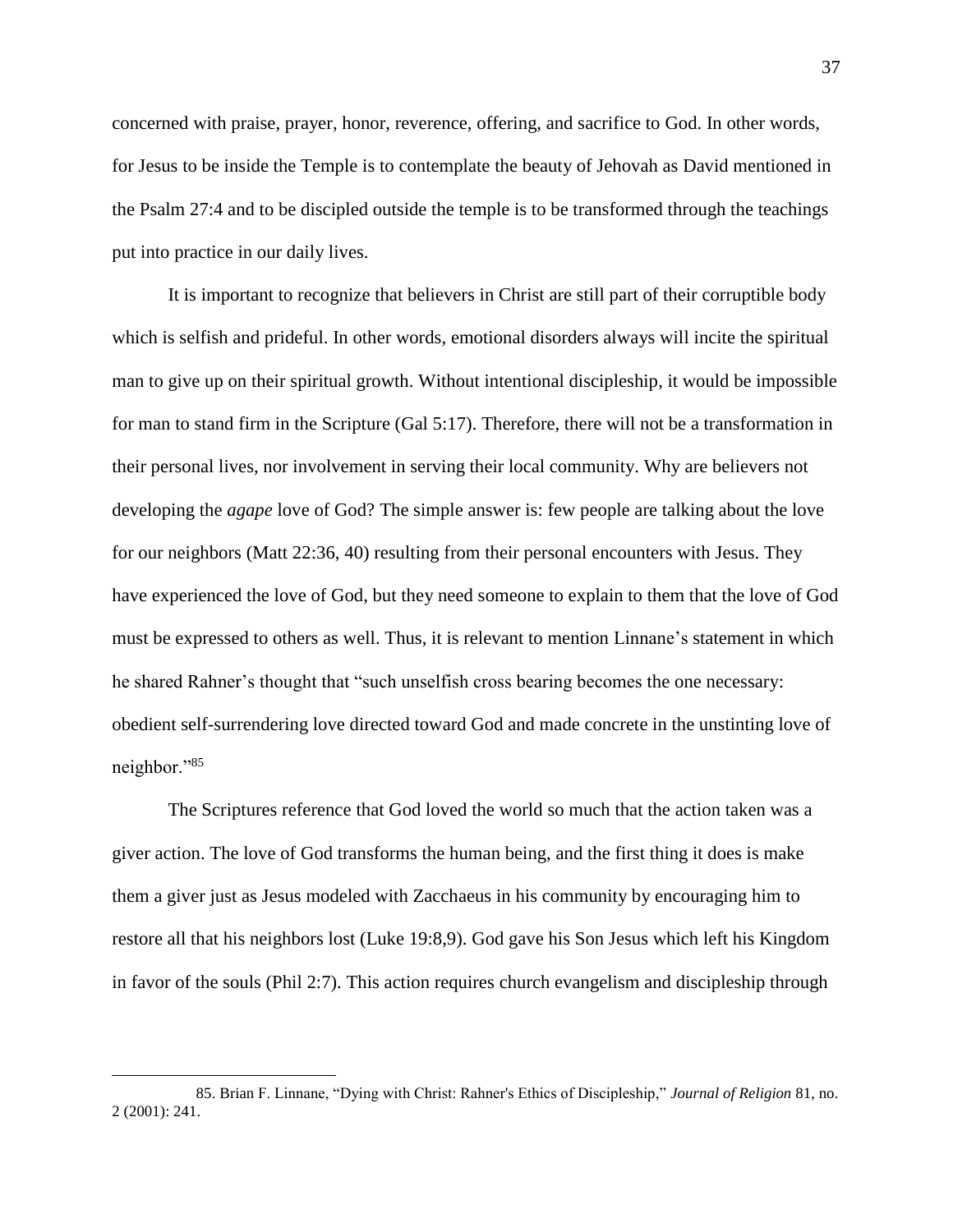the regular praxis by fostering dynamics to engage sinners, feed the hungers, and clothe the

naked.

 $\overline{a}$ 

## *Individualistic Rather than Communal*

Commonly, new believers who were not properly disciple have walked away with an

individualistic perspective of the faith and Christ in the manner Hong indicated that:

Many Christians today view their faith as a private matter— something between the individual and God. People are often invited to receive Jesus as their personal Lord and Savior, starting them immediately on a road that will possibly lead to a hyperindividualistic Christian existence. As one person said, "It's not religion or the church that's going to save you. Rather it is your personal relationship with God. Christ will come into your heart if you ask, without any church at all." As Christians focus excessively on personal growth, they develop an attitude that the church exists to help me live out my personal relationship with my Lord.<sup>86</sup>

In examining this individualistic concept, one of the things to notice is that those believers model

an independent life that is not aligned with the discipleship process that every single believer

must navigate. On the other hand, this concept may be a trap, as they conform to live an isolated

spiritual life rather than being an active member of the Body of Christ (1 Co 12:12,27).

Likewise, a public editorial mentioned Jordan's statement that "Discipleship is not something

doled out by the clergy to the receptive laity, but the task of the whole church of God, and drives

all the people therefore to join together."<sup>87</sup> Consequently, this message is relevant for Church

leaders who have been called to teach and disciple.

Nevertheless, the issue presented in most cases results from a lack of intentional discipleship that could have broken with subjectivism paradigms that have led many Christians to live a life without discipleship and spiritual guidance. In addition, those Christians may

<sup>86.</sup> Stephen A. Hong, "Reversing a Downward Spiral: Strengthening the Church's Community, Holiness and Unity Through Intentional Discipleship," *Asian Journal of Pentecostal Studies* 15, no. 1 (2012): 92.

<sup>87.</sup> "Editorial," *Journal of Adult Theological Education* 12, no. 2 (2015): 91-93.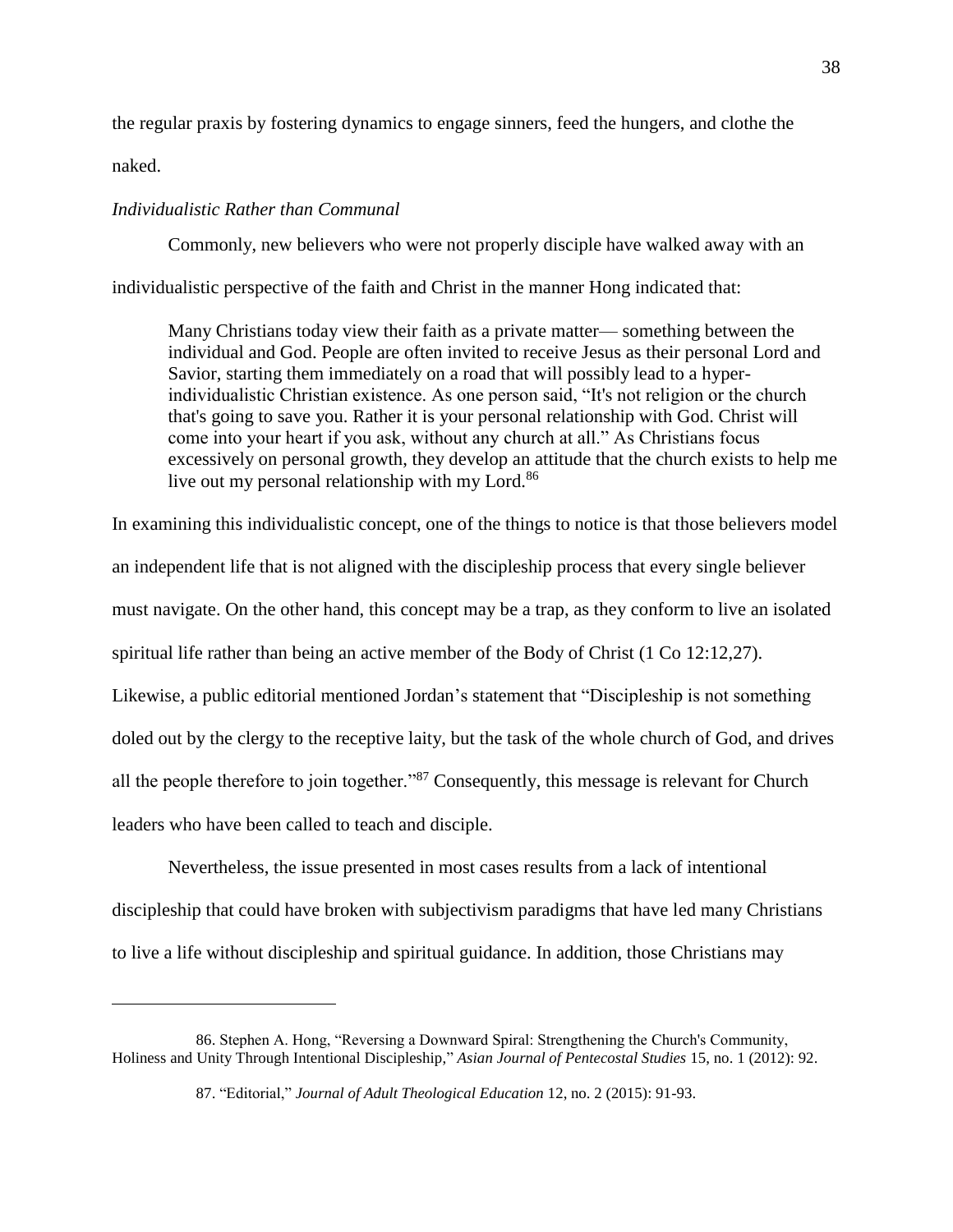develop a sense that the Church must resolve their personal problems when really the Church's responsibility is to equip the believer to confront those hard situations that at any given time arrive in their personal lives. As such, it is relevant to define the different dynamics at play during discipleship and fellowship gatherings with the intention of understanding when the gatherings should be evangelistic in nature and when they should focus on discipleship.

### *Ignorance of Social Needs in the Greater Community*

 $\overline{a}$ 

Consequently, the Church should focus on intentional praxis rather than self-centered interests as Israel did in the time of the prophet Isaiah. In comparison, disciples must be involved in visitations to nursing homes, feeding the homeless, and visiting the sick in the hospitals. In doing so, "Then your light will break out like the dawn, and your recovery will speedily spring forth; and your righteousness will go before you; the glory of the Lord will be your rear guard  $(Isa 58:8)$ ."

Those descriptions were reflected by the empirical life of Jesus and the Church of Acts' ministry in which their prayer was accompanied by actions as Damon also indicated that the "focus on prayer and action is the heart of Christian spirituality, the spirituality of the kingdom of God and his justice.' Spiritual activism that arises from ethics should lead to deeds, though these deeds should not be an end goal."<sup>88</sup> For this reason, it is relevant to teach disciples the definition of ethics and their function in the spiritual formation of the believer.

When the Church notices the difference and purpose of the true definition of a disciple, then they will be able to identify that the praxis which defines a disciple, as the Church of Christ

<sup>88.</sup> Malcolm Damon, "Economic Globalization and Economic Justice: Covenanting for Action Between the Reformed Churches of South Africa and Germany," *Hervormde Teologiese Studies* 65, no. 1 (2009): 616.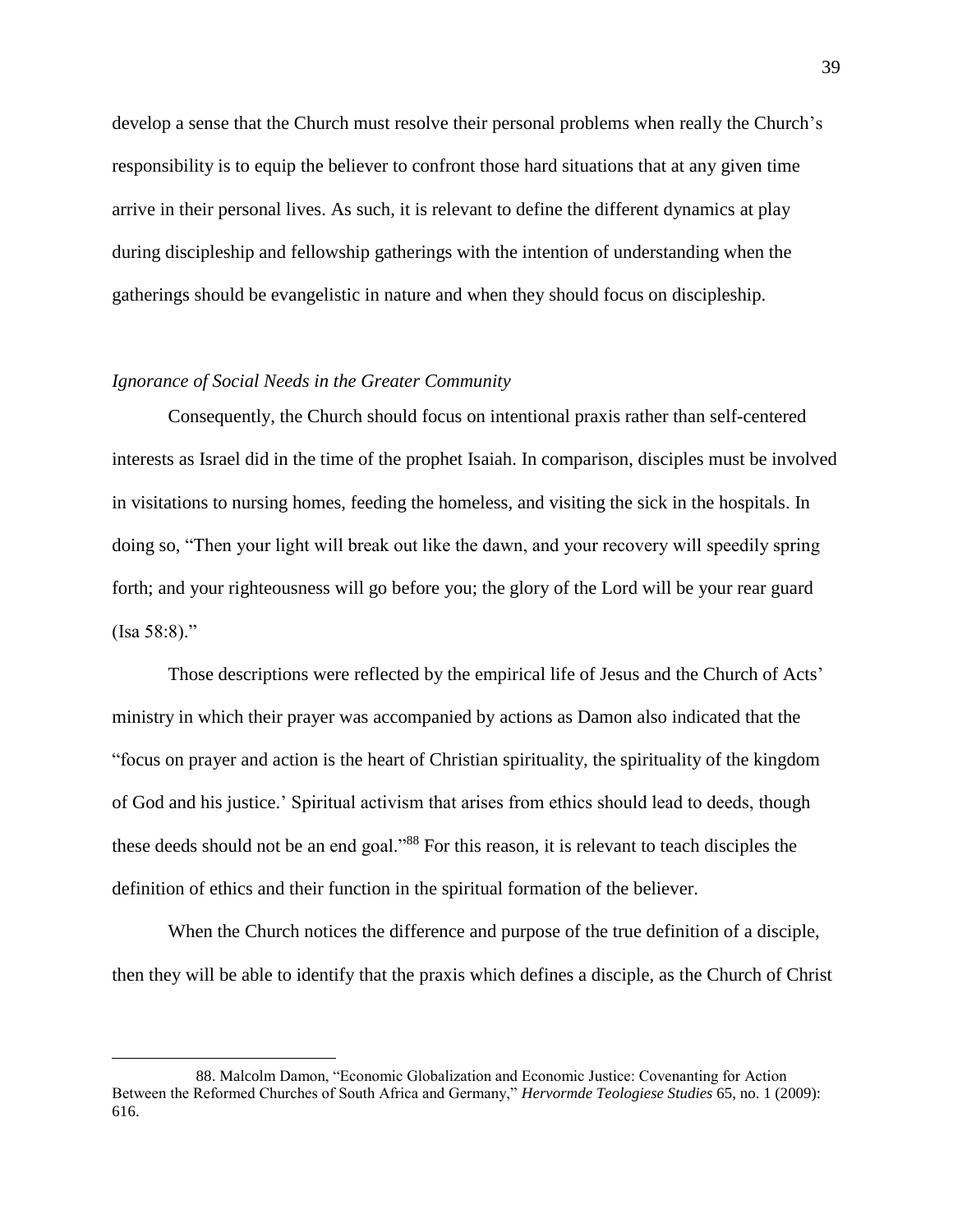commands that disciples be doers. Simon declares that this is the "hardest saying of Jesus because it demands that Jesus' disciples actually do what he says."<sup>89</sup> Action also defines the character of the believer as a disciple of Christ as Rollin described, "the character of Jesus' disciples in Matthew's Gospel … it follows throughout the Gospel as a theme on becoming and being little for ministry."<sup>90</sup>

Regarding ethics, many new believers may mistakenly think that the moral values that govern in this pluralistic world are the same moral values that the scriptures point to. It is important to define what are ethical values in all its branches. Ethics has a holistic definition that must be explained in its systematic form as its fundamental principles suggest it.<sup>91</sup> For instance, ethics has three relevant branches: 1) The first is *axiology* which focus its praxis on a system of values, 2) the second is *deontology* where the will of God is its foundation which in the same manner, is divided in a series of laws, and the principle of love, <sup>92</sup> and 3) the third is *teleology*  focusing on the final purpose of the human being for which they were created.<sup>93</sup> In a world that is very complex and pluralistic and the post-millennial generation has a difficult task in differentiating between bad and good values, Banks suggests that:

To give moral formation its proper place in theological education, we also need to define *habitus* more broadly than Farley. For him, *theologia* includes reflection on virtues integral to the Christian faith as well as attention to symbols, beliefs, and practices. Such basic intellectual qualities as honesty, fairness, and respect also overlap with certain moral qualities. But these are not the only moral or spiritual qualities, and the cultivation

 $\overline{a}$ 

93. Ibid., 56.

<sup>89.</sup> Simon J. Joseph, "Why Do You Call Me 'Master'? Q 6:46, the Inaugural Sermon, and the Demands of Discipleship," *Journal of Biblical Literature* 132, no. 4 (2013): 955.

<sup>90.</sup> Rollin G. Grams, "Not 'Leaders' but 'Little Ones' in the Father's Kingdom: The Character of Discipleship in Matthew's Gospel," *Transformation (02653788)* 21, no. 2 (2004): 115.

<sup>91.</sup> Gonzalez, 55.

<sup>92.</sup> Ibid., 55.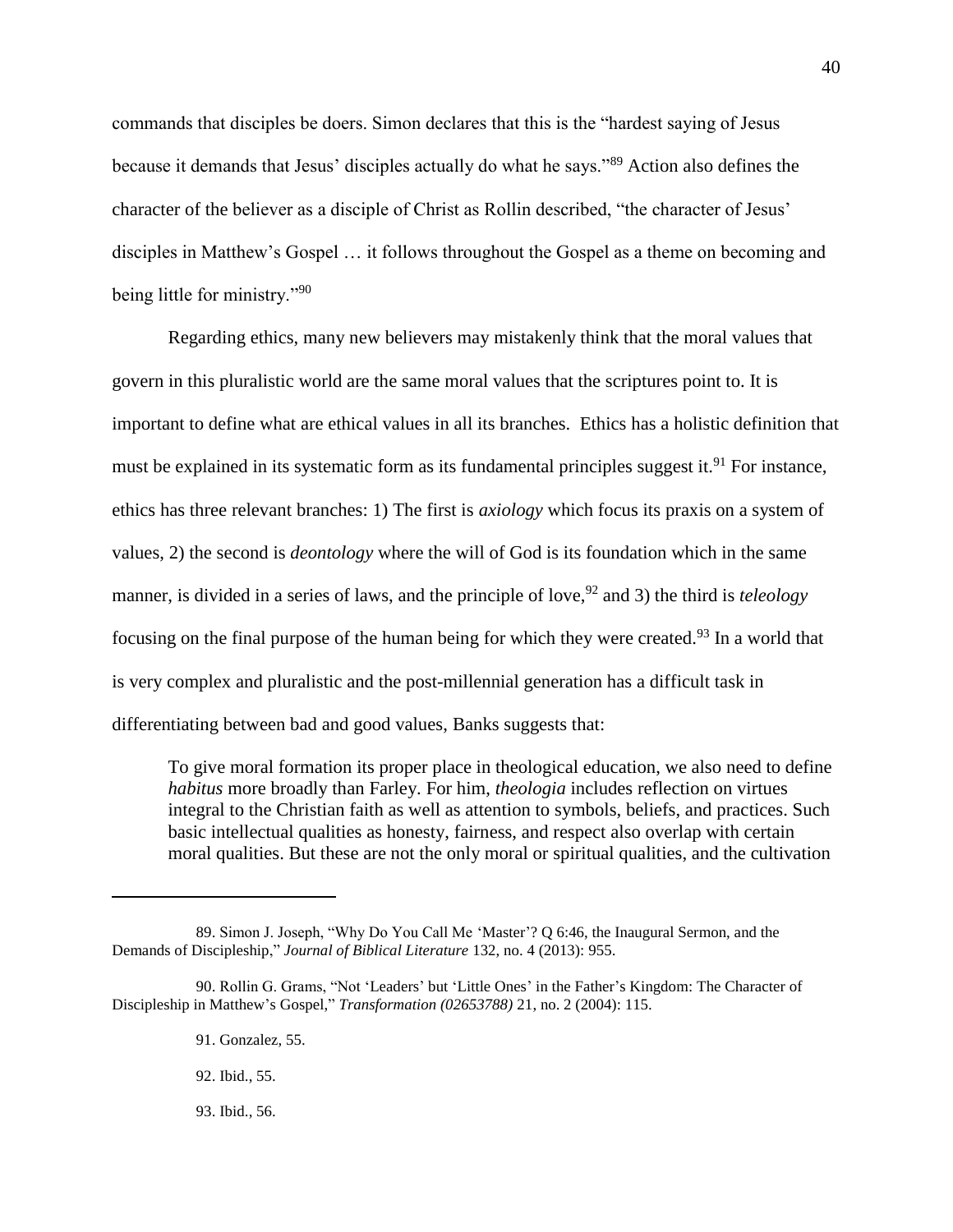of intellectual virtues does not necessarily result in their wider application. The virtues cultivated by *theologia* are clarity more than charity, honesty more than friendliness, devotion to a calling in general more than loyalty to specific communities of learning.<sup>94</sup>

In fact, the Church is one of the institutions that receives people from the community every Sunday service, and it is relevant to relate to the people to know their values. This intentional approach will be a great opportunity to share God's will and purpose for their lives; by sharing with them, a law that if they still live under the flesh that will appoint every faultiness in the process of their lives (Gal 5:18,23). But, beyond the law, there remains God's love and mercy upon their lives that is manifested in its fullness when people walk in the Spirit. In addition, the Scripture will be the source that the church must model to them throughout their praxis. The Church ethically is extending the bridges of communication and relationship with the souls, and God will extend His wings of protection upon their lives. New believers will be confident in trusting the Lord that they will not be alone in the process of spiritual growth and sacrifice.

Additionally, they will learn that discipleship is a commitment of sacrifice. According to Damon, "Bonhoeffer's commitment and deliberations on the cost of discipleship informed his actions. Action, after much ethical deliberation, cost him his life."<sup>95</sup> Involvement in the cause of salvation and discipleship, amid ethical convictions, will point disciples to consider giving their lives in the praxis as the Lord Jesus did on the cross at Calvary. Therefore, the Church must be willing to be disciples rather than followers only. Anyone can follow someone and be just a spectator, but the Greek word "*ἀκολουθέω*" is also defined as, "to be a disciple" <sup>96</sup> which in the

 $\overline{a}$ 

96. Newman, 7.

<sup>94.</sup> Robert Banks, *Revisioning Theological Education Exploring a Missional Alternative to Current Models* (Grand Rapids, Michigan: Wm. B. Eerdmans Publishing Co, 1999), 25.

<sup>95.</sup> Damon, 616.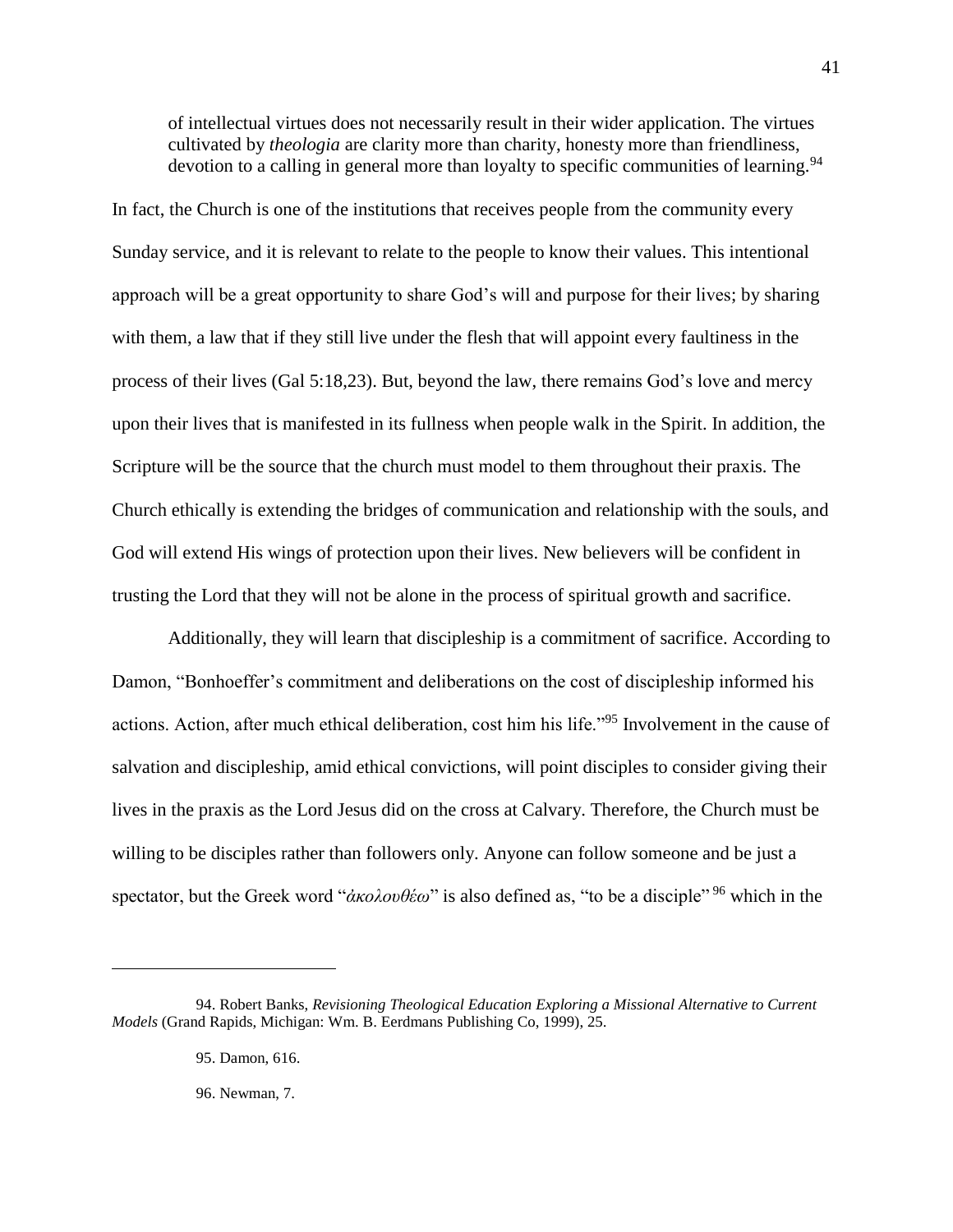same manner, Damon challenged the Church with this following statement: "The question is whether Christian believers are willing to be disciples, to make the sacrifice, to pay the price when they set their faith in motion, when they put it into action."<sup>97</sup> This declaration goes beyond a simple theoretical structure of being a disciple of Jesus Christ to social justice scenarios.

### *Elements of Healthy Discipleship Around the World*

It is relevant to examine what churches are doing around the world in reference to discipleship. For instance, Africa is one of the continents that is taking a serious approach regarding discipleship. Afrane affirms, "The corporate world is searching for people with strong Christian virtues such as moral integrity, honesty and hard work."<sup>98</sup> They understood that even secular corporations placed their eyes on the ecclesiastical institutions because of the absence of moral values in secular people. According to Afrane, these corporations had accepted that "these virtues can only be acquired when faith is integrated in the academic lives of students."<sup>99</sup> This is a great example of why church leadership should have a new thought regarding discipleship. Not only are our communities in need of disciples of Jesus, secular corporations need the disciples of Jesus, as well.

For this reason, if ecclesiastical leadership is not intentional in a discipleship ministry, why is the world interested in God? On the other hand, the ecclesiastical leadership of the African nation of Ghana is implementing Christian values in their universities, as White reports that they are "focus[ing] their agenda to integrate Christian principles into the academic lives of

<sup>97.</sup> Damon, 616.

<sup>98.</sup> Peter White and Samuel K. Afrane, "Maintaining Christian Virtues and Ethos in Christian Universities in Ghana: The Reality, Challenges and the Way Forward," *Hervormde Teologiese Studies* 73, no. 3 (2017): 1.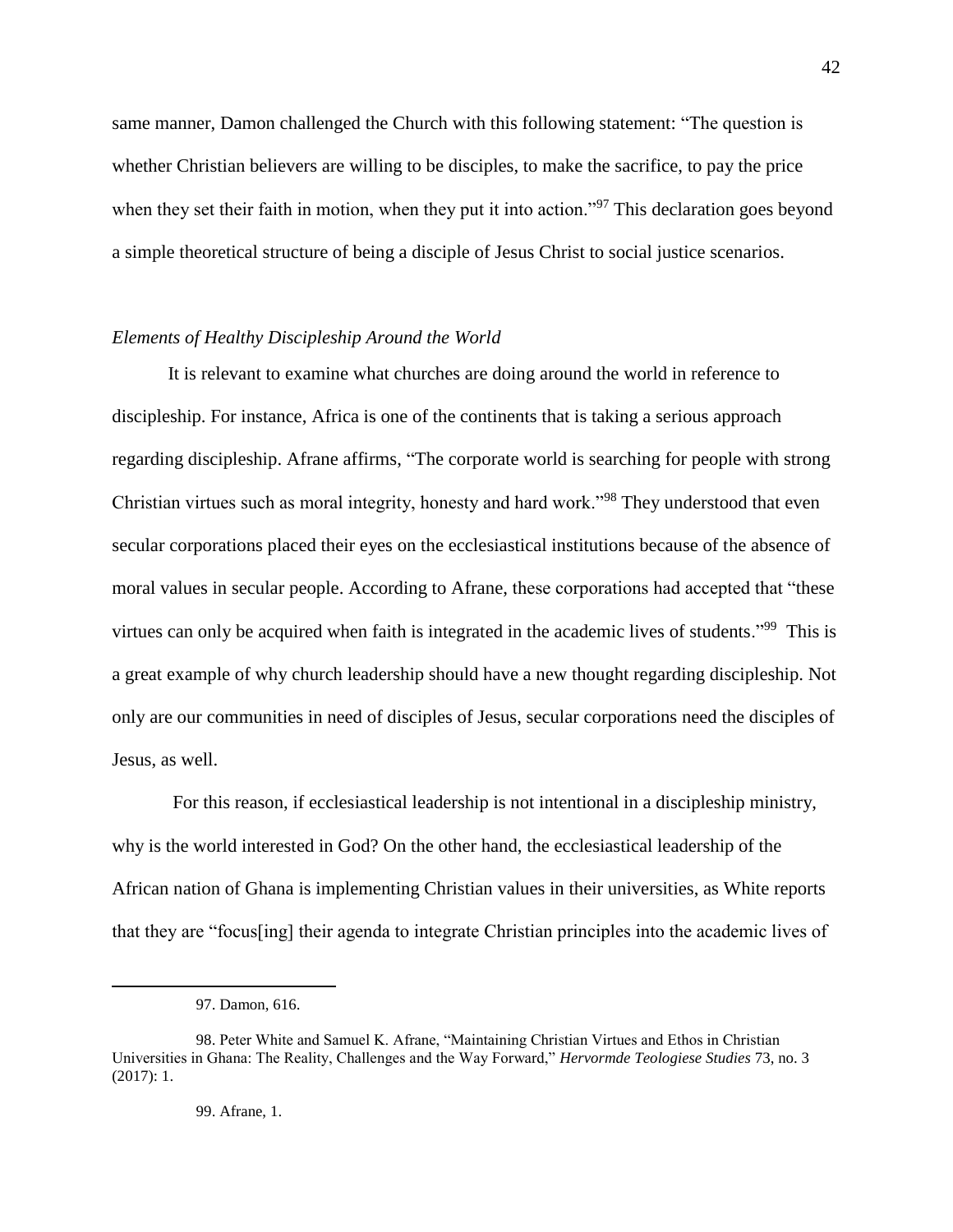their students."<sup>100</sup> Therefore, the real impact on the African community will be holistic, discipling lives not only inside the ecclesiastical structures, but within communities, corporations, and secular universities.

On the other hand, the Anglican Church in the United Kingdom (UK) emphasizes its discipleship by focusing on theological education in management and leadership.<sup>101</sup> Their ecclesiastical perspective is rooted in the belief that education, in reference to theology, should be developed with the understanding and the practice of leadership.<sup>102</sup> Luckcock comments, "Helpful recommendations…encourage head teachers to review their spiritual practice of school leadership in relation to models of servant, invitational and transformational leadership."<sup>103</sup> The ministerial function of discipleship in which teachers play a relevant part focuses its attention in providing servant models as well as on the countercultural approach of the community. Luckcock further describes this function stating the following:

The humanistic dimension is potentially a strong feature of countercultural theology in relation to the vocation of Christian head teachers who can be encouraged to draw on their own spiritual experience and the narrative of the accumulated wisdom of the Christian community. A countercultural approach creates an important space for experiential professional learning and thus includes an intrapersonal level of human inquiry in which practitioners may gather and theorize from our own experience and biographies as one source of data. $104$ 

Narratives from discipleship leaders (teachers/facilitators) about their own testimony are a powerful source which will invite people to taste, feel, and learn about God. Scott Dill explains

 $\overline{a}$ 

43

104. Ibid., 271.

<sup>100.</sup> White, 2.

<sup>101.</sup> Tim Luckcock, "Managing Managerialism in Church School Leadership: A Practitioner Inquiry in the Theology of Education," *British Journal of Religious Education* 28, no. 3 (2006): 261.

<sup>102.</sup> Luckcock, 262.

<sup>103.</sup> Ibid., 263.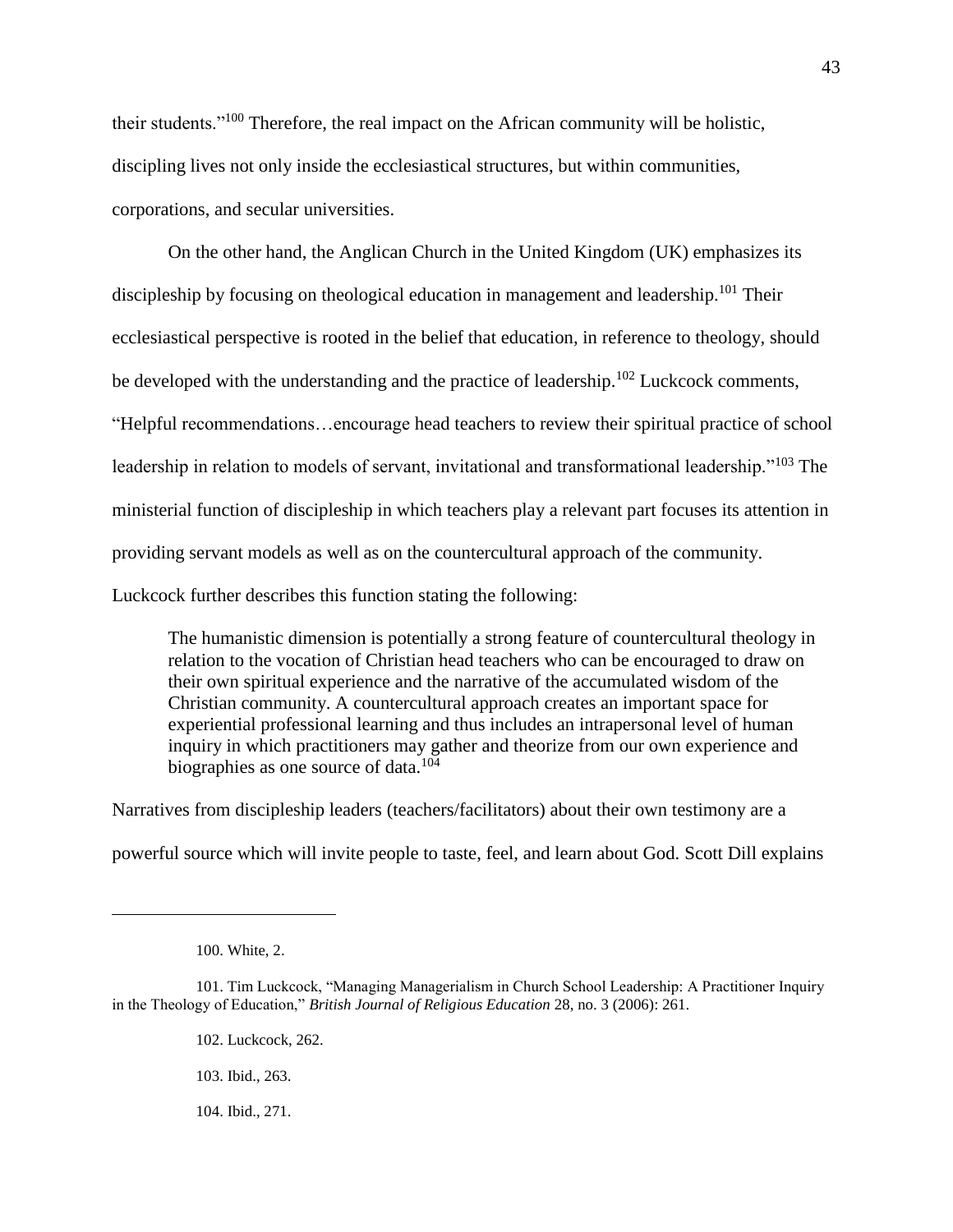that "taste, as an embodied, experiential quality, develops through repetition and variety more than refinement, speculation, or critique."<sup>105</sup> In other words, taste has nothing to do with a specific flavor or subject rather deals with the theological purpose of who God is in the life of person. Therefore, Scott Dill also emphasized, "Updike's version of taste discerningly appreciates the infinite goodness of creation. In his decisively theological construal, aesthetic taste is the creature's way of learning to receive the Creator's gifts."<sup>106</sup> The Scripture narrates how David testified in how God saved him from the Lion and the bear attack. This is a salvific demonstration shared by David but not to glorify himself but rather to glorify God amid the audience that were listening David's testimony (1 Sam 17:37).

Therefore, discipleship leadership is relevant in the midst of the Church as "leadership is about shaping the organizational environment so that the Church as a whole, and various configurations of groups within the church, are learning how to discern the initiatives of the Holy Spirit in their midst and in their neighborhoods."<sup>107</sup> This natural invitation will not force or judge the secularist community but will unite the secularist community to enter into the Kingdom of God. For Luckcock, "countercultural theology also has an important contribution to make to conceptual research."<sup>108</sup> Many of these people had the wrong information regarding soteriology and the Christendom life.

 $\overline{a}$ 

108. Luckcock, 271.

<sup>105.</sup> Scott Dill, "Toward a Theology of Taste: John Updike's Creaturely Aesthetics," *Religion & Literature* 48, no. 3 (2016): 114.

<sup>106.</sup> Ibid., 114.

<sup>107.</sup> Mark Lau Branson and Juan F. Martinez, *Churches, Cultures & Leadership a Practical Theology of Congregations and Ethnicities* (Downers Grove, Illinois: InterVarsity Press, 2011), 225.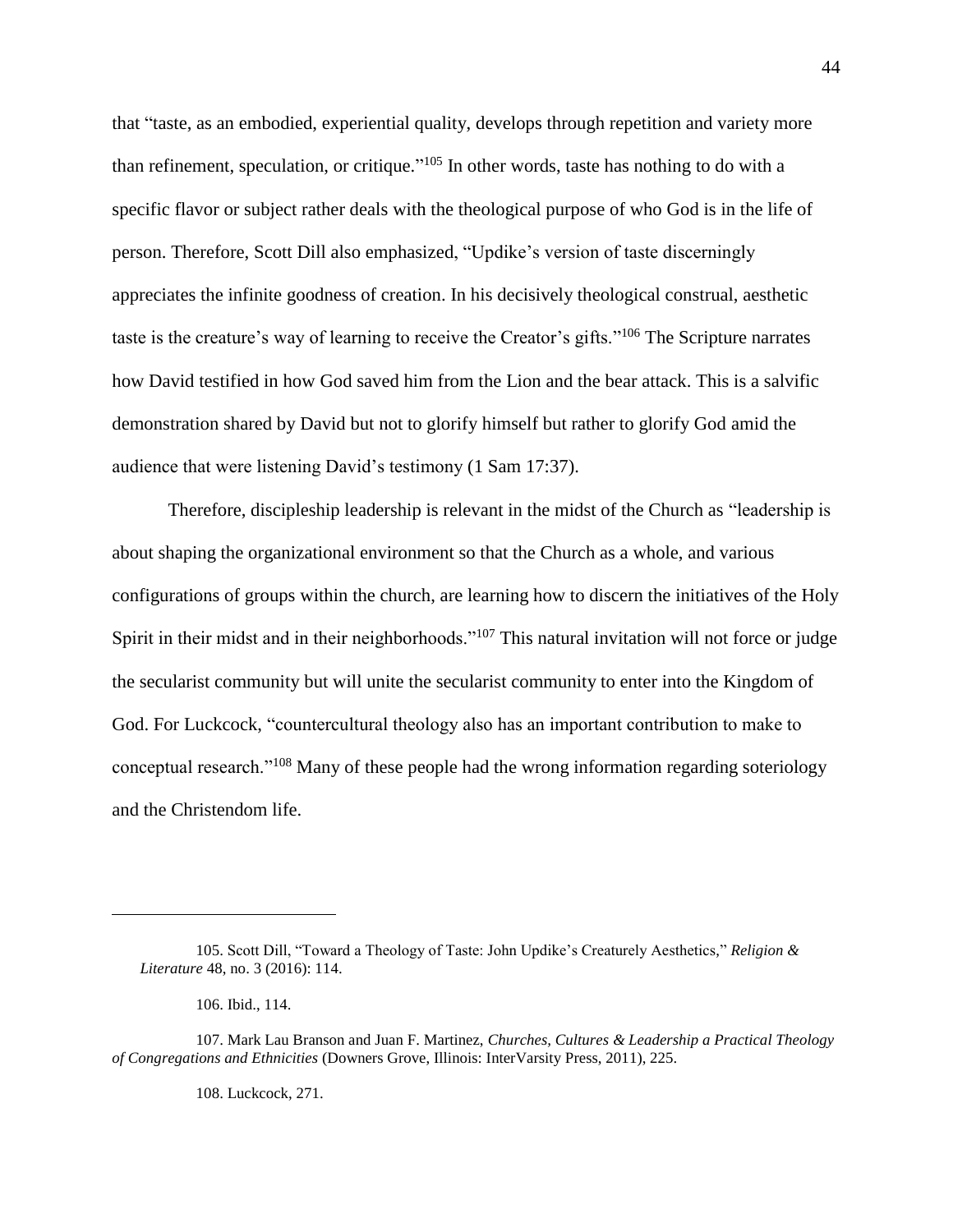The AG Church in the Asian nation of the Philippines focuses its discipleship praxis on the power of the Holy Spirit in which the miracles and wonders are manifesting amid the Philippine community. The Church also provides an apologetic form of answers to the questions of the Philippines about their cultural and spiritual roots. Johnson mentions that:

The data reveals the need for a three-point model of discipleship that focuses on power encounter through miracles, truth encounter through confrontation between the word of God and the Filipino's animistic worldview and a love encounter with God and his people for which animism provides no answer. Since Filipinos have a holistic view of life, every aspect of this model must be in operation in our local churches. A full description of this model and how the various points interact with each other is well beyond the limits of this article but power, truth and love encounters and are necessary to bring permanent change at the worldview level.<sup>109</sup>

The communal worldview of a nation should be a relevant part of preparation for every leader who is involved in discipleship since discipleship environments can easily change and be converted in a deliverance atmosphere or a worship atmosphere. Interaction can vary according to the spiritual need of the community, given that this process, as Johnson stated, "This will not happen overnight. Biblical discipleship is a life-long process of discovering who God is and who we can become and must be thorough, requiring time, love and patience,"<sup>110</sup> referencing the fruit of the Spirit from Galatians 5:22, 23 that must be developed in the inner life of every believer in the community especially when done in a small group setting as occurred in the House of Freedom in Brisbane and the House of the Gentle Bunyip in Melbourne, Australia. Those places were open for the poorest people, homeless, elderly, people with mental illness, and children. This praxis is an example of a group of disciples who were convicted by the Holy Spirit to attend to the needs of a disadvantaged community. The reality is that when the church looks through the

45

<sup>109.</sup> Dave Johnson, "Healing in the Lowland Philippines: Some Considerations for Discipleship," *Asian Journal of Pentecostal Studies* 17, no. 2 (August 2014): 183.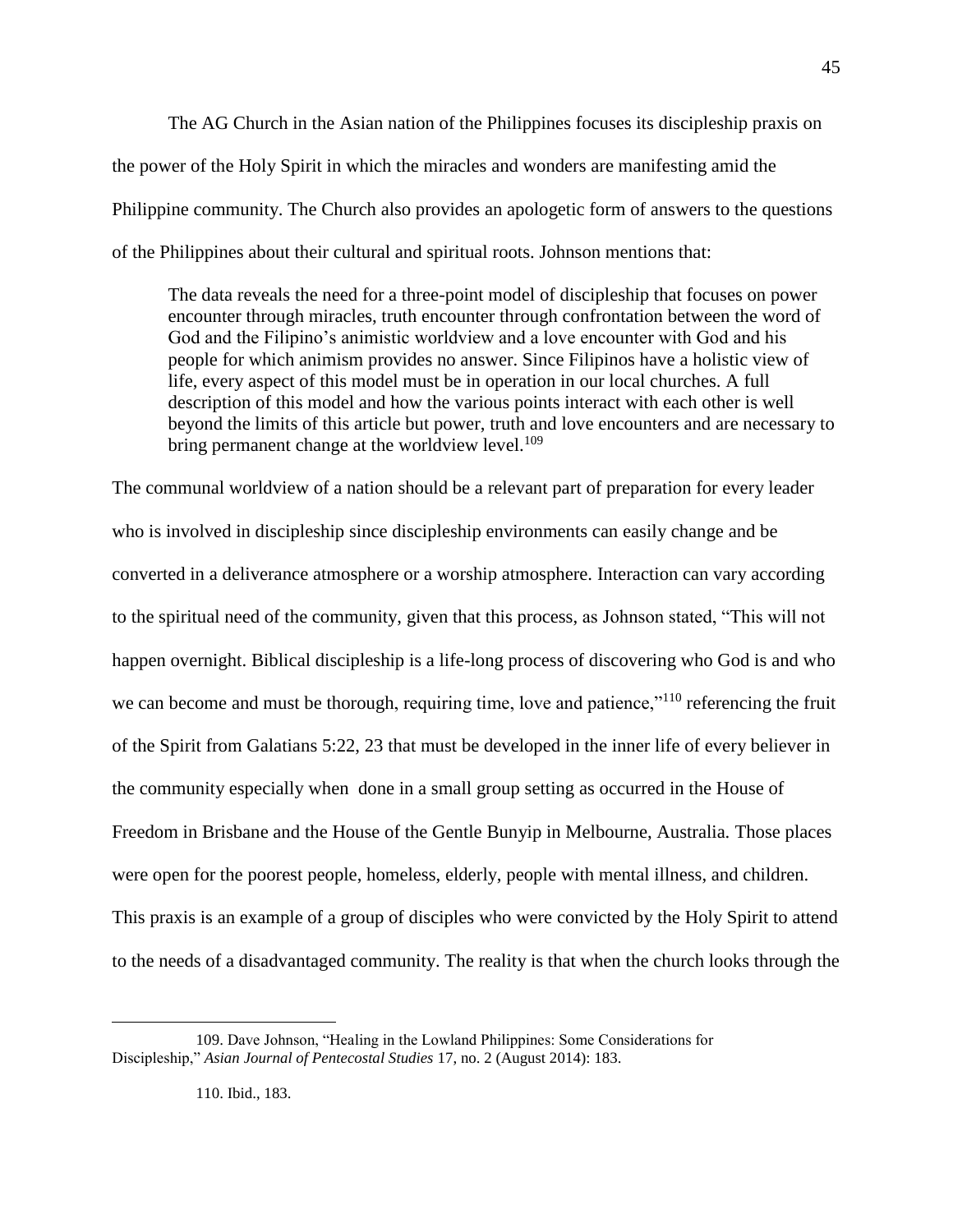eyes of Jesus at its communal world, something happens within it, something that will lead to swift action (Acts 2:45,47).

### **A New Model of Real Discipleship**

During an interview with the Superintendent of the Florida Multicultural District Dr. Nino Gonzalez, he shared his concern about the need for intentional discipleship in Hispanic churches. He stated, "We are in need of a new thought in regard of discipleship for these last times."<sup>111</sup> The most effective model of discipleship must include coaching done in small group settings. All these things are not simply about knowledge but applying it in the community; in this way, this model will give the church the understanding of who they are in Christ Jesus.

## *The Church Must Adjust the Vision and Mission and Make Discipleship Intentional and Holistic*

The Church is experiencing many congregations who are aiming their vision and mission toward a structure (megachurch) forgetting that the Spirit of the Lord also resides in the lives of believers and that Christ died for people rather than for a structure. The *ecclesia* understands that the Body of Christ must gather together to worship God as a whole, but the same should not be included in the dynamics of discipleship. Many times, congregations are looking to become splendorous structures instead of focusing on becoming a place of refuge, as Gerardo explains in his critique of the Neo-Pentecostalism churches in which Arturo stated that:

The religious field has become pressured by the idolatry of the church growth and the megalomania ambitions... In this scheme, the "true" churches are the big churches, those that have parking places and they work with big financial budgets, although their grandeur in number and space will be equipped with the irrelevance of the Christian message they offer, in the face of contemporary demands and Bible requirements.<sup>112</sup>

<sup>111.</sup> Nino González, Interview by Omar Rojas, FMD Hispanic Council, December 15, 2017.

<sup>112.</sup> Gerardo Corpeño, "Neopentecostalismo Emergente: Pistas para el Futuro de Iglesias Neopentecostales jóvenes," *Kairós* no. 48 (2011): 62.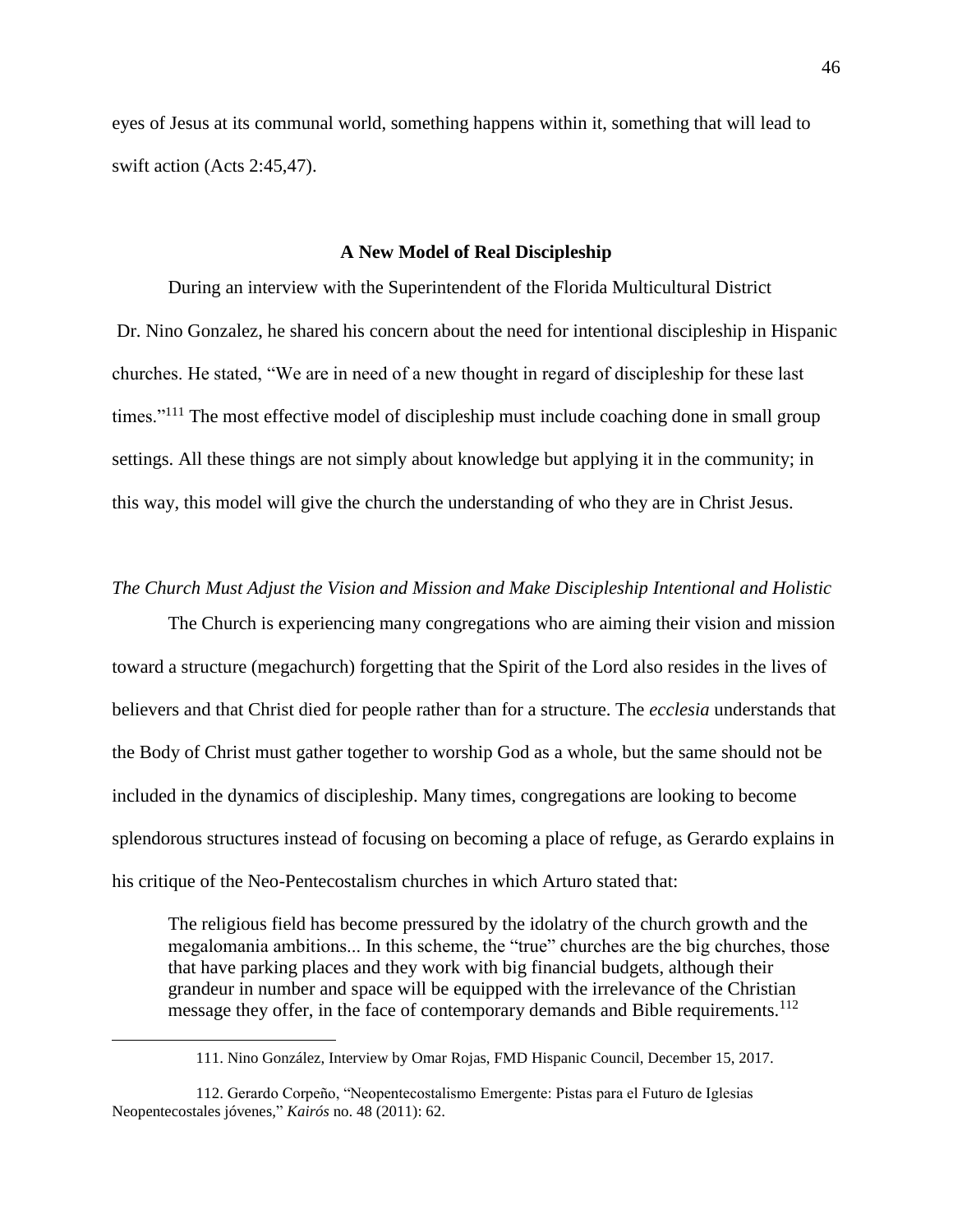The situation criticized is in reference to the flawed mission and vision of churches in which personal desires for prosperity make congregations blind to the fact that new construction should be directed to serve as an intentional investment in discipleship and refuge.

Some studies find as an issue regarding discipleship in the faith formation of believers. In addition to this problem, Michael asserted, "The loss of pneumatologically consciousness in the life of our churches. If we are to help our youth toward holistic discipleship, whereby they are properly situated in subjective connection to an objective reality, we must help them recover a sense of God as Holy Spirit."<sup>113</sup> In this direction, the postmodern church can position its emphasis on the fullness of the Holy Spirit as without the Holy Spirit the Church will not be effective in discipleship within the body of Christ.

The book of Acts references the acts of the Holy Spirit in lifting, restoring, transforming, and teaching every new believer. Therefore, Johnson asserts, "In order to appreciate the way in which Luke continues to show Jesus' disciples as embodying the prophetic word in Acts, we need to shift the question from the individual to the community,"<sup>114</sup> because it was in the community where Jesus realized most of His miracles and teachings. Thus, Johnson indicates that "Luke shows the reader a Church that has a radical character."<sup>115</sup> Why is it that the post-Christendom Church has a character without faith formation and without a pneumatological intervention? If the prophetic Word of God is taught and practiced, the results will be the

115. Ibid., 108.

<sup>113.</sup> Michael D. Langford, "Spirit-Driven Discipleship A Pneumatology of Youth Ministry," *Theology Today* 71, no. 3 (2014): 323.

<sup>114.</sup> Luke Timothy Johnson, 108.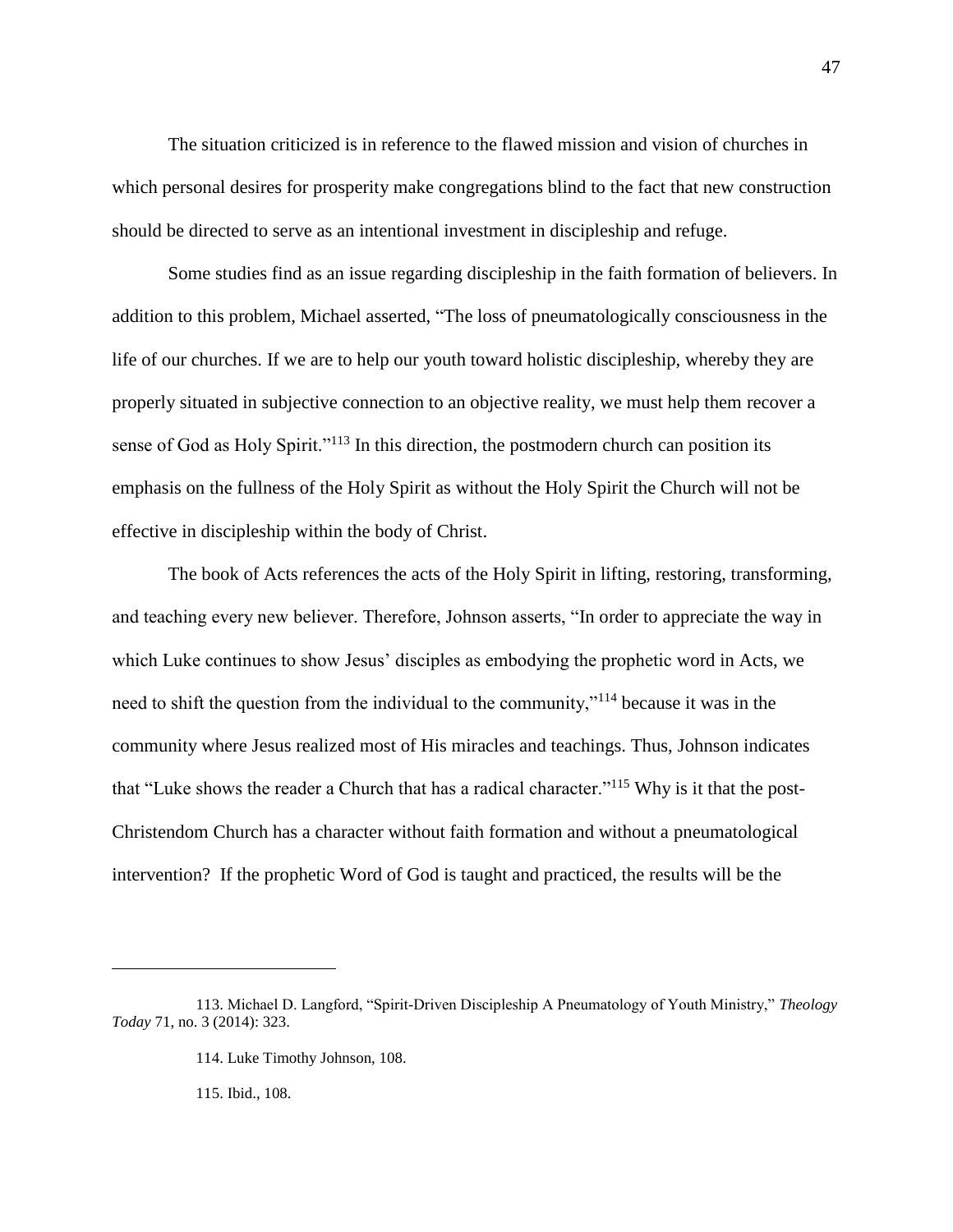embodiment of the Scripture in the disciple through practical living in the community like the results for the believers in the book of Acts.

For instance, in South Africa, the Church identified some of the issues that had restricted the spiritual growth of the Church due to the deficiency of an intentional discipleship. In the same manner Nelus revealed that:

It showed that the gospel message of joy, good news and life in fullness serves as a counterculture against the prevailing rhetoric of religious and secular prosperity gospels, consumerism and individualism. It also warned that discipleship in mission is costly and radical. Discipleship is a life of generosity and service, where the true disciple delights in justice, gives generously and cares for the weak.<sup>116</sup>

The issues that are injuring the Body of Christ in regard to discipleship are the lack of vision and mission where new believers learn that the mission and vision of discipleship revolves around service. As disciples of Jesus Christ, the Church can naturally show its compassion in caring for the weak. The absence of practical discipleship curricula in some form is another factor that could influence the life of a believer, as Nicholls reports, "The shortage of frameworks, curricula or discipleship journey maps likewise suggests that many church traditions have given a low priority to helping believers grow in the knowledge, understanding and practice of their faith."<sup>117</sup> Without a curriculum that orient disciples, it would be impossible to follow a systematic order in teaching. This lack of curriculum would bring problems of comprehension regarding the spiritual and practical things in discipleship. The Church has the Scriptures, but it is also important to develop curricula from the Scriptures in a systematic form supported by a good exegetical

<sup>116.</sup> Nelus Niemandt, "Rediscovering Joy in Costly and Radical Discipleship in Mission," *Hervormde Teologiese Studies* 72, no. 4 (2016): 1.

<sup>117.</sup> Peter Nicholls, "Connected Community Learning: An Experiment in Education for Discipleship by Elearning," *British Journal of Theological Education* 14, no. 1 (2003): 27.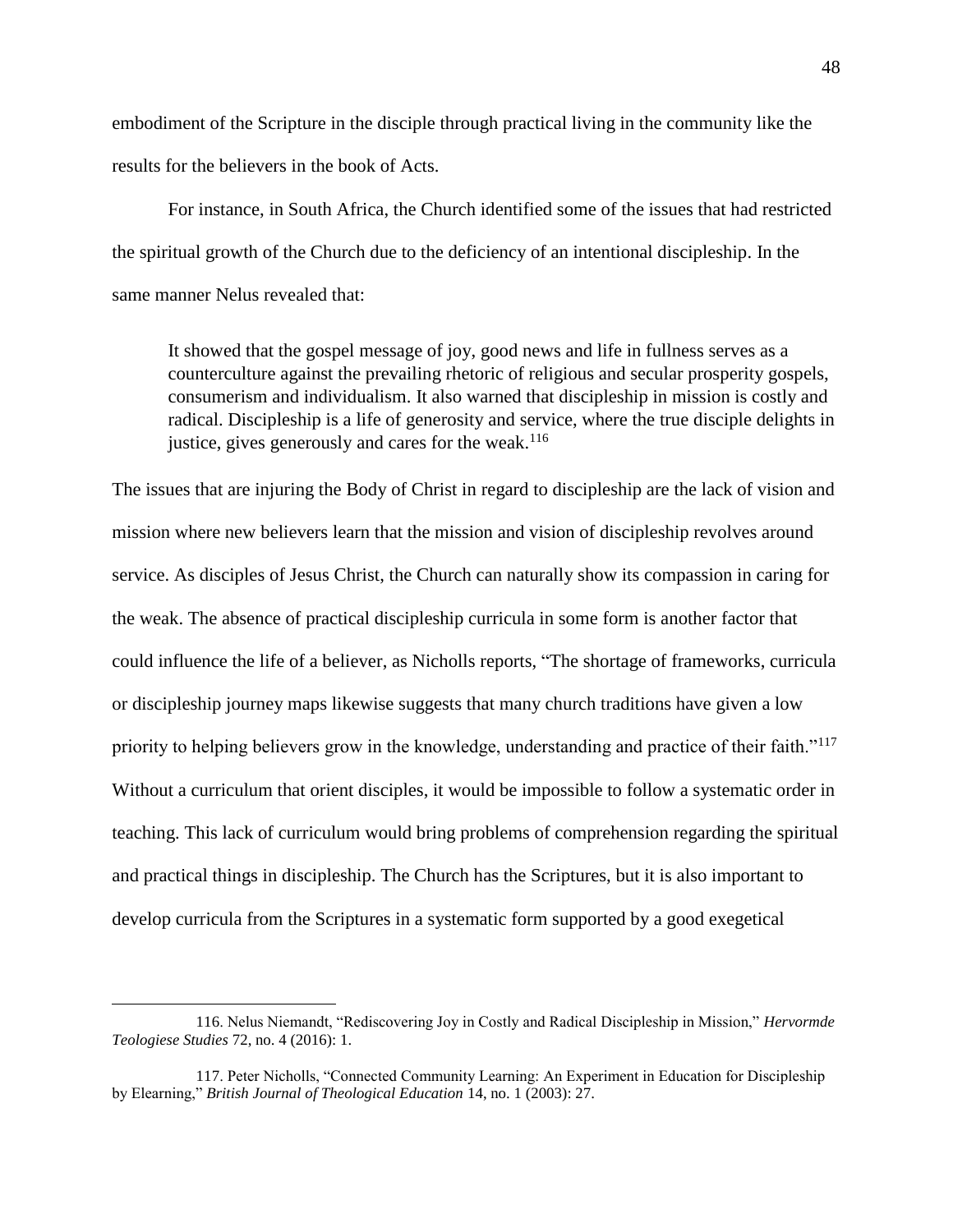platform offering the spiritual knowledge that must be put in action in a very expositive and objective form. In that order, the believer will grow spiritually with the addition that every believer, as Nichols describes, will "be empowered, envisioned, and equipped."<sup>118</sup> The post-Christendom Church should do a deep revision of its mission and vision as the Church in South Africa did to stop deficiencies in the Body of Christ.

The priority in ecclesiastical spheres is evangelism focusing its attention on the lost souls which is relevant; however, there are few practical discipleships for these new believers who will be involved in the same evangelism-focused Sunday pattern. Augsburger concludes that the Church must develop an intentional discipleship vision and mission focused on "a spirituality of self-surrender, love of God and love of neighbor."<sup>119</sup> The essence of this statement recognizes that, without self-surrender, it is impossible for believers to achieve sanctification. Therefore, if the Church does not take its praxis seriously, then it is taking a detour in the aim of its discipleship. How will believers be transformed and sanctified in the process of their lives? This question that many believers want their leaders to answer.

# *The Real Praxis of Discipleship will Shape Believers' Understanding of Who They are in Jesus Christ*

The only way in which the Church can be identified with Christ is by practicing what He did during His ministry. The living Word was latent in the community, as Vincent indicates about the book of Mark 2, in which:

<sup>118.</sup> Ibid., 28.

<sup>119.</sup> Andrew D. Rowell, "Dissident Discipleship: A Spirituality of Self-Surrender, Love of God, and Love of Neighbor," Christian Scholar's Review 36, no. 2 (2007): 236.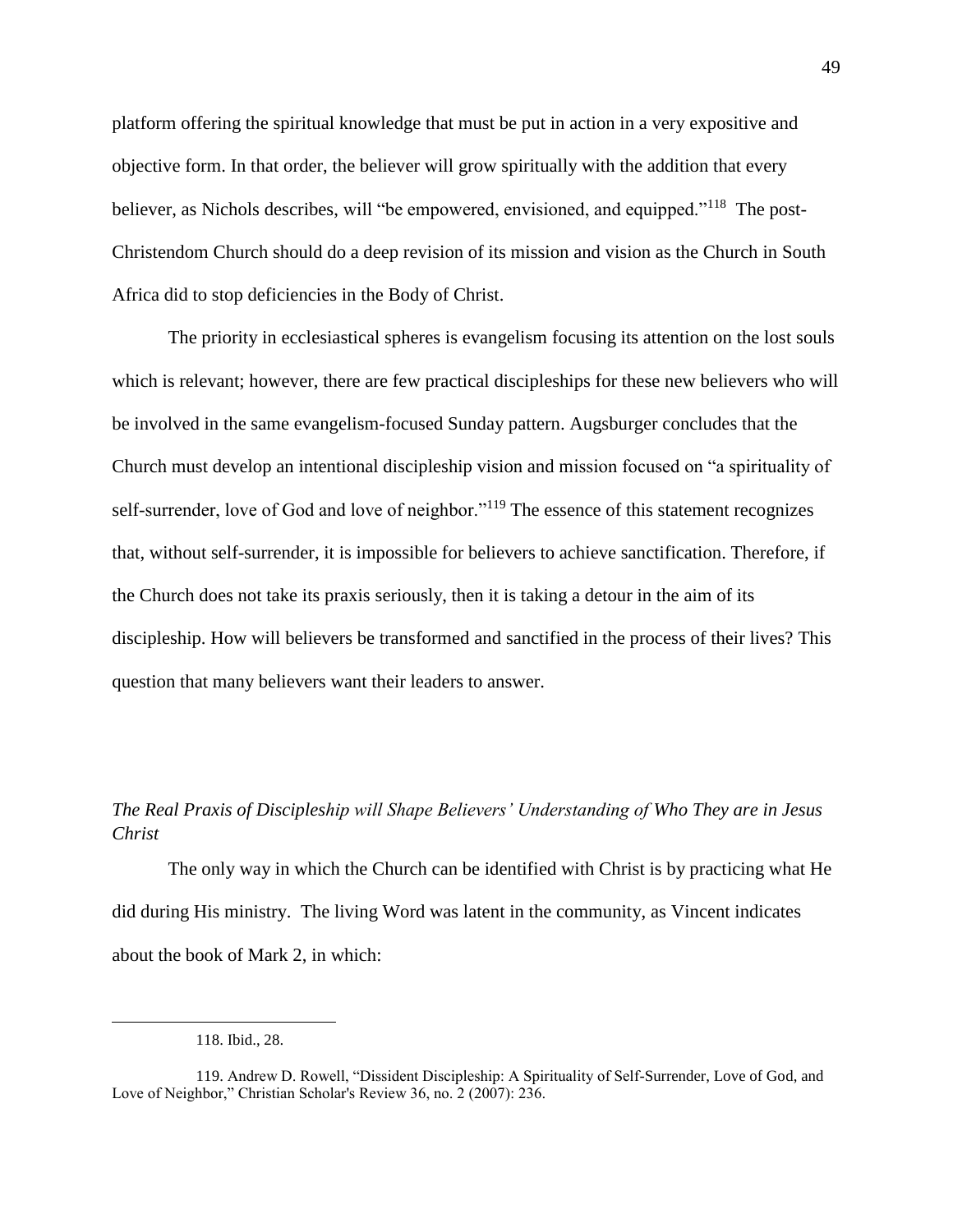The community practices of early church disciple's consequent upon Jesus' practice were identified as a sequence of policies or customary activities and attitudes. These are related to a series of images of Disciple Practice, in which the earthly disciples are seen in specific and striking roles …I suggested that these images indicate a significant elevation of the disciples, through their imitative or symbolic practice, into roles and titles which are messianic and Son-of-man-like, derivatively from the roles and titles of Jesus.<sup>120</sup>

Communal practice will identify the Church with Jesus; a Church without communal practice will lack Jesus' image and will not elevate His name among the community. On the other hand, the Church can also be identified with Jesus Christ through the sacrifice He did on the cross. Through understanding or embodying the meaning of the cross, believers will not only be faithful followers but also be a faithful disciple of Jesus Christ (Matt 10:38), as Stassen stipulates:

The incarnation is not merely about a general truth, or only about a subjective experience. It is about God doing something new in Jesus Christ. In Jesus Christ, we are confronted by God, who enters into our place of evasion, our place of distrust and deception, our place of shame, and our practice of domination with power and evasion of responsibility. God takes us with our sin into community. By this invasive work, God transforms us in Christ. The cross is God's demonstration of the injustice of authoritarians who crucify, disciples who betray and deny, and the shameful who evade and hide. It is God's taking all of us into God's compassion and deliverance and inviting us into community with faith. $121$ 

Theory can probably explain God's truth. However, the incarnation of the cross is a radical decision resulting from the believer's understanding that everything that happened to Jesus did not occur through isolation from the community, but rather through direct involvement within the community. In other words, followers can follow Jesus and be simple spectators or they can be hearers of God's truth. In contrast, a disciple allows God to confront their fears, pride, and conscientiousness. This empirical form allows God to transform believers into disciples who practice Jesus' steps in their communal calling.

<sup>120.</sup> John J. Vincent, "Outworkings: Disciple Practice Today," *Expository Times* 118, no. 8 (2007): 326.

<sup>121.</sup> Stassen, Glen. "Solid Ground VI: Incarnational Discipleship and Recovery of a Historically Realistic Jesus," *Baptistic Theologies*, vol. 4, no. 2 (2012): 68.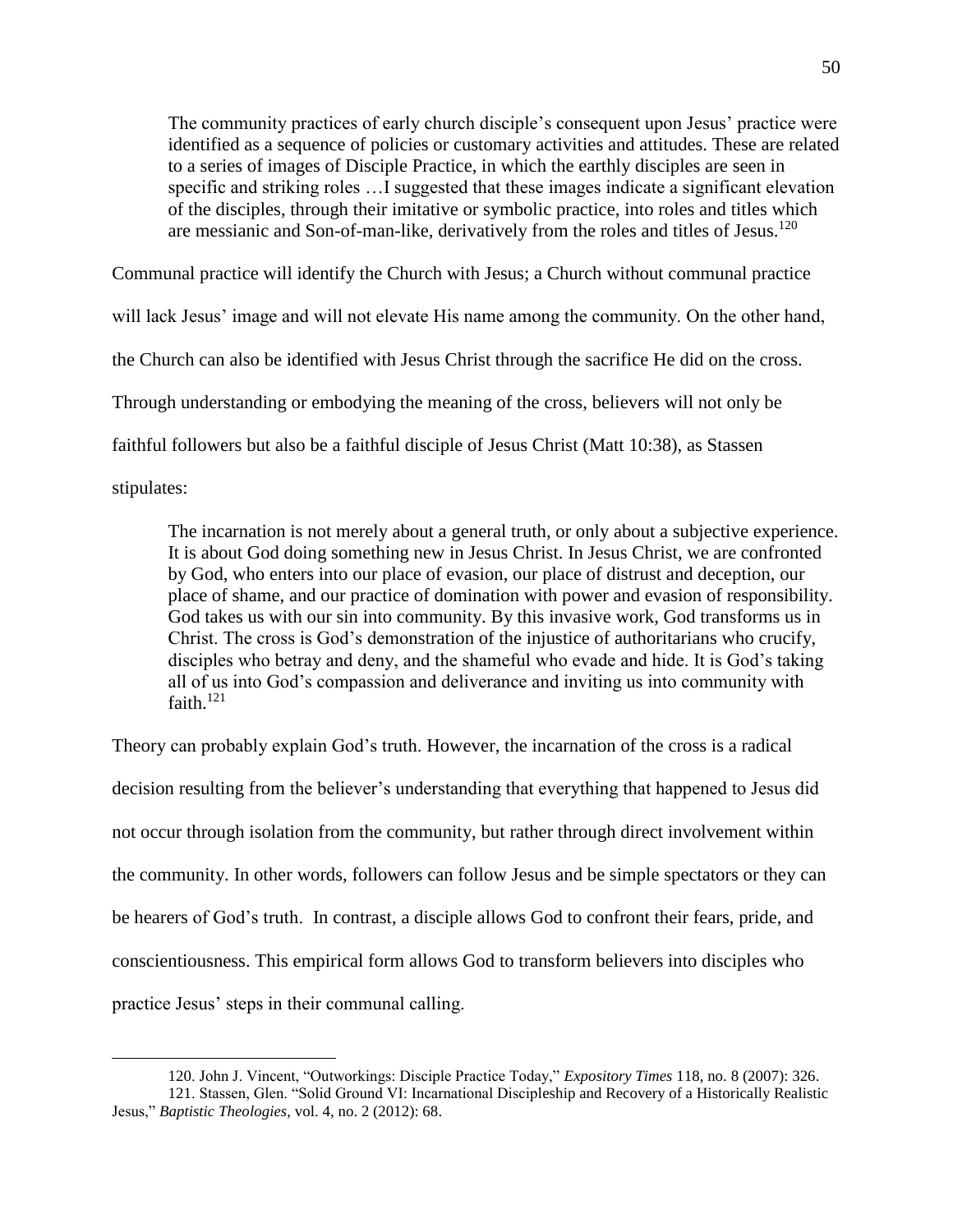## *Disciples Will Be Taught and Led by Effective Coaches*

The community has a high percentage of people with multiple disabilities; therefore, a systematic assessment by the Church is required to determine the problematic and the emotional disability of the new believers in the community to provide relevant assistance. The first member or ministry of the body of Christ that will be in the front line or having the first contact with new believers will be the pastor and the teacher, operating also as coaches. In fact, this intentional assessment of a person's spiritual life will open the door to identify the different physical or biological disabilities that may be present in the individual's life so that the church may personalize the discipleship model while developing a praxis that corresponds with a given problem.

Baggerman's study with regard to disabilities inside the Church shares Kleinert's survey, in which "surveyed teachers of students with moderate and severe intellectual disability (MSD) and found that 65.5% of the teachers surveyed reported that they had students who regularly participated in social activities at their place of worship."<sup>122</sup> These survey examples open a holistic perspective concerning how important it is to acknowledge the different disabilities inside the body of Christ, and to act in love and compassion. In the same manner, the discipleship team should receive the right training to be effective with those who have disabilities, as Baggerman indicates:

As most community activity leaders, including religious education teachers, are volunteers and may not have expertise in facilitating the inclusion of individuals with developmental disability, it is important to provide training for volunteers…. This training should consist of more than one-time professional development sessions…. however, training that includes coaching with a performance feedback component has

<sup>122.</sup> Melanie A. Baggerman, et al, "The Effect of Coaching on a Faith Community Volunteer's Use of Effective Teaching Behaviors," *Research & Practice for Persons with Severe Disabilities* 40, no. 4 (2015): 295.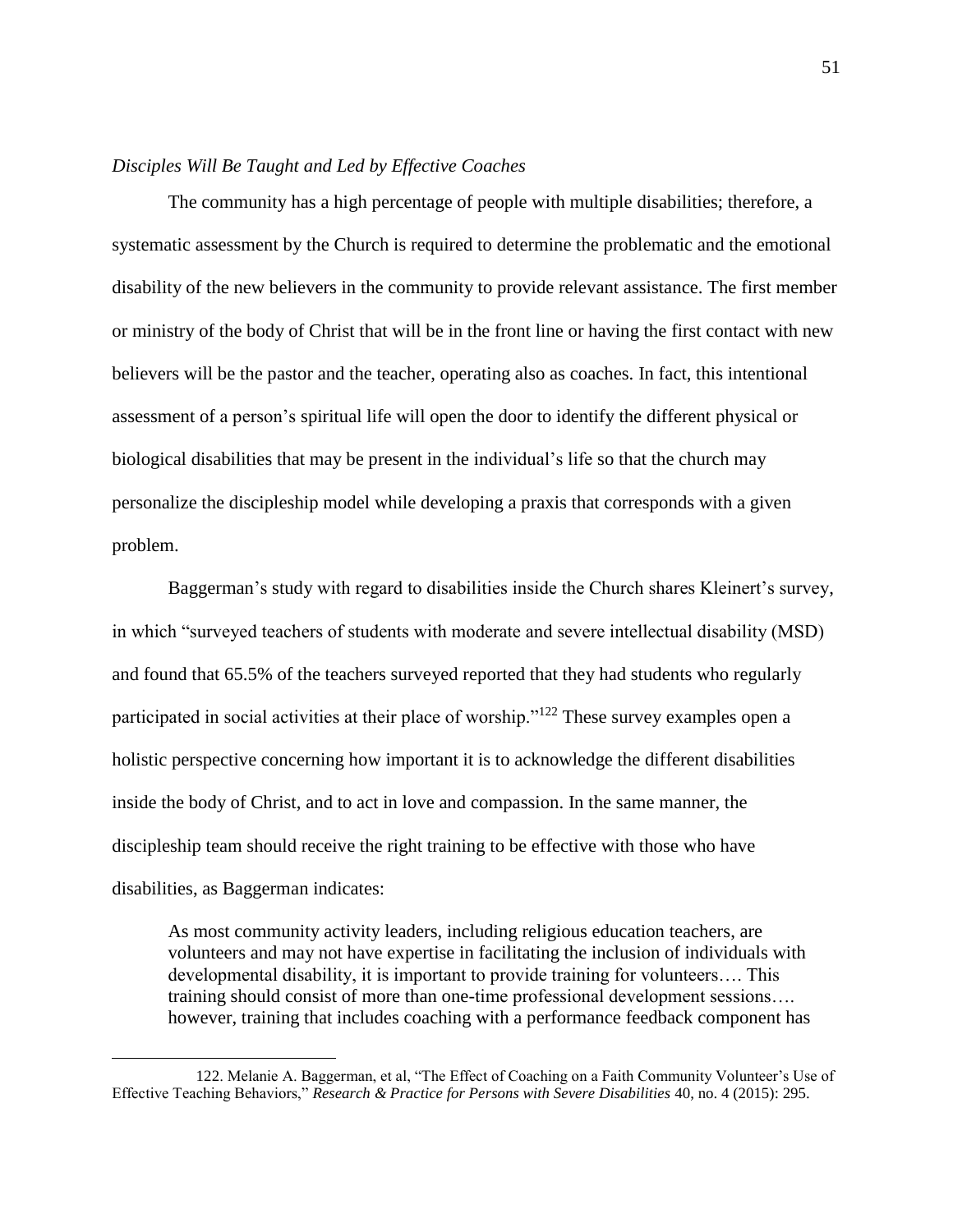increased generalization and maintenance of effects… One way to accomplish this is to use coaching procedures, developed for use in academic settings, to teach volunteers in community settings. Including individuals with disabilities goes beyond the mere physical presence of people with developmental disabilities in a place of worship but also must provide increased opportunities for them to play an active part there.<sup>123</sup>

The emphasis is that those who will be in charge of discipleship must be able to apply the right coaching procedures for the inclusion of people with disabilities. These individuals also have the *imago Dei* and their participative role in the body of Christ will reflect that for God there is nothing impossible. This implemented procedure is reflected in Baggerman's coaching report affirming that a discipleship teacher by the name of "Barb not only learned what the behaviors were, but also how to implement them in her church school classroom to teach Hope, a child with MSD. As a result of the coaching intervention, Barb more effectively involved Hope in a class with her peers without disabilities."<sup>124</sup>

Observing this scenario in which coaching not only evaluates the spiritual health of believers, but will make them encounter new resources to cope with their personal issues as Thompson indicated in his personal testimony interviewing a female person with schizophrenia in which:

She answered every question with clear and clearly insane logic, and I was utterly defeated. I turned to my psychiatrist teacher and asked how she could be so logical, operating in an insane world. He said, "Well, logic is not what establishes us as sane. Insanity resides in our imagination, not our logic." That's when I got my start as an effective coach. As a coach, I now understand the lesson from this experience as "Everyone lives in their own imaginary symbolic world." Alice, you, and I dwell in private worlds we mostly create. My job as a coach is to help people with their imaginations. $125$ 

124. Ibid., 302.

<sup>123.</sup> Baggerman, 295.

<sup>125.</sup> Clarence Thomson, "Enneagram Styles, Coaching, and The Use of Metaphor," *Enneagram Journal* 2, no. 1 (2009): 138.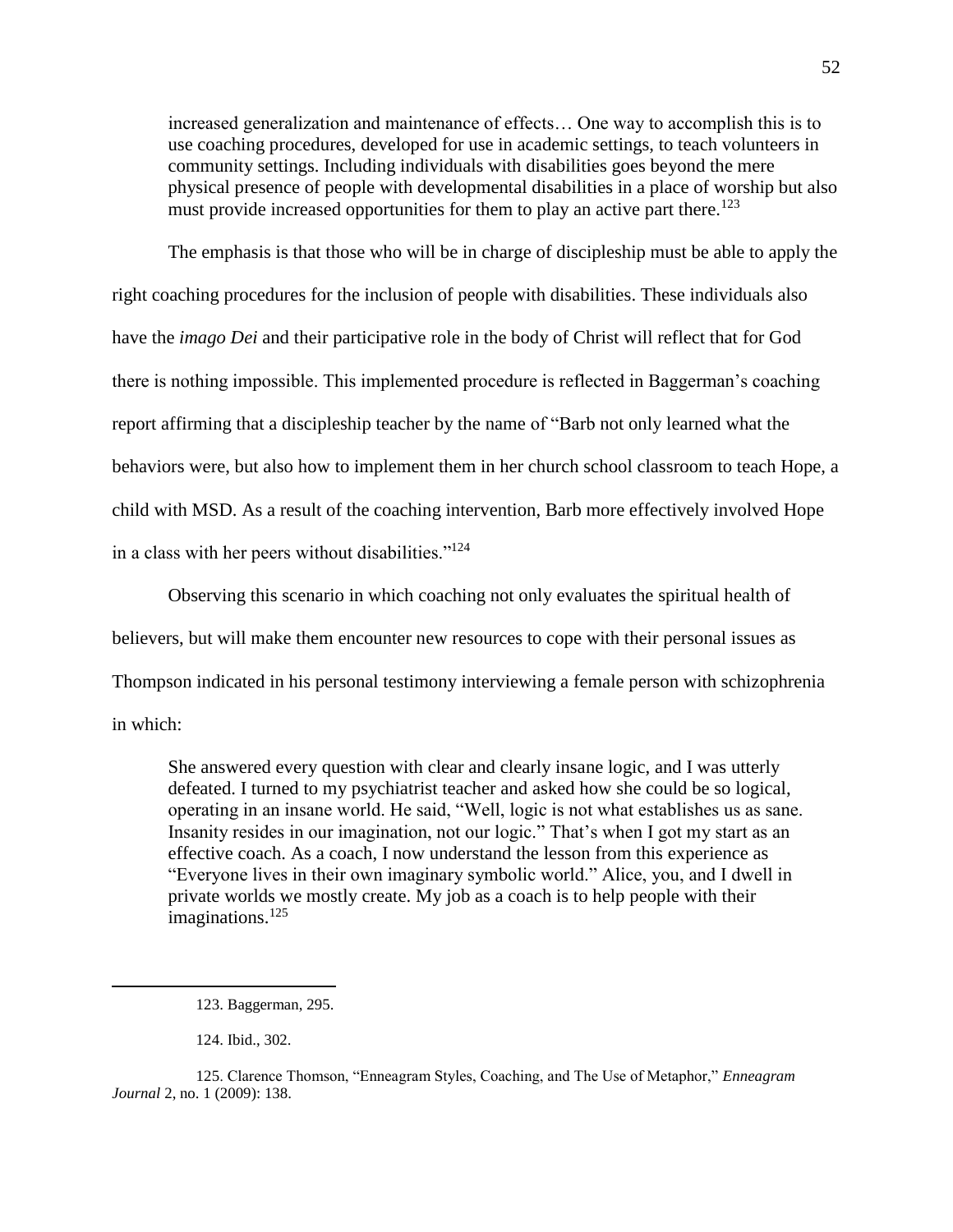The Scripture declares that the mind or the heart of the human being must be renewed every day through the Word of God (Phil 4:8). The work of the discipleship teacher as a coach is to remind the person what the Scripture says about their thought which may direct their imagination in the wrong direction (2 Cor 10:5). For this reason, discipleship through coaching will build structures to obtain effective results.

The discipleship interactions through coaching will provide a structure that serves as a map for every believer. In other words, the praxis of coaching will serve as Qing described, "It has been found that these models provide a comprehensive template or pervasive structure of effective coaching practice."<sup>126</sup> Furthermore, the practice of an effective coaching will enable the disciple to reach out the following goals as Qing points out:

(1) the ability to unlock people's potential to maximize their own performance; (2) a facilitative approach that helps people to learn, as opposed to teaching them; (3) an instructional approach that is directly concerned with the immediate improvement of performance and development of skills by a form of tutoring or instruction; and (4) the potential to enhance performance in work and personal life domains, underpinned by models of coaching grounded in established psychological approaches.

Although some believers are still in the process of their spiritual transformation, the structure set by the believer itself, with the help of a coach (teacher/facilitator) through essential questions, will produce good performance in the practice as Hulbert describes, "It is encouraging to see the theoretical insights and intervention strategies comprised by Cognitive Behavioral Therapy (CBT) making the transition into coaching practice."<sup>127</sup> Therefore, relational communication is essential in this approach in order for disciples to develop new abilities which

<sup>126.</sup> Qing Wang, "Structure and characteristics of effective coaching practice," *Coaching Psychologist* 9, no. 1 (2013): 7.

<sup>127.</sup> Williams Lee Hulbert, et al. "Contextual Behavioral Coaching: An Evidence-Based Model for Supporting Behavior Change," *International Coaching Psychology Review* 11, no. 2 (2016): 143.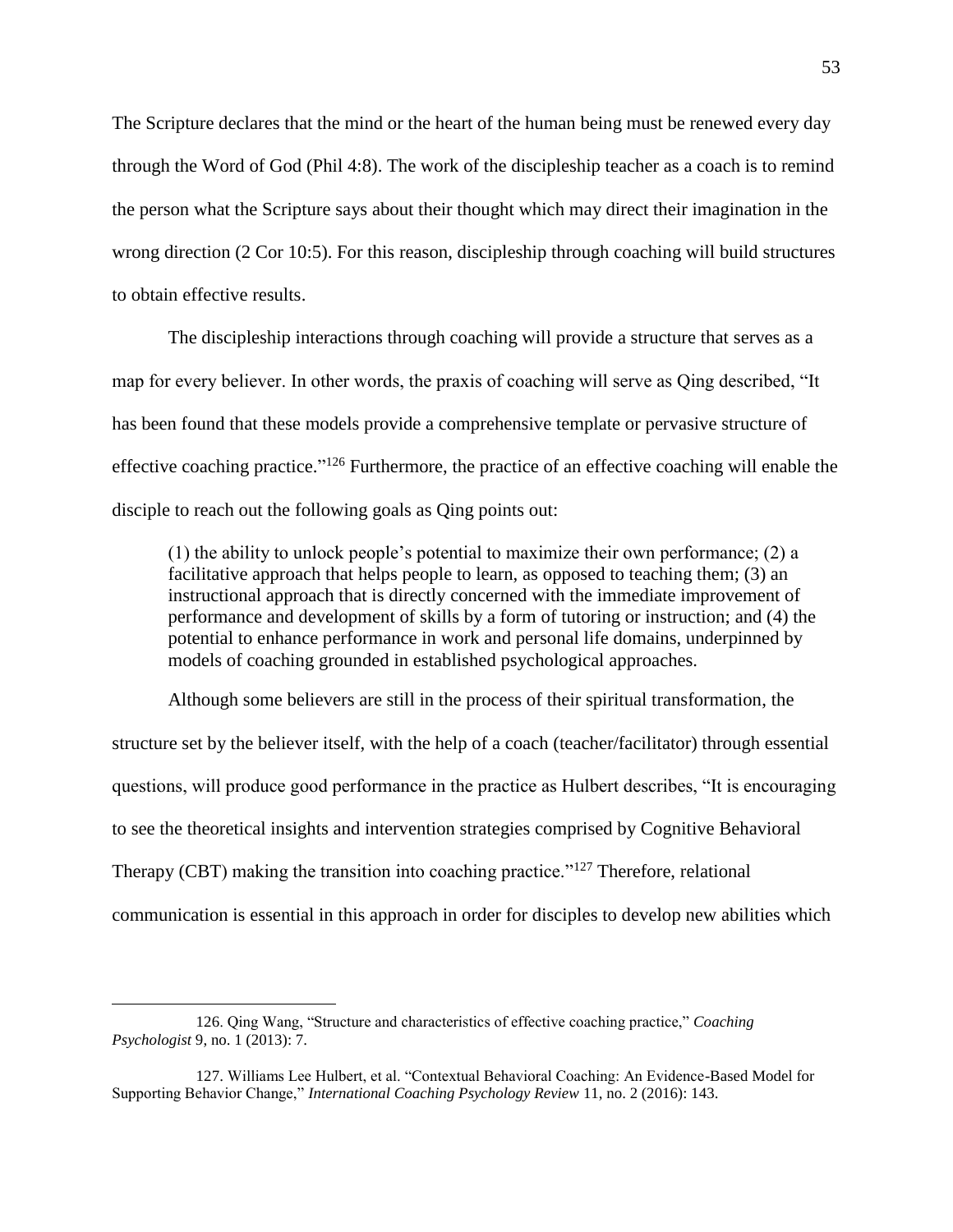will help them to find spiritual and emotional stability. On the other hand, Qing shares the

following structure of effective coaching.

| <b>Element</b>                                | Key considerations for the element                                                                |  |  |
|-----------------------------------------------|---------------------------------------------------------------------------------------------------|--|--|
| Individuals and relationships in coaching     | Building trust, communication, commitment,<br>support and collaboration                           |  |  |
| The coaching cycle and learning process       | Understanding coaching as a goal-oriented and<br>person-centered, non-linear learning process     |  |  |
| Feedback and evaluation of outcomes           | Using multiple methods to assess the<br>effectiveness of coaching                                 |  |  |
| Context and environment                       | Paying attention to the whole context that<br>influences external and internal factors            |  |  |
| Essential coaching skills and techniques      | Developing coaching expertise through a<br>combination of techniques, skills and capacities       |  |  |
| Qualities and attitudes of an effective coach | Regarding effective coaching as a dispositional<br>aspect integrating being, thinking and feeling |  |  |
| Ethics in coaching practice                   | Addressing confidentiality, consent and<br>boundary in coaching contracts                         |  |  |

*Table 1: Elements in a pervasive structure of effective coaching practices and key considerations.*

Source: Coaching Psychologist, Jun 2013, Vol. 9 Issue 1, p7-17, 11p, 1 Diagram, 1 Chart; found on p9.

A structural system presented along with the Scripture will be a powerful source in which

disciples will identify their weaknesses, strengths, and virtues to act upon their spiritual issues.

People who assist with the communal churches need a spiritual leader. Therefore, it is

necessary to define effective coaching.<sup>128</sup> An effective coach is a person who can lead and

facilitate the spiritual basis of the teachings in practical theology directing them to meditate and

discover their own mistakes, as Barr indicates:

 $\overline{a}$ 

A one-to-one conversation focused on the enhancement of learning and development through increasing self-awareness and a sense of personal responsibility, where the coach facilitates the self-directed learning of the coachee through questioning, active listening, and appropriate challenge in a supportive and encouraging climate.<sup>129</sup>

<sup>128</sup> Marie Edwards, "An Introduction to Coaching Skills. A Practical Guide (2nd Edition)." *Coaching Psychologist* 13, no. 2 (2017): 101.

<sup>129</sup> Margaret Barr, and Christian van Nieuwerburgh, "Teachers' experiences of an introductory coaching training workshop in Scotland: An interpretative phenomenological analysis." *International Coaching*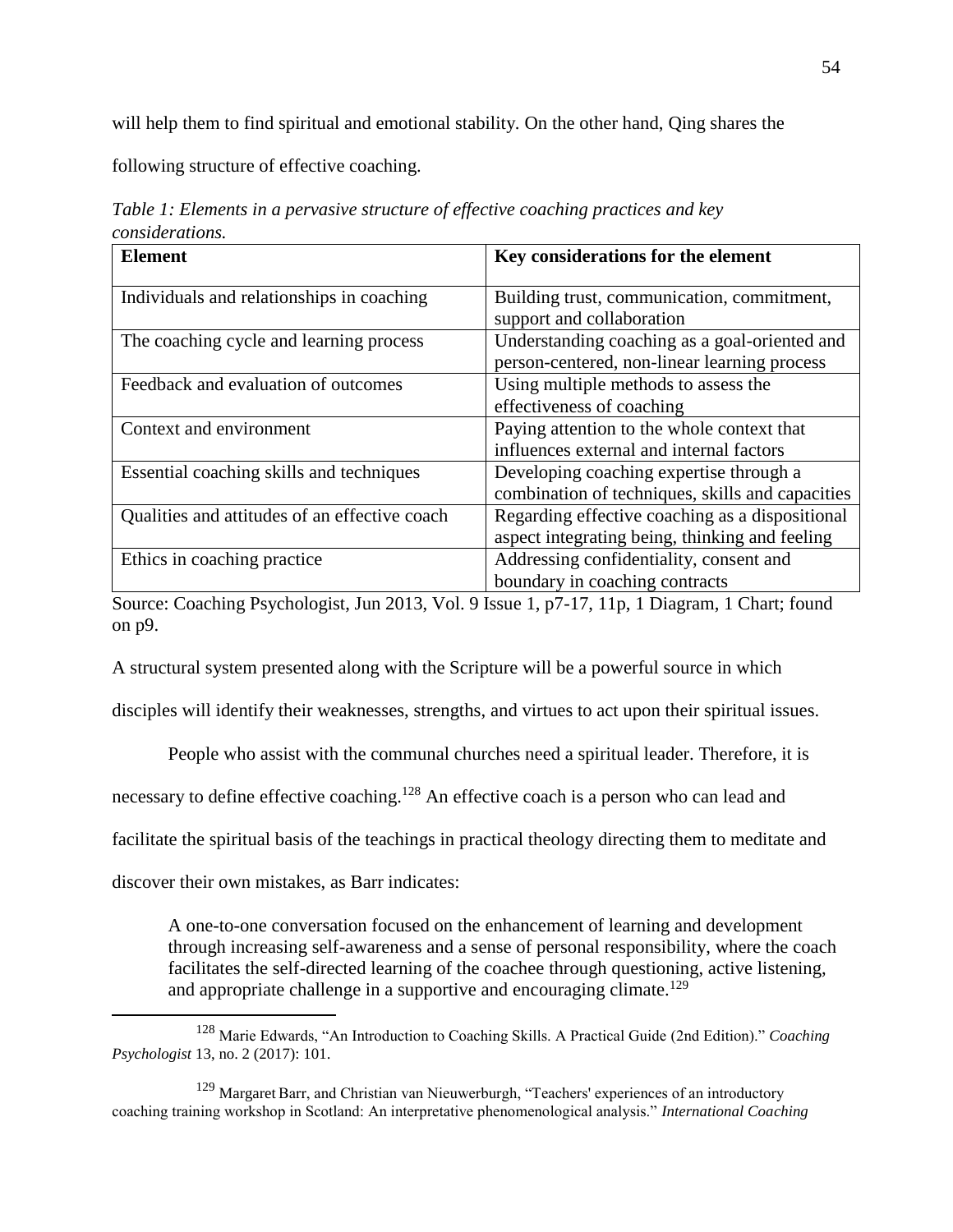The encouragement climate is very much related to what Jesus used to do in his regular encounters with people during his ministry, as Searle stated, "Jesus' teachings can be individually applied to specific circumstances in terms of transforming initiatives; he does not explain how the separate practices cohere to create a vision of kingdom life."<sup>130</sup> The relevant one-on-one conversations that Jesus had in the past was real coaching in praxis which opened the door for a real transformation. All believers should receive a coaching direction in reference to their practical life using a method in which they can identify their common mistakes, as Pienaar suggests:

It has been argued that various helping relationships, amongst which the author refers to coaching, facilitation, and therapy has more in common than what differentiates them if epistemology is viewed as a unifying concept. As such the scope of practical theology in terms of the contexts and themes in which it might be involved is said to widen. The public dimension of the organizational context, more so than the congregational context, has been put forward as an important habitus of practical-theological facilitation. The organizational involvement of the practical-theological facilitator in terms of professional-vocational skilled helping takes on an actual role through facilitation and other helping modalities.<sup>131</sup>

People, during their childhood, had been taught or have the wrong information regarding themes like forgiveness and soteriology. A conversation about those themes in light of the Scriptures will be the appropriate means to invite them to a confident atmosphere occurring in a congregational structure and in the public atmosphere. The pastoral and teacher's ministry required an intentional preparation in coaching. Why? According to Schaller, "coaching offers

*Psychology Review* 10, no. 2 (2015): 191.

<sup>130.</sup> Joshua Thomas Searle, "Is the Sermon on the Mount too unrealistic to Serve as a Resource for Christian Discipleship and Spiritual Formation?" *Journal of European Baptist Studies* 9, no. 2 (2009): 43.

<sup>131.</sup> Elmo Pienaar, "Practical-Theological Facilitation as Skilled Helping," *Hervormde Teologiese Studies* 69, no. 2 (2013): 1-9.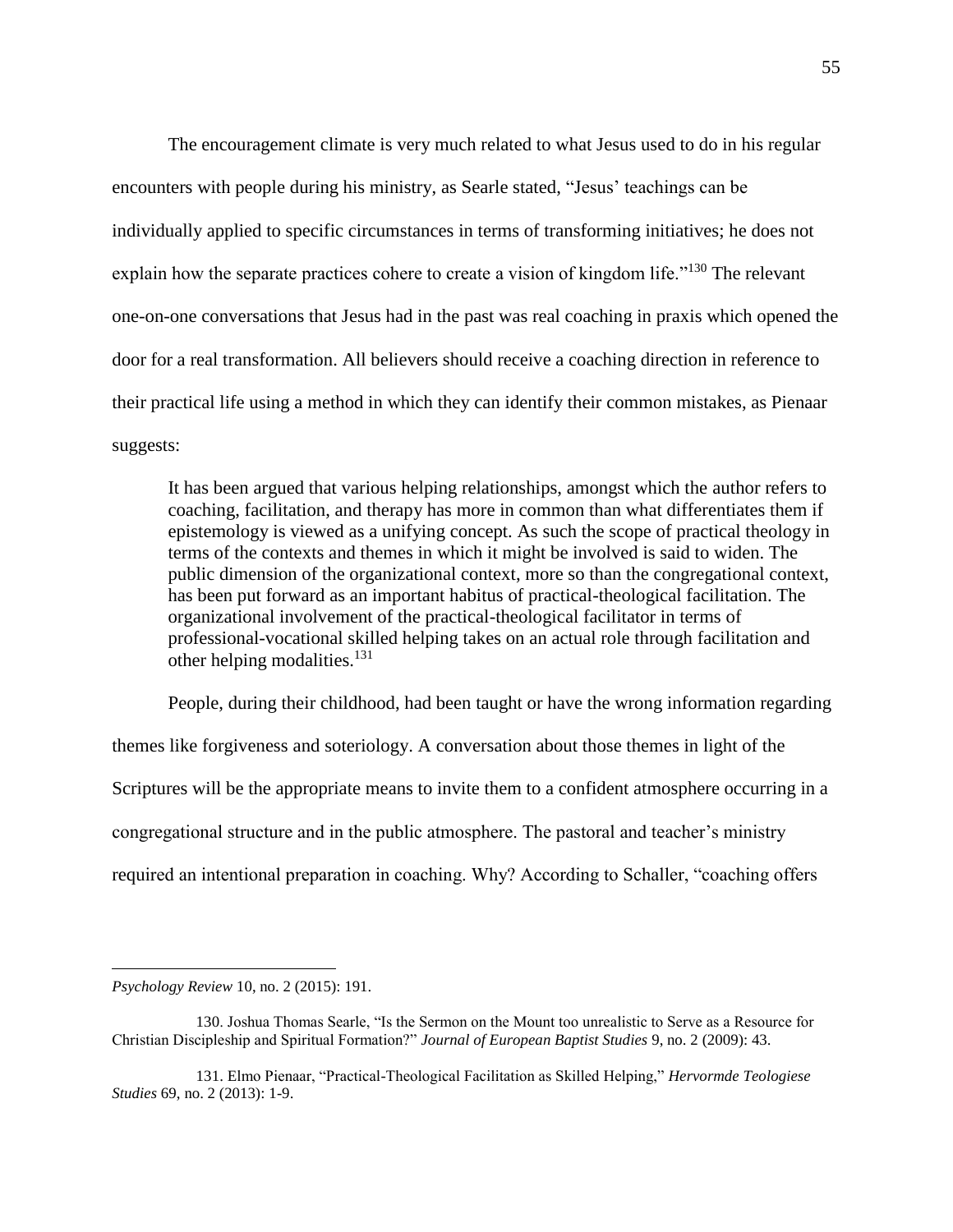breakthroughs in a Christ follower's transformation and growth."<sup>132</sup> The intentional interaction (normal conversation) will open barriers that oftentimes people close unless they were forced to open it. Furthermore, coaching has different functions that will foster effective discipleship. Jaesook shares Killion's perspective about the different functions of coaching asserting:

Effective coaching in the field of education requires balancing of 10 different roles or functions for coaches, and these consist of: data coach, resource provider, mentor, curriculum specialist, instructional specialist, classroom supporter, learning facilitator, school leader, catalyst for change, and learner.<sup>133</sup>

Looking at the amplitude defining the characteristics of a coach in the discipleship spheres brings a clear conviction that these roles are required inside the life of a disciple. New converts need a mentor who imparts spiritual instruction along with learning supports that will bring transformation in the life of the disciple. Moreover, these ten roles will help disciplers differentiate what is severe spiritual and emotional infirmity in the people from the involved communities. A discipleship model must be taken from the Scriptural narratives where the laity can reflect and intentionally relate with their leadership. Thus, West alluded that:

A common assumption of biblical discipleship calls for a leader-follower relationship to exist in order for mature disciples to reproduce their efforts in others… it is assumed that specific leadership behaviors are needed in order to serve within these ministry roles. Attention then must be given toward understanding discipleship as a developmental process for both leaders and followers.<sup>134</sup>

Discipleship will develop new things in both the lives of the leader and the follower.

Discipleship is based on relationship rather than just mere information; building relationships is

<sup>132.</sup> Greg Schaller, "Transformissional Coaching: Empowering Leaders in a Changing Ministry World," *The Journal of Applied Christian Leadership* 5, no. 2 (2011): 113.

<sup>133.</sup> Jaesook Lee Gilbert and Helene Arbouet Harte, "Coaching to Quality: Increasing Quality in Early Care and Education Programs through Community–University Partnership," *Child Care in Practice* 19, no. 4 (2013): 399.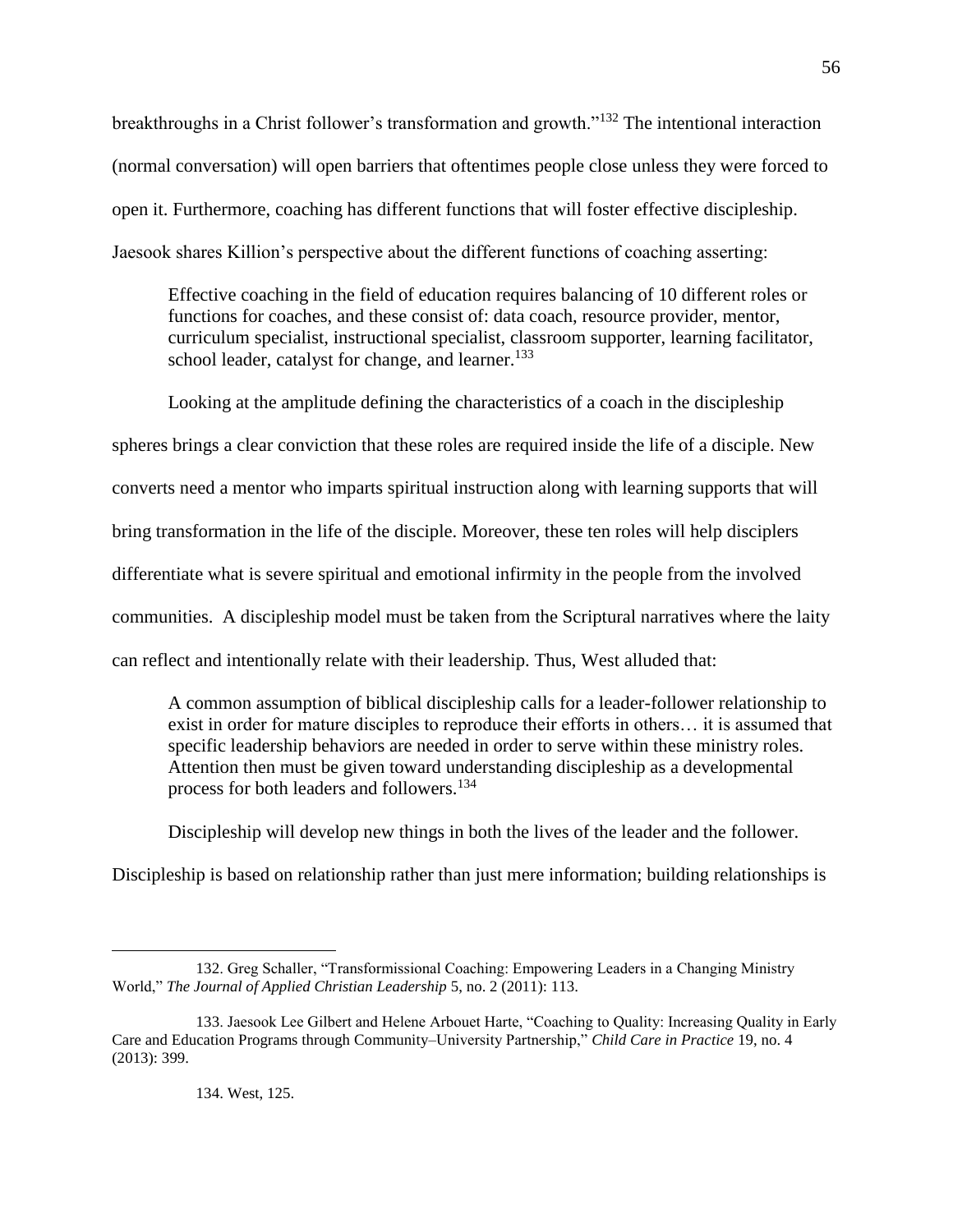modeling the teachings of the Master, Jesus, in which a disciple is not focused on the position of power. Rather, the disciple is focused on servicing the church and their community; as Petersen stated, "Jesus' teachings were perceived by his disciples as countercultural and by the authorities as subversive and revolutionary. The disciple who followed Jesus was not to act anything like the religious and political authorities."<sup>135</sup>

It must also be considered that a leader's behavior is a fundamental part of modeling Jesus. It is important for a leader to model Jesus as new believers will follow and learn not only the Scriptural teachings, but also the personal praxis of the leader during the leader-follower relationship (discipleship). West asserted, "Effectiveness is not only in numerical growth but in quality of life in disciples and effectiveness of leadership."<sup>136</sup> Therefore, the emphasis is not numbers; rather, it is the quality of life that the disciples are reflecting in the community.

# *Small Group Setting for Discipleship*

Education in small group settings has been evaluated by several scholarly assessments that show it results in positive outcomes. For instance, one of the assessment results worked by Moussaïd declared the following:

In many domains of life, complex problems can be successfully addressed by pooling the knowledge of several individuals. When making decisions, forming judgments, or solving multidimensional problems, groups of people can outperform the best individual in the group, and sometimes even the experts in the problem domain. In everyday life, this collective achievement is commonly accomplished by means of face-to-face group discussions, during which the exchange of information and ideas between people results in the emergence of accurate collective solutions.<sup>137</sup>

136. West, 129.

<sup>135.</sup> Douglas Petersen, "Kingdom Rules: Upside-Down Discipleship," *Asian Journal of Pentecostal Studies* 16, no. 1 (2013): 38.

<sup>137.</sup> Mehdi Moussaïd, Alejandro Noriega Campero and Abdullah Almaatouq, "Dynamical Networks of Influence in Small Group Discussions," *Plus One* 13, no. 1 (2018): 1.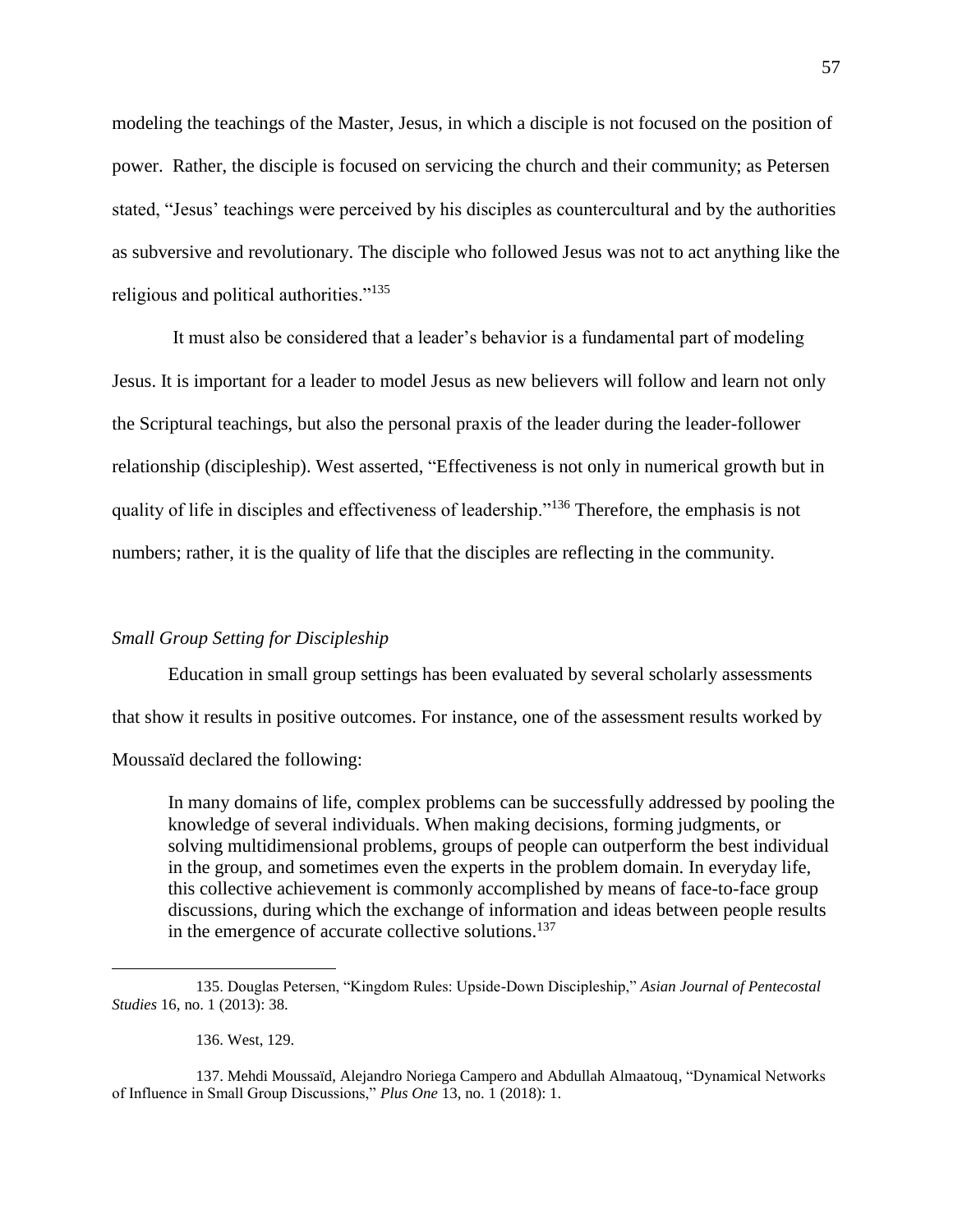Taking a note of the following results, those individuals who attend small group interactions will gain some knowledge from other experiences that can be used as a lasting resource their personal lives. The individual will be open to reflect and participate as Hölzer indicates in his assessment in which the individual will, "ensure active participation and learner engagement and finally reflection."<sup>138</sup> On the other hand, knowledge-based experiences aligned to Scriptural wisdom will bring conviction and confirmation in the life of the disciple.

The Church in South Africa wants to be radically intentional in its local communities in the ecclesiology praxis regarding discipleship. This intentional praxis will direct the ecclesiastical institutions to learn from and understand the life of the believers.<sup>139</sup> The small group discipleship setting is perfect for the creation of a confident atmosphere where the pastor and the leadership team will have the opportunity to interact in a different setting with the believers. The intention, apart from the interaction and teaching, is discussed by Guillaume:

as descriptive-empirical practice it enables the pastoral counsellor to gather information that will help him or her discern the particular episodes, situations or patterns in the narrative of the counselee…being normative it also enables the counselor to interpret the stories presented from a hermeneutical perspective, whilst drawing on the biblical narrative to construct ethical norms and paradigms to provide perspective on the existential questions<sup>140</sup>

The pastor will have the opportunity to identify the spiritual problems in the believer to relate to the Biblical narrative, which will open the understanding of the disciple. Cahalan expresses that the "confidence that wise biblical interpretation can and does produces sufficient and objective

140. Ibid., 2-3.

<sup>138.</sup> Henrike Hölzer, Julia Freytag and Ulrike Sonntag, "Faculty Development for Small-Group-Teaching with Simulated Patients (SP) - Design and Evaluation of a Competency-based Workshop," *GMS Journal for Medical Education* 34, no. 4 (2017): 2.

<sup>139.</sup> Guillaume H. Smit, "Pastoral Ministry in a Missional Age: Towards a Practical Theological Understanding of Missional Pastoral Care," *Verbum Et Ecclesia* 36, no. 1 (2015): 1.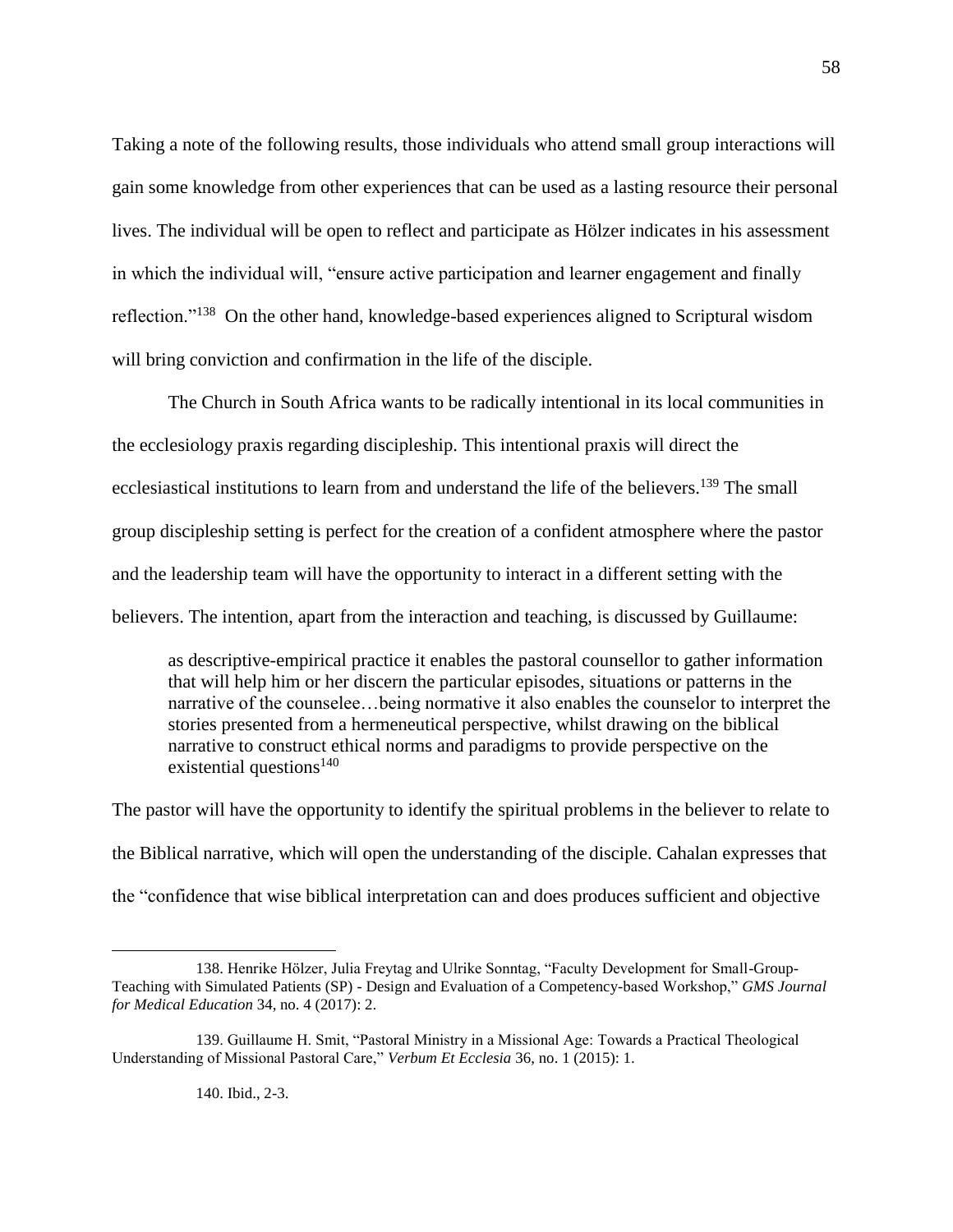knowledge of God and the human situation…the work of practical theology is to translate biblical grounded truths to human situations."<sup>141</sup> The natural interaction will open the scenario for questions, and it is relevant for the pastor or the teacher/facilitator to listen closely to those questions. The answer must be a scriptural answer, knowing that only the Word of God has the power to unveil what is in the heart of the believer (Heb 4:12). The believer will also identify with the biblical narrative as Guillaume explains that, "Christians tell the story of God's actions in human history through their testimony."<sup>142</sup> Discipleship in small groups will pave the way for growth or development in every believer.

The life of new believers requires an intentional alignment through the Scriptures to begin experiencing transformation, and this empirical process is better when it takes place in small discipleship groups as Lang proposes in his overview of the immersion experience group process where the topics involved during this interactive discipleship are:

1. Understanding the impact of spiritual and cultural origins 2. Understanding the impact of family background 3. Understanding the good news about your new family / relating to your heavenly father 4. Understanding your identity 5. Understanding and managing your emotions 6. Understanding pain / managing your pain 7. Understanding your relationships / communication skills 8. Developing life skills: Forgiveness, trust, boundaries, living loved & loving in community, outreach.<sup>143</sup>

The spiritual and emotional sides of new believers has to be addressed together in order to overcome emotional frustrations from the past. Lang shares Scazzero's recommendation, "Christian spirituality, without an integration of emotional health, can be deadly to yourself, your

<sup>141.</sup> Kathleen A. Cahalan and Gordon S. Mikoski, eds., *Opening the Field of Practical Theology an Introduction* (Plymouth, UK: Rowman & Littlefield, 2014), 122.

<sup>142.</sup> Smit, 3.

<sup>143.</sup> James A. Lang and David J. Bochman, "Positive Outcomes of a Discipleship Process," *Journal of Spiritual Formation & Soul Care* 10, no. 1 (2017): 52.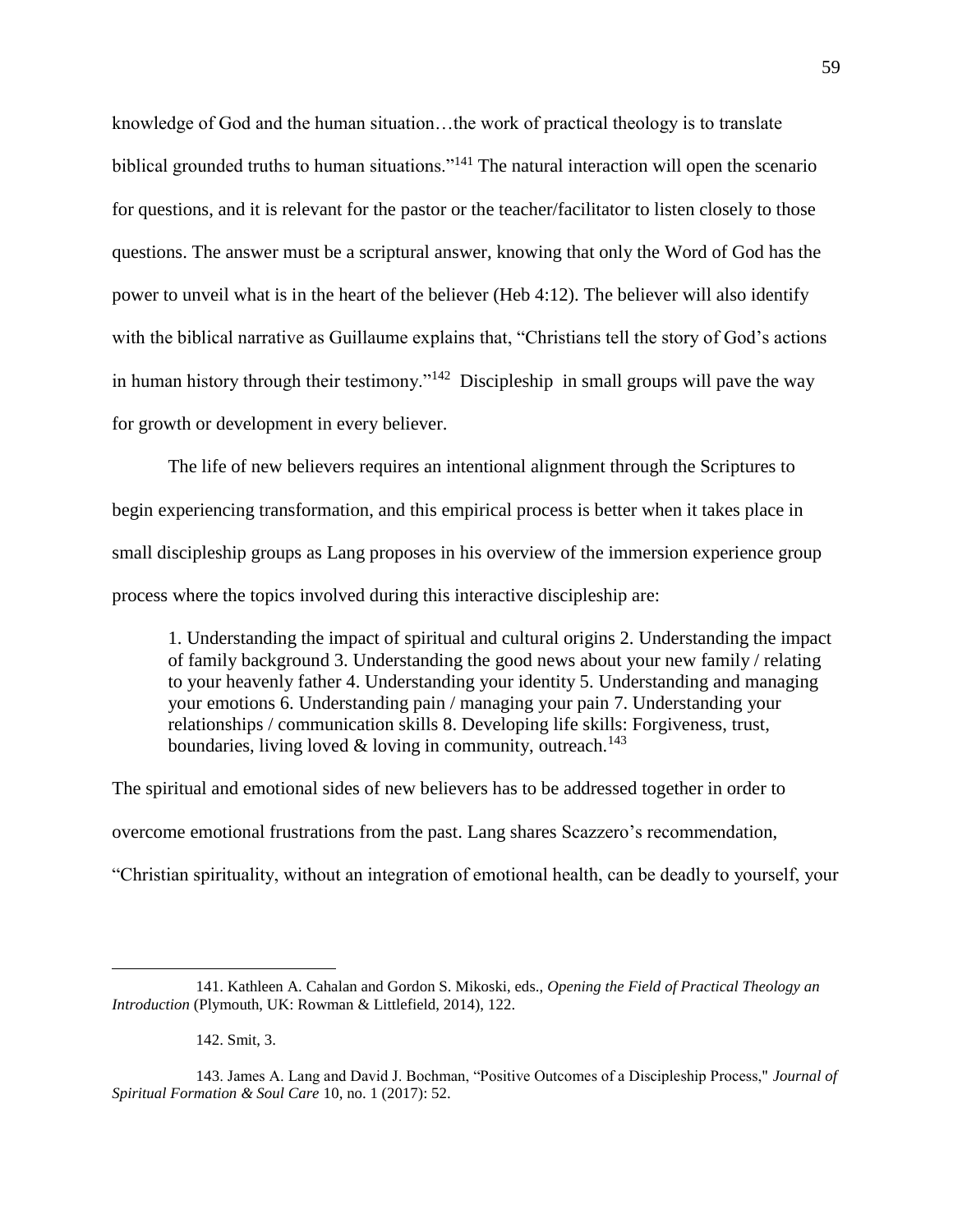relationship with God, and the people around you."<sup>144</sup> The social degradation of families results from sin in the human being which has also infiltrated the cultural teaching of every individual that has pluralistic ideas that have nothing to do with the moral values that the Scripture teaches. As a result, individuals in society have adopted bad habits and erroneous information that influence their emotional life leading to a timebomb if not treated during an intentional discipleship session. Non-Christian people may be bound in a series of emotional and spiritual problems resulting from dysfunctional families According to John Riddle, "The key players in a dysfunctional family are, of course, the parents or parent. Dysfunctional parents come in all sizes and shapes, with the most obvious being the alcoholic, the abuser, and the mentally disturbed."<sup>145</sup> All their frustration and the sinful patterns acquired in their lives are practiced in society. For example, these sinful patterns can be illustrated by activities such as stealing, drug use, gang violence, or prostitution.

In contrast, leadership that has an intentional engagement through discipleship should be focused on helping those believers to identify mature believers. Thus, Walton recommends asking "people to express in some form what mature discipleship looks like,"<sup>146</sup> stating, "A mature disciple in this view is one who lives out the qualities of the beatitudes or exhibits the fruits of the spirit in Galatians 5, who loves and supports other Christians."<sup>147</sup> Therefore, asking

 $\overline{a}$ 

147. Ibid., 112.

<sup>144.</sup> Ibid., 53.

<sup>145.</sup> John Riddle, "The Dysfunctional Family: Cause and Effect," *Journal of Community Psychology* 19, no. 3 (1991): 244.

<sup>146</sup>. Walton, Roger, "Disciples Together: The Small Group as a Vehicle for Discipleship Formation," *Journal of Adult Theological Education* 8, no. 2 (2011): 111.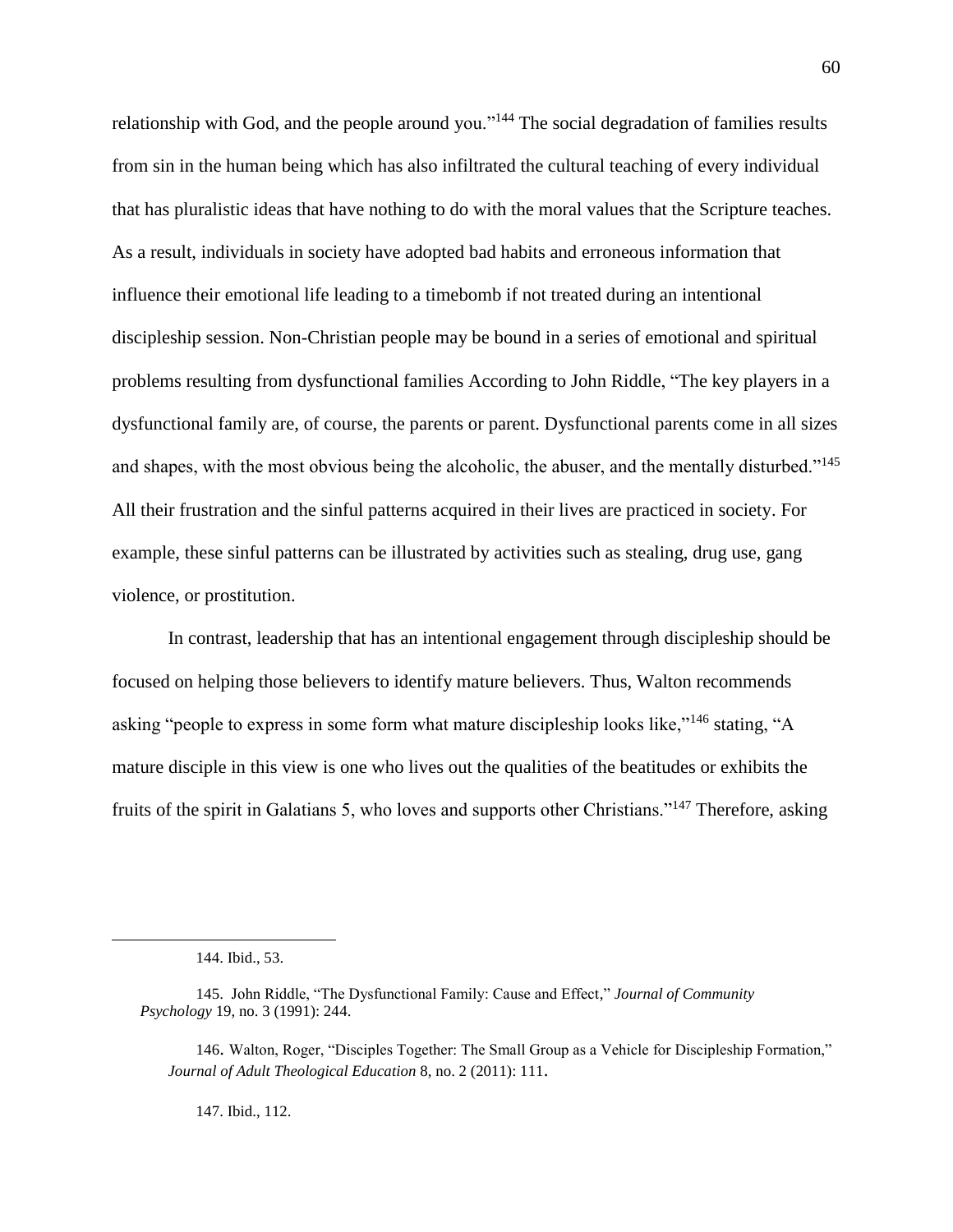questions referencing what is a mature believer is relevant in the process of a disciple as

Walton's reference in the following chart reveals.

| Being a mature Christian means                           | <b>Strongly</b> | Agree | <b>Total</b> |
|----------------------------------------------------------|-----------------|-------|--------------|
|                                                          | Agree           |       |              |
| Showing qualities such as kindness and forgiveness       | 64.4%           | 29.2% | 93.6%        |
| Supporting other Christians                              | 40.4%           | 52.5% | 92.9%        |
| Having a better grasp of Christian belief                | 50.8%           | 40.8% | 91.6%        |
| Trying to shape my workplace and home life in a          | 41.2%           | 42.1% | 83.3%        |
| Christian way                                            |                 |       |              |
| Witnessing to your faith to your non-Christian friends   | 36.3%           | 45.4% | 81.7%        |
| Sharing in the suffering of others                       | 34%             | 44.9% | 78.9%        |
| Inviting others to become Christian                      | 32.9%           | 44.9% | 78.9%        |
| Tackling local issues e.g. crime, poverty and loneliness | 18.1%           | 43.8% | 61.9%        |
| Being involved in campaigns for justice and peace        | 11.9%           | 31.5% | 43.4%        |

*Fig.1. Disciples Together: The Small Group as a Vehicle for Discipleship Formation.* Source: *Journal of Adult Theological Education*, Vol. 8 Issue 2, 2011, p99-114, 16p, 1 Chart; found on p.111.

# *Becoming Through Both Knowing and Doing*

When analyzing the purpose of communal discipleship, it is relevant to define the emphasis of these small groups so as to not lose focus and be more effective. For instance, a small group must be influential, relational, and purpose-driven with a clear vision of its task to impact the life of the believer and impact the lives of the people in the community. According to Gangel, there are three types of emphasis that must be addressed by every small group (discipleship/interactions). They are:

The influence group is composed of people who admit the need for change in their lives. They voluntarily gather and request that others exhorts them and have an impact on their behavior and attitudes. The relation group … the real purpose of the group is fellowship… prayer meetings. These groups serve a vital function. The task group form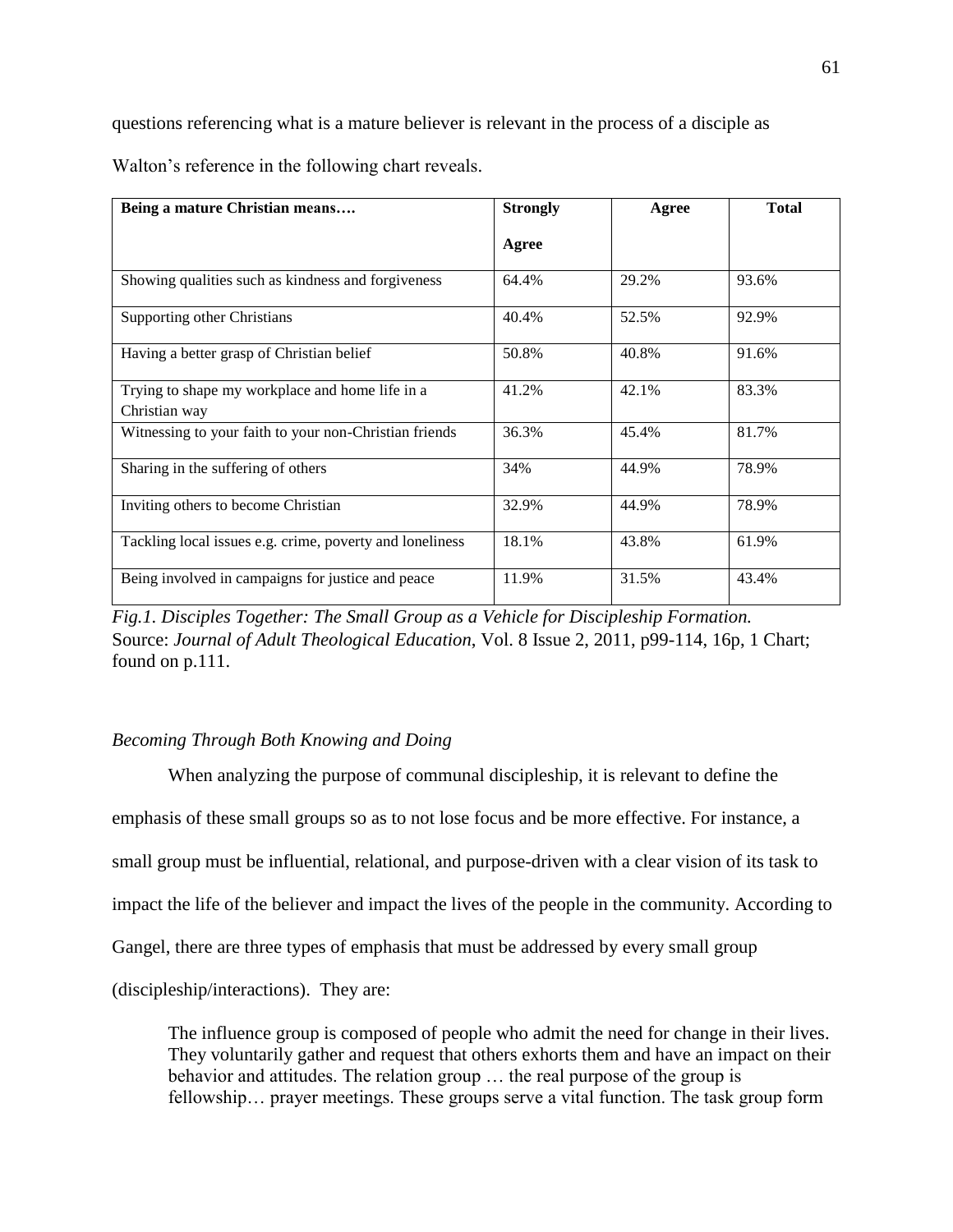to accomplish a job which can't be done by one person alone. The goal of the group can be to arrive at a decision, solve a problem, or reach a joint understanding of new material… Bible studies that concentrate on historical information or Scriptural content fall into this category.<sup>148</sup>

Discipleship in small groups has a defined purpose: the spiritual transformation of the people who have given their lives to Jesus. In other words, to accomplish this objective Gangel stated, "Leaders must model the life their followers seek."<sup>149</sup> To be influential in the life of the people that God is adding to the family of the Church, the members of the Body of Christ must live a testimony that demonstrates Jesus' presence in their lives. The connection that every believer will have during the small group interactions will strengthen the relationship of every believer who belongs to the Body of Christ. Furthermore, discipleship leaders should be prepared to have relational interactions in every small group, as Wood indicates in his argument:

Likewise, charisma is said … to be the product of the relationship between a leader who has certain charismatic qualities and followers' personal identification with that charisma within certain contexts and situations.<sup>150</sup>

In other words, the followers of Jesus will be able to identify and be attracted to this type of

relational leadership. These influential and relational discipleship interactions will unveil the

needs of the flock, as Papachristou affirms:

Needs are seen as finite, few, and classifiable, changing only at a very slow pace along with the evolution of our kind. They can be satisfied according to many criteria. In this case, the axiological needs were used, with categories corresponding to subsistence, protection, affection, understanding, participation, leisure, creation, identity, and freedom. Protection was changed by security, as per Costanza et al. (2007), and subsistence was considered within reproduction, the latter being understood as a part of the former. Spirituality was also included as a study category, because of its importance in the assessment as a need.<sup>151</sup>

149. Ibid., 232.

 $\overline{a}$ 

150. Martin Wood and Dibben Mark, "Leadership as Relational Process," *Process Studies* 44, no. 1 (2015): 27.

151. Ioanna Anna Papachristou and Martí Rosas-Casals, "Unveiling Connectivity Patterns of

<sup>148.</sup> Gangel, 231.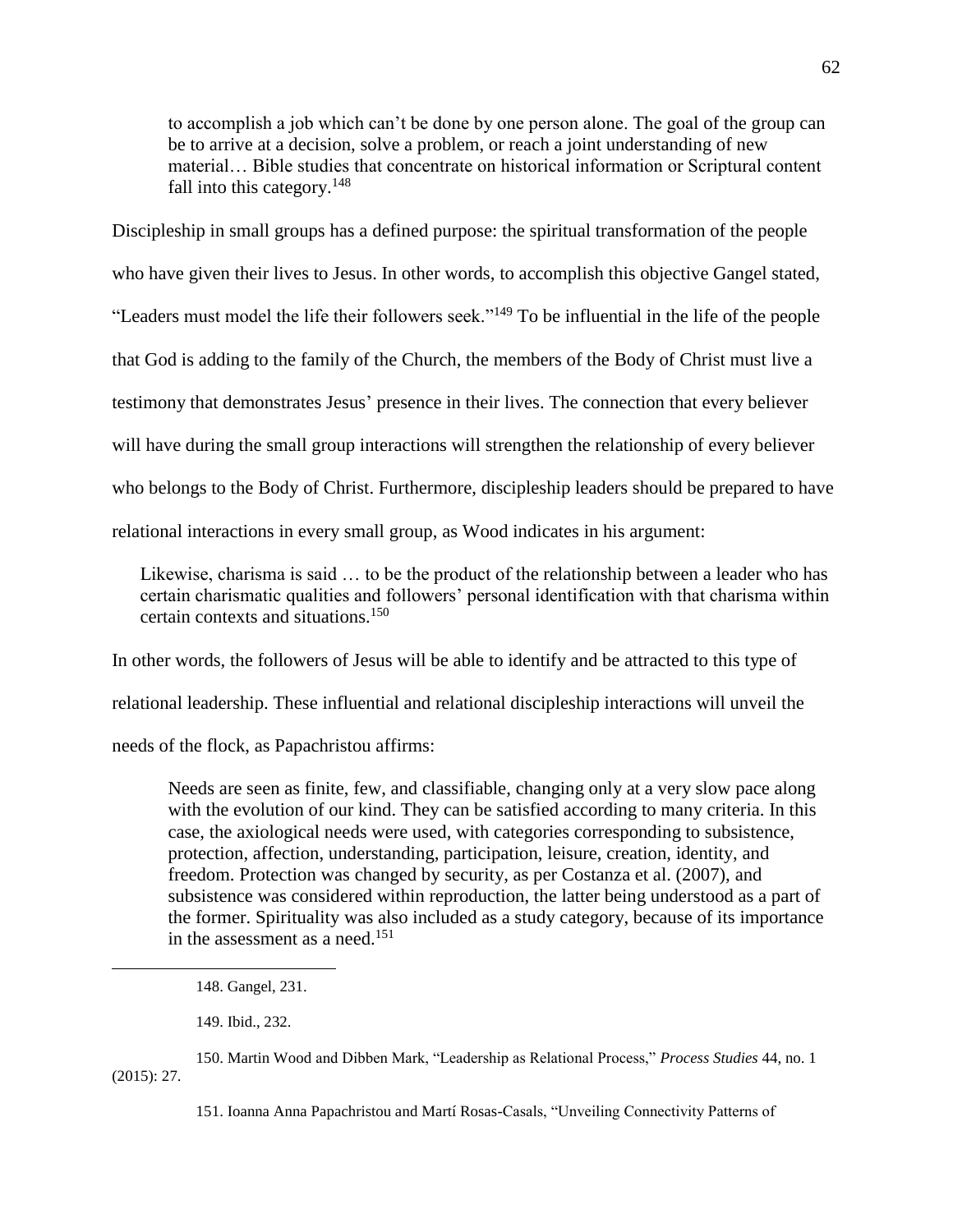The needs of the flocks will trace the map for the Church by directing the discipleship leaders to focus on a theological and practical task elaboration model. The following diagram will provide a scenario in which Mwangi shares Banks' template of theological training.<sup>152</sup>



*Fig.2 An integrated Competency-Based Training Model for theological training.* Source: *Hervormde Teologiese Studies*, 2011, Vol. 67 Issue 2, p 123-132, 10p, 2 Diagrams; found on p.124.

Bank's theological model offers a structural direction for effective discipleship focusing on three relevant factors. The first relevant factor is the *knowing* which is based on the intellectual development of every believer because the knowledge or the information from the secularist world wreaks havoc within the spiritual life of new believers who lack knowledge of

Categories in Complex Systems: An Application to Human Needs in Urban Places," *Journal of Mathematical Sociology* 40, no. 4 (2016): 219-238.

<sup>152.</sup> James K. Mwangi and Ben J. de Klerk, "An Integrated Competency-Based Training Model for Theological Training," *Hervormde Teologiese Studies* 67, no. 2 (June 2011): 124.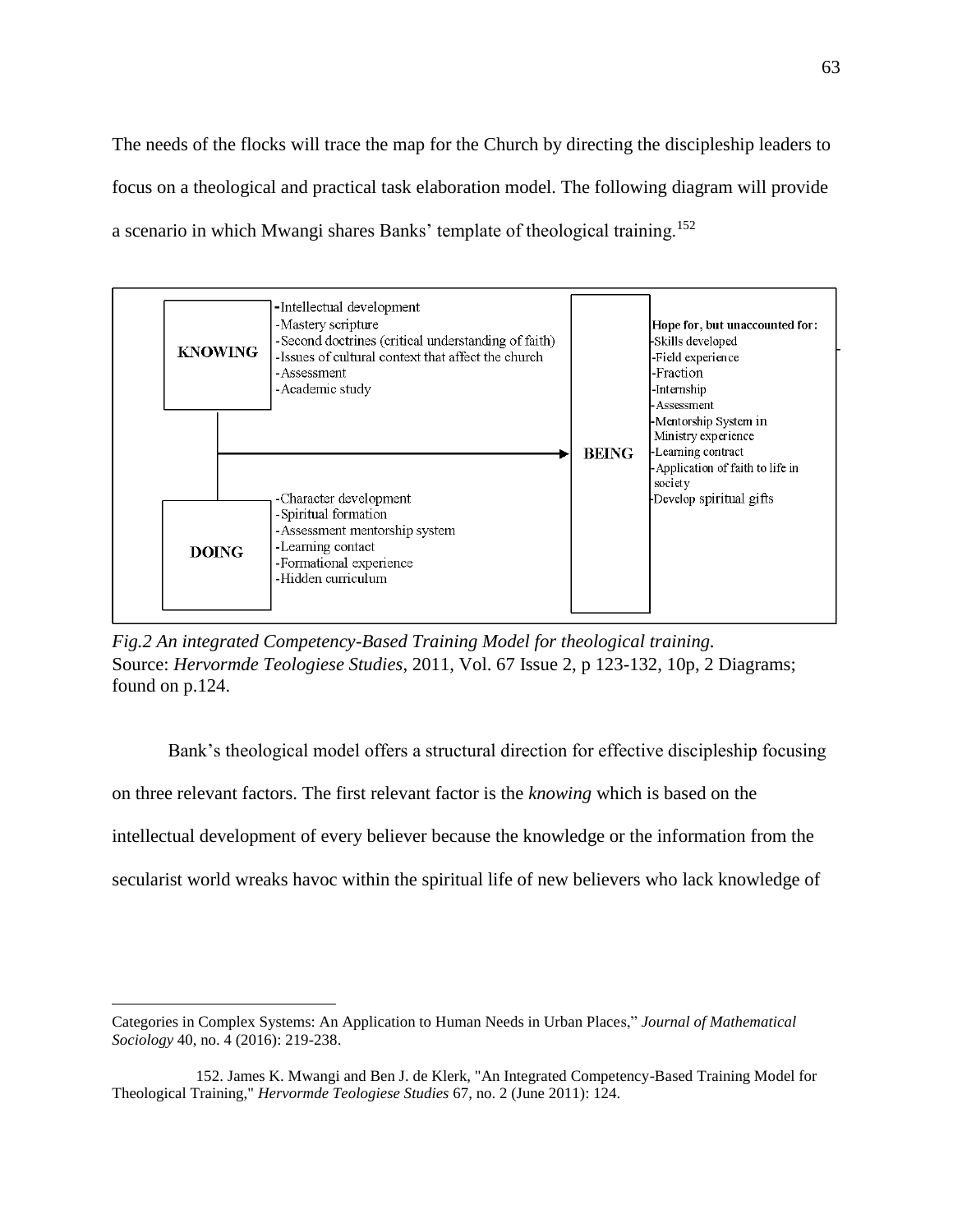the Scripture. Therefore, it is relevant for disciples to not only receive didactic teaching but also to discover new things regarding their spiritual life throughout the process. Wringe writes:

For present purposes we may regard even so-called 'guided discovery,' in which situation and context are set up so that the learner will 'discover' what the teacher expects him or her to discover, as a method of teaching rather than an example of learning.<sup>153</sup>

In the same manner, all disciples should assess their feelings about participation and identify not only as a disciple but also as part of the family of the Body of Christ relating to their teachers in some occasions as father, mother, or an older sibling. Jaffee stated, "In a system of discipleship the teacher bears for each student a responsibility appropriate to that of kin—particularly the father or mother—or even replacing it."<sup>154</sup> In addition, the knowing process during this discipleship interaction must focus on the realities that are happening in our society in order to make the disciple aware of the differences between the Gospel and the secularist world. Wringe describes that the "subject matter implied by our modern view of teaching and learning, that involved in the notion of discipleship is problematic, morally ambivalent and capable of raising a number of philosophical questions."<sup>155</sup>

Knowledge also has a transformative side in the life of a disciple illustrated by the Scriptural narrative describing that King Solomon's request for wisdom from God, but before making his request Solomon recapitulated the greatness of God's mercies during the rule of his father David (2 Chr 1:7,10). King David's life was not only a teaching experience for Solomon as seen in the book of 1 Kings 2:2-10 which gives an example of how David communicates his

<sup>153.</sup> Colin Wringe, "Teaching Learning and Discipleship: Education Beyond Knowledge Transfer," *Journal of Philosophy of Education* 43, no. 2 (2009): 240.

<sup>154.</sup> Martin S. Jaffee, "A Rabbinic Ontology of the Written and Spoken Word: On discipleship, Transformative Knowledge, and the Living Text of Oral Torah," *Journal of The American Academy of Religion* 65, no. 3 (1997): 530.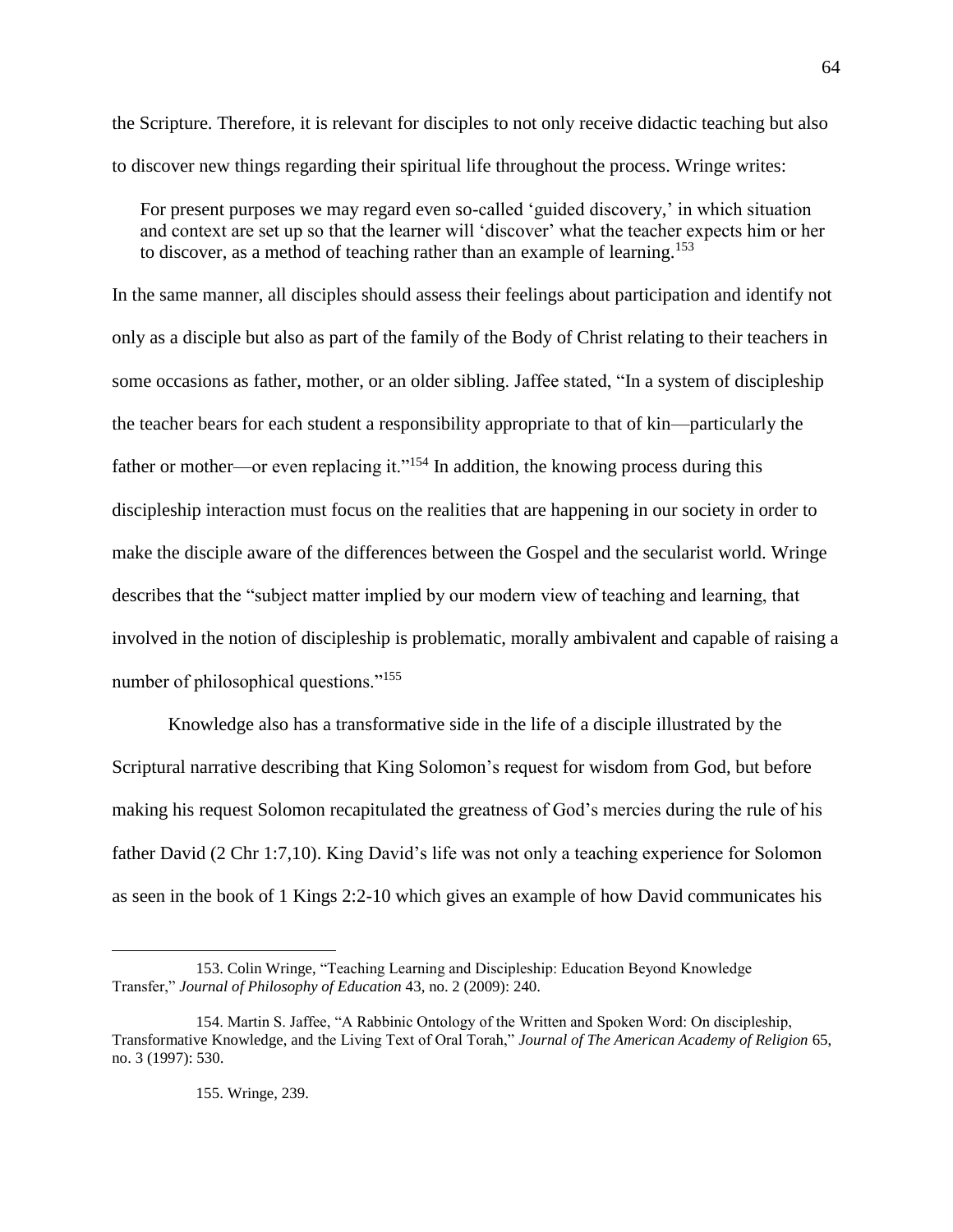last words to Solomon stating that the most important thing that stands out in a king's reign is remembering and obeying God's mandates. David was clearly expressing to Solomon that following God's mandates would sustain his kingdom and set it apart; but Solomon's kingdom was also transmitted to him, as Dan Lioy shares, "In accordance with the social and cultural norms prevalent throughout the ancient Near East, Israel's first king was a male sovereign ruler who exercised the right to transmit the royal power to his descendants.<sup>'156</sup> Jaffee adds, "The transmission of transformative knowledge thus lies at the very center of the discipleshipcommunity. This knowledge invariably is conceptualized as a kind of text."<sup>157</sup> The knowledge experiences acquired by disciples will not only influence their life but will be recorded in the spirit of the disciple as the written text is recorded in a book.

The second emphasis requires attention to apply everything that the disciple has acquired in knowledge. The *doing* is the second phase in which the disciple will acquire experience serving their communal places in which they will develop their spiritual gifts.<sup>158</sup> This model, put in action, will form the *being*, character, the spiritual men to be what God truly created. Therefore, it is relevant to emphasize that without knowledge, doing, and being who God created, it is impossible for every believer to deal with life circumstances and accomplish the purpose for which the Church has been called to achieve in this world – reaching souls for Christ. The reality is, however, that the method that opens the bridge between the teacher and the disciple is through the coaching praxis.

 $\overline{a}$ 

158. Mwangi, 130.

<sup>156.</sup> Dan Lioy, "From Zenith to Zero: A Historical-Theological Analysis of the Demise of the Kingdom of David and Solomon," *Conspectus (South African Theological Seminary)* 9 (March 2010): 74.

<sup>157.</sup> Jaffee, 531.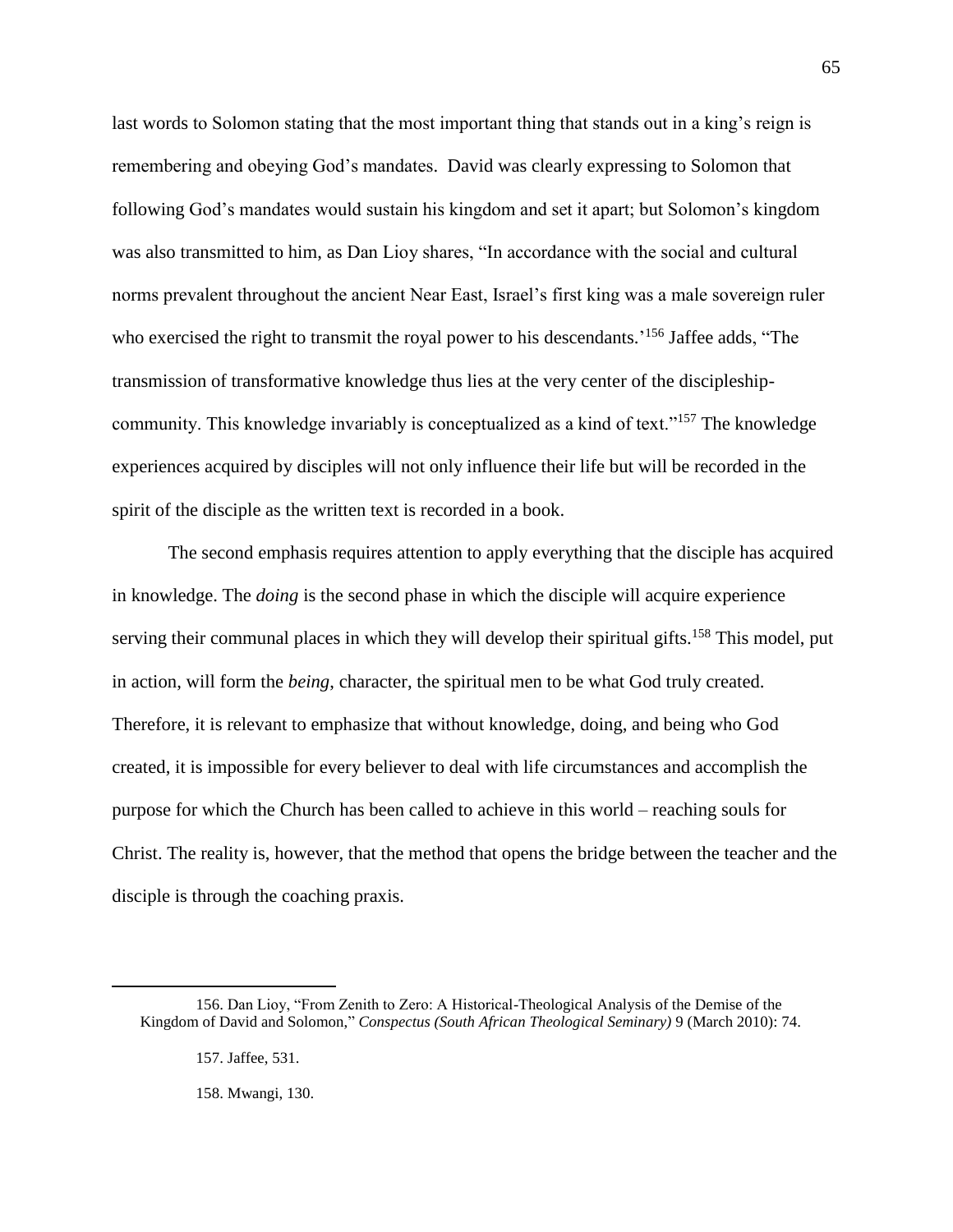## *Working in the Community Together to Meet Real Needs*

The Scripture states that Jesus' ministry developed in community within a small group with his selection of only twelve men to be his disciples. In other words, this is nothing new in front of the eye of the Church. Gangel accepts, "The Bible elevates the concept of a small group (consider the disciples). The book of Mark barely gets underway before Jesus selects the twelve and commences the leadership process of working with people in groups."<sup>159</sup>

Working in small groups not only requires focus in discipleship, but the mission must also be intentional in its relations with people so that they can see and express that the Church cares for the flock. Kinnaman shares the new generation report with reference to the Church. "Christians are engaged, informed, and offer sophisticated responses to the issues people face."<sup>160</sup> On the other hand, it is also relevant to mention that communal discipleship is not only for the believer but also unbelievers. This informal interactions in both households and public areas, attract not only the converted but also the unconverted and is another form used to evangelize people who are not attending Church, but with the intention of being an influence for them maintaining a balance. Kinnaman suggests through Metzger? the following recommendation:

Being the salt and the light demands two things: We practice purity in the midst of a fallen world and yet we live in proximity to this fallen world. If you don't hold up both truths in tension, you invariably become useless and separated from the world God loves. For example, if you only practice purity apart from proximity to the culture, you inevitably become pietistic, separatist, and conceited. If you live in close proximity to the culture without also living in a holy manner, you become indistinguishable from fallen culture and useless in God's kingdom.<sup>161</sup>

66

161. Ibid., 131.

<sup>159.</sup> Kenneth O. Gangel, *Feeding & Leading a Practical Handbook on Administration in Churches and Christian Organizations* (Grand Rapids, Michigan: Baker Books, 1989), 227.

<sup>160.</sup> David Kinnaman, and Gabe Lyons, *Unchristian What a New Generation Really Thinks About Christianity and Why it Matters* (Grand Rapids, Michigan: Baker Books, 2007), 119.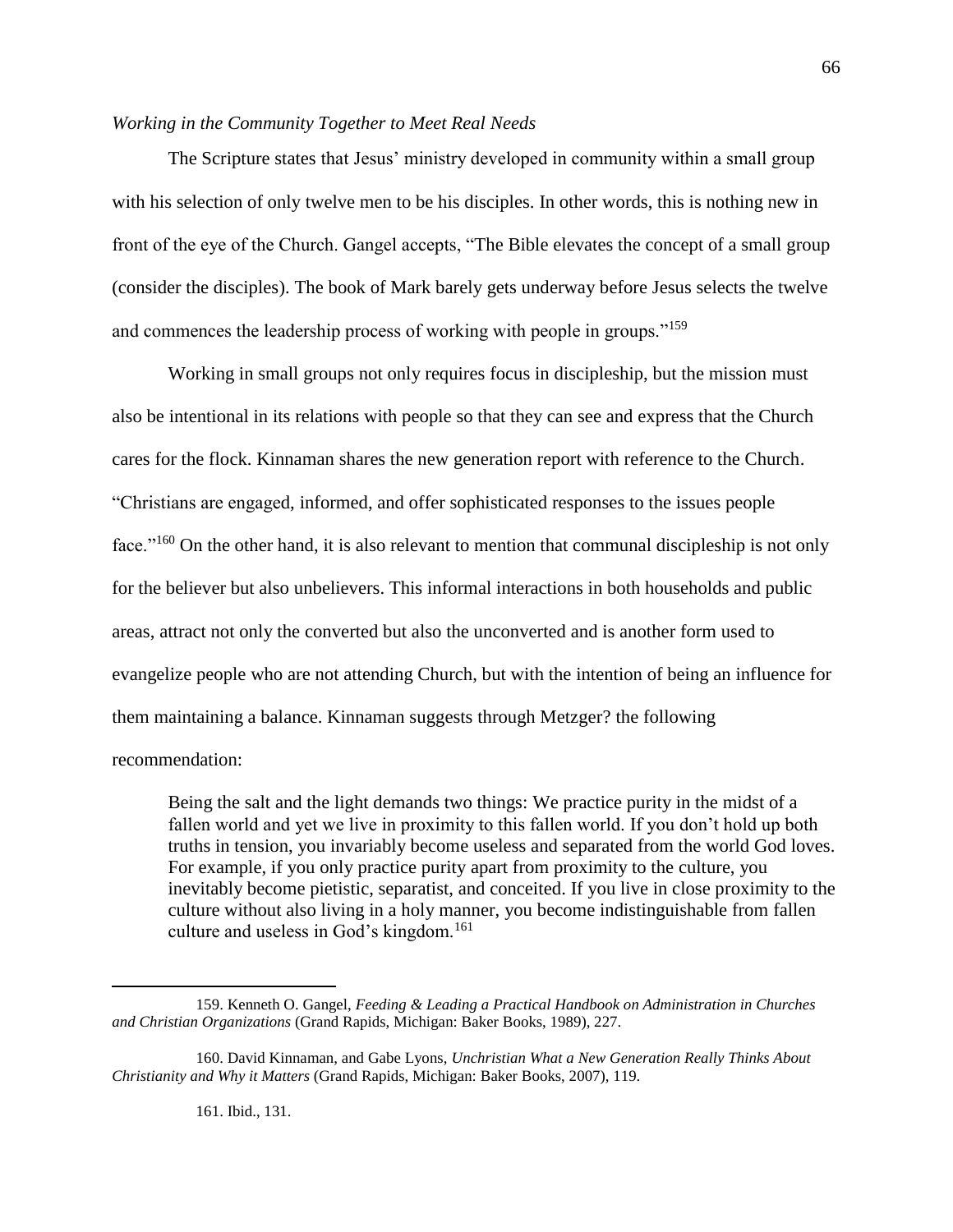Therefore, the communal discipleship mission will be the face of Jesus Christ, as it will reflect the love of God and it will also reflect the holy life that there is in the life of someone who has been transformed by the power of God. Practicing love and holiness through relational discipleship in the community is to practice what Jesus did in the streets of Israel. In fact, the emphasis in small group discipleship interactions should be defined to achieve its objective.

An example of intentional discipleship from the 1900s in Australia was the life of Athol Gill who, according to Blythe, was the "founder and leader of two intentional communities: The House of Freedom in Brisbane and then the House of the Gentle Bunyip in Melbourne."<sup>162</sup> Those places were open for the poorest people, including the homeless, elderly, people with mental illness, and children. During his academic preparation in the Baptist Theological College of Queensland, Gill learned and understood that service in the community should be a radical commitment.<sup>163</sup> Therefore, his work is described by Blythe as "reflected in their range of activities Gill's understanding that the pursuit of justice and peace were integral to the mission of the Church."<sup>164</sup> This radical commitment represented an incarnational discipleship in which Gill reflected his passion "not only with his head but also with his flesh and blood. His theology was incarnate."<sup>165</sup> The life of this man, who prepared for community service has served as an example of what this praxis discipleship research paper reflects. Gill is also an example for the ecclesiastical world, and the secular governmental institutions so they may understand that their

<sup>162.</sup> Stuart Blythe, "Athol Gill (1937-1992): Incarnational Disciple," *Baptistic Theologies* 6, no. 1 (2014): 100.

<sup>163.</sup> Ibid., 100.

<sup>164.</sup> Ibid., 101.

<sup>165.</sup> Ibid., 105.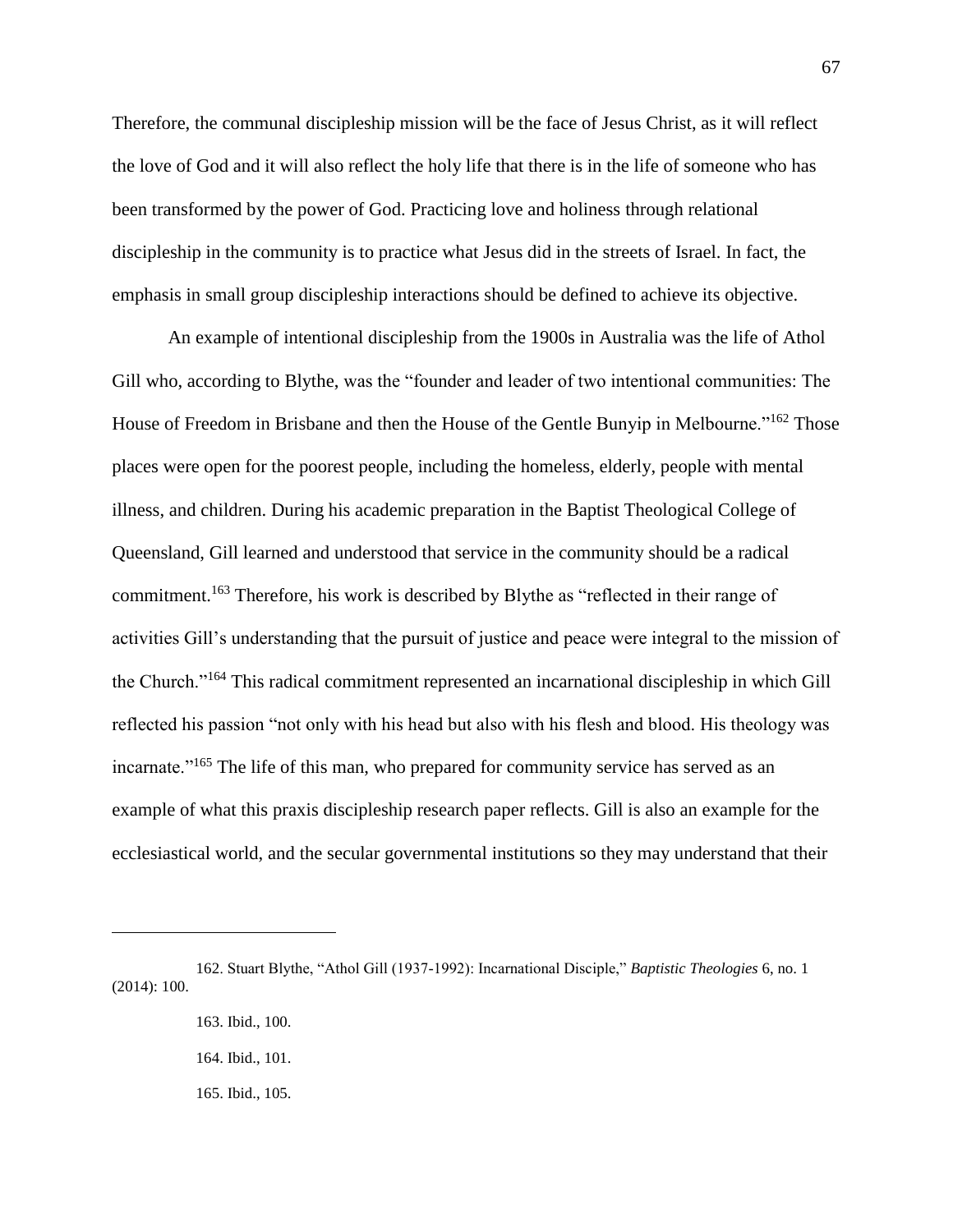purpose should be alongside the Body of Christ. Liberation theology has played a relevant part amid the post-Christendom Church forcing the Church to rethink its theological praxis toward an education (discipleship) in which Banks indicates that:

In accordance with the action/reflection model of liberation theology, this acts as a reminder that theory is formulated in the midst of practice. Our thinking should be embodied, experiential, and contextual, not abstract, objective, and universal. The principal characteristics of such a praxis are accountability to minority groups, collaborative reflection, lives-in-relation as an epistemological starting point, cultural diversity, and shared commitment to the work of justice.<sup>166</sup>

The Church will operate or embody its theory in the communal praxis just as Jesus did during His ministry. To operate in the community, the Church will feel and hear the context of the human being in all capacities to be able to discern the objective scenario. With the guidance of the Holy Spirit, the disciples will learn the importance of reaching minority groups and understanding that their epistemological perspective will be impacted by the Word of Truth (Scripture), thereby aligning the communal culture with a focus on social justice.

# **Conclusion**

 $\overline{a}$ 

In conclusion, the purpose of this paper was to prove the hypothesis that discipleship: 1) is done in community and not in a weekend service; 2) develops a heart of compassion, 3) meets a community's social needs, 4) is led by a skilled coach, 5) follows evangelism and baptism, 6) is doctrinal teaching hand in hand with praxis. Along with those characteristics, discipleship around the world will demonstrate that these elements ensure the church's healthy in its spiritual growth and sets a new model of real discipleship.

The applications of the model of real discipleship shape the believers' understanding of who they are in Jesus Christ. Small group settings for discipleship (if possible) are another way

<sup>166.</sup> Banks, 29.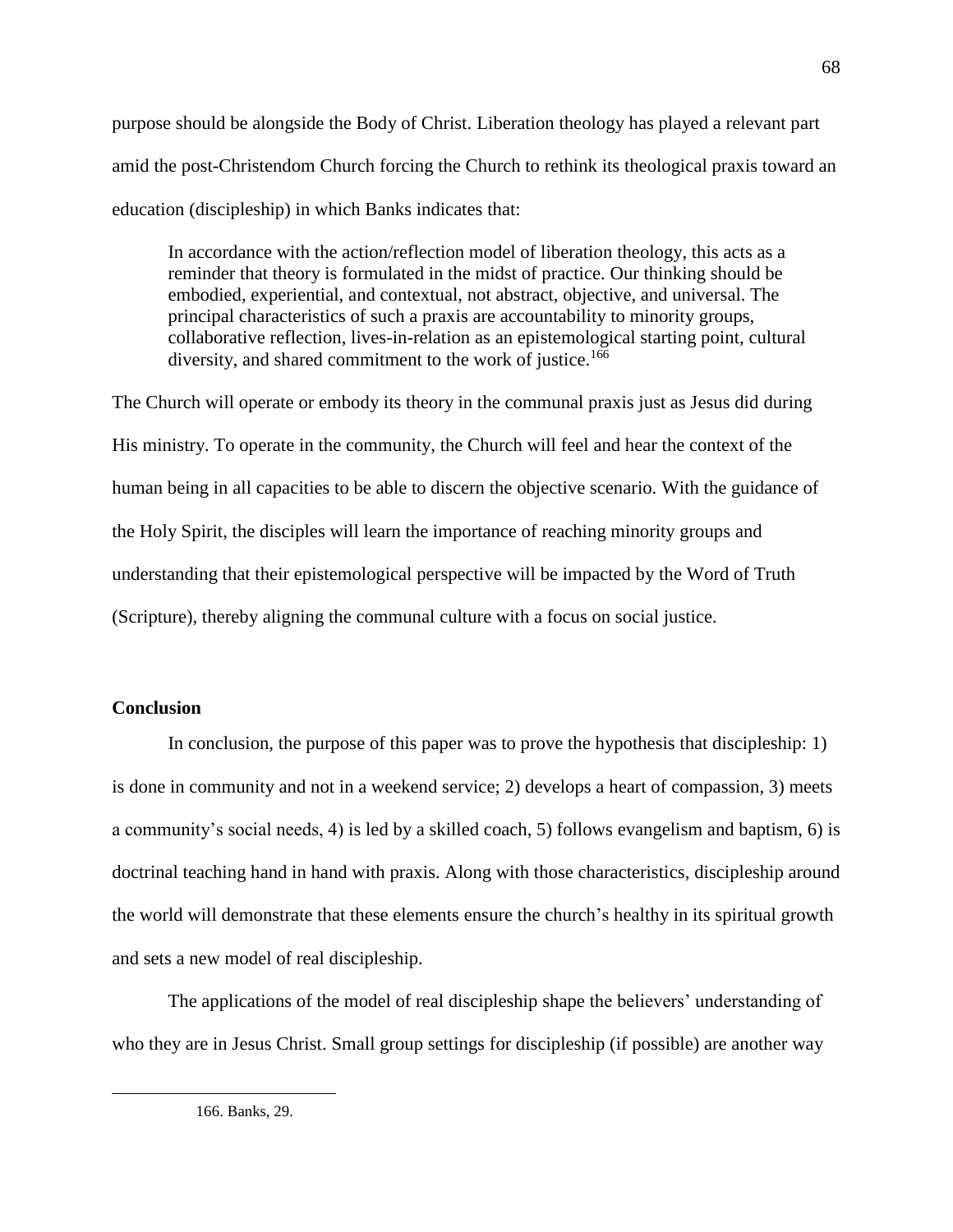in which this model can be put into practice as positive results come from individuals participating in interactions. The individuals also come to understand what is being taught of the Word and the experiences of other individuals within the group. The third application is to become disciples through both learning and doing, which means working in the community together to meet real needs. It is relevant to say that this is not simply the work of the believer but also includes the community, non-believers and believers alike, this demonstrates the model of Jesus' ministry.

This real discipleship model prioritizes the understanding of what is the real definition of being a disciple of Jesus Christ beyond the secular and the religious spheres. It will be an imperative model following the example of the primitive church in the book of Acts. Which states that after people receive salvation they can and should proceed to identifying in public with Jesus Christ publicly by getting baptized. This model will embrace every believer as part of the faith family can learn through solid relationships and intentional discipleship that *orthopraxy and orthodoxy* go hand in hand and improves the community.

These new disciples will be guided not only by leaders but also by coaches that will teach and shape believers to understand who they are in Jesus Christ. Through the learning process of knowing the Scripture, there will be opportunities to apply what the Scriptures teach about meeting the social needs of a greater community and to be personally transformed by the power of the Holy Spirit. This model will inspire believers to not be individualistic but rather to be a heart compassionate for the needs of the people in the communities opening centers to rescue people from the street. As a result, disciples will have a systematic structure that will help them to learn and develop their potential so that they may serve their community.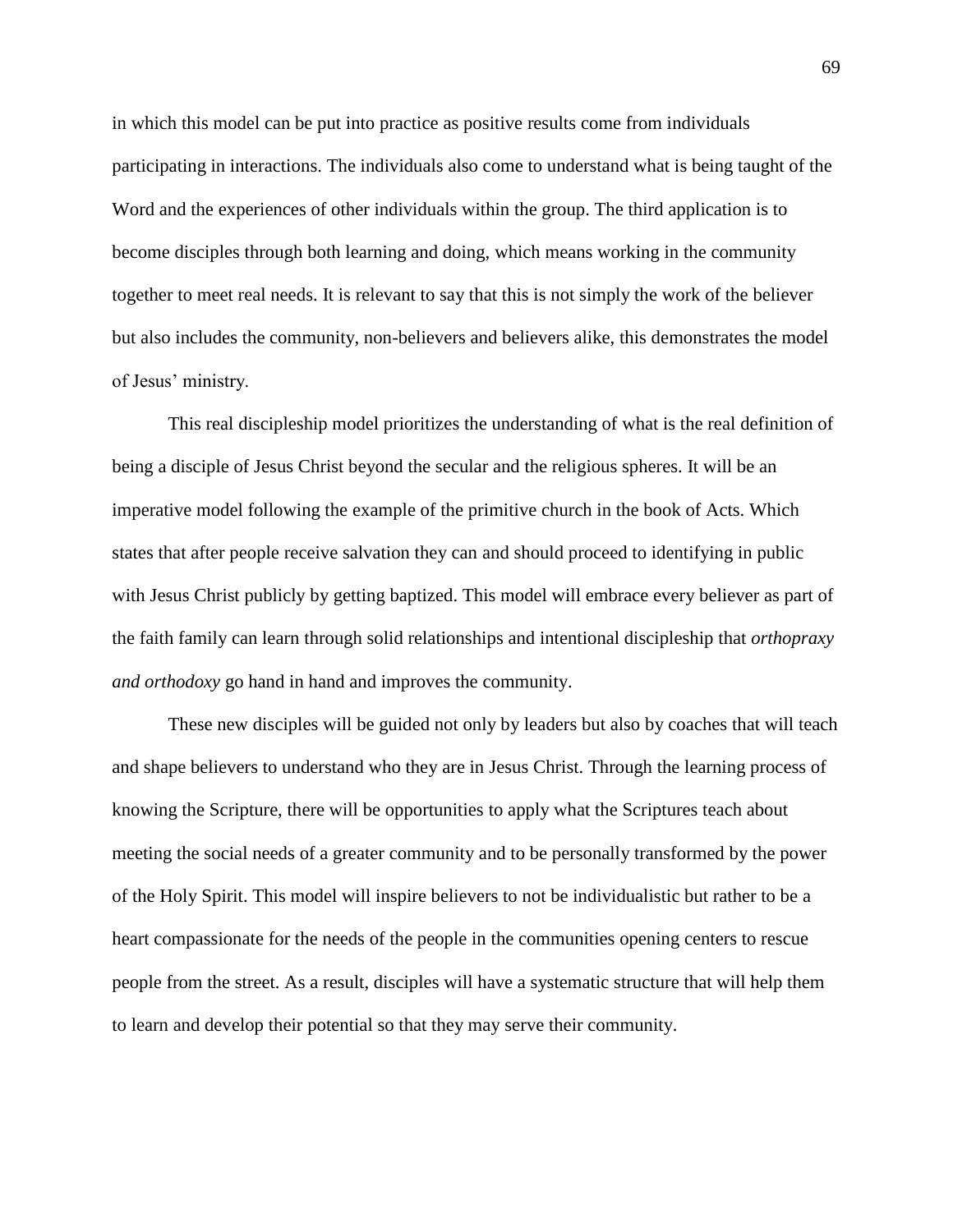## Bibliography

- Allen James, Robbins Michel C., and Johnson Steven R. *New Testament Greek.* Grand Rapids, Michigan: Baker Academy, 2009.
- Anderson, Ray S. *The Shape of Practical Theology Empowering Ministry with Theological Praxis.* Downers Grove, Illinois: Inter Varsity Press, 2001.
- Baggerman, Melanie A., et al. "The Effect of Coaching on a Faith Community Volunteer's Use of Effective Teaching Behaviors." *Research & Practice for Persons with Severe Disabilities* 40, no. 4 (2015): 294-306.
- Banks Robert. *Revisioning Theological Education Exploring a Missional Alternative to Current Models*. Grand Rapids, Michigan: Wm. B. Eerdmans Publishing Co, 1999.
- Barr, Margaret, and Christian van Nieuwerburgh. "Teachers' experiences of an introductory coaching training workshop in Scotland: An interpretative phenomenological analysis." *International Coaching Psychology Review* 10, no. 2 (2015): 190-204.
- Barram, Michael. "Isaiah 58:1–12." *Interpretation: A Journal of Bible & Theology* 69, no. 4 (2015): 460-462.
- Bazanini, Roberto, and Celso Machado Junior. "Marke as Religion: The Dynamics of Business Network in Megachurches." *Brazilian Business Review (Portuguese Edition)*15, no. 3 (2018): 262-283.
- Blythe, Stuart. "Athol Gill (1937-1992): Incarnational Disciple." *Baptistic Theologies* 6, no. 1 (2014): 98-118.
- Branson Mark Lau, and Martinez Juan F., *Churches, Cultures & Leadership a Practical Theology of Congregations and Ethnicities*. Downers Grove, Illinois: InterVarsity Press, 2011.
- Brosius, Kevin Michael. "Culture and the Church's Discipleship Strategy." *Journal of Ministry & Theology* 21, no. 1 (2017): 123-157.
- Cahalan Kathleen A., and Mikoski Gordon S., eds., *Opening the Field of Practical Theology an Introduction*. Plymouth, UK: Rowman & Littlefield, 2014.
- Cartledge, Mark J. "Pentecostal healing as an expression of godly love: an empirical study." *Mental Health, Religion & Culture* 16, no. 5 (2013): 501-522.
- Corpeño, Gerardo. "Neopentecostalismo emergente: Pistas para el futuro de iglesias neopentecostales jóvenes." *Kairós* no. 48 (2011): 55-78.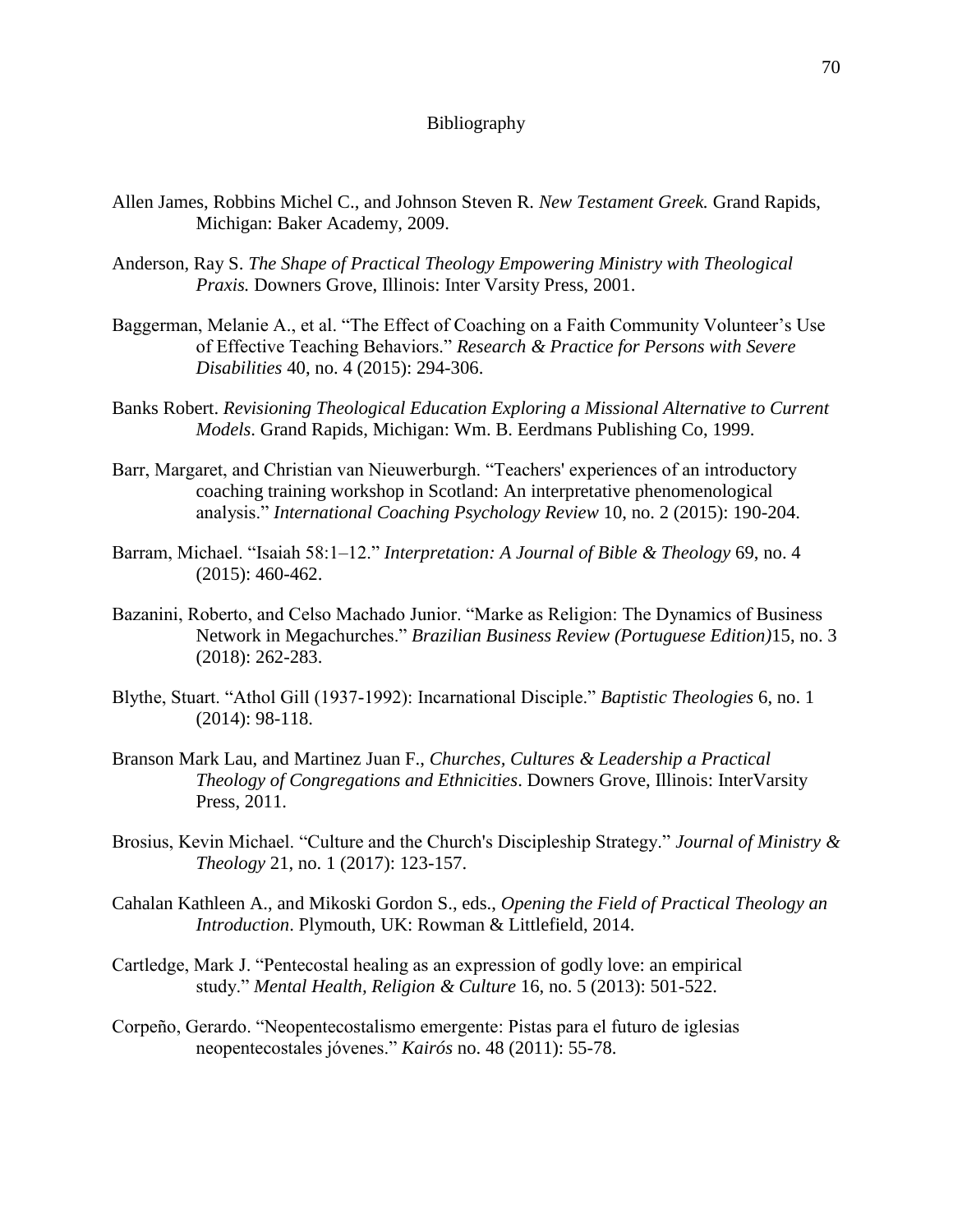- Ciftci, Mehmet. "Liberation Theology: A Comparative Study of Christian and Islamic Approaches." *New Black friars* 96, no. 1064 (2015): 489-506.
- Damon, Malcolm. "Economic Globalization and Economic Justice: Covenanting for Action Between the Reformed Churches of South Africa and Germany." *Hervormde Teologiese Studies* 65, no. 1 (2009): 613-616.
- Dancer, Anthony. "Welfare, Church and the Pursuit of Justice in the Land of the Long White Cloud." *International Journal of Public Theology* 3, no. 1 (2009): 97-107.
- Diccionario Esencial Lengua Española. ed. Exclusiva para Plaza Mayor, Inc. Barcelona, España: Litografías Roses.
- Dill, Scott. "Toward a Theology of Taste: John Updike's Creaturely Aesthetics." *Religion & Literature* 48, no. 3 (2016): 113–36.
- "Editorial." *Journal of Adult Theological Education* 12, no. 2 (2015): 91-93.
- Ferguson, Everett. "Baptism and The Moral Life." *Christian Studies Journal* no. 24 (2010): 33- 42.
- Gangel O. Kenneth. *Feeding & Leading a Practical Handbook on Administration in Churches and Christian Organizations*. Grand Rapids, Michigan: Baker Books, 1989.
- Garrison Alton. interview by Ken Horn. *evangel,* October 18, 2009. Accessed March 10, 2018. [http://www.pe.ag.org/2009PDFs/4980\\_Convo.pdf.](http://www.pe.ag.org/2009PDFs/4980_Convo.pdf)
- Gilbert, Jaesook Lee, and Helene Arbouet Harte. "Coaching to Quality: Increasing Quality in Early Care and Education Programs through Community–University Partnership." *Child Care in Practice* 19, no. 4 (2013): 397-411.
- Gonzalez, Justo L. *A History of Christian Thought in One Volume.* Nashville, TN: Abingdon Press, 2014.
- Grams, Rollin G. "Not 'Leaders' but 'Little Ones' in the Father's Kingdom: the character of discipleship in Matthew's gospel." *Transformation (02653788)* 21, no. 2 (2004): 114- 125.
- Henderson, Suzanne Watts. "Jesus' Messianic Self-Consciousness Revisited: Christology and Community in Context." *Journal for The Study of The Historical Jesus* 7, no. 2 (2009): 168-197.
- Hölzer, Henrike, Julia Freytag, and Ulrike Sonntag. "Faculty Development for Small-Group-Teaching with Simulated Patients (SP) - Design and Evaluation of a Competencybased Workshop." *GMS Journal for Medical Education* 34, no. 4 (2017): 1-14.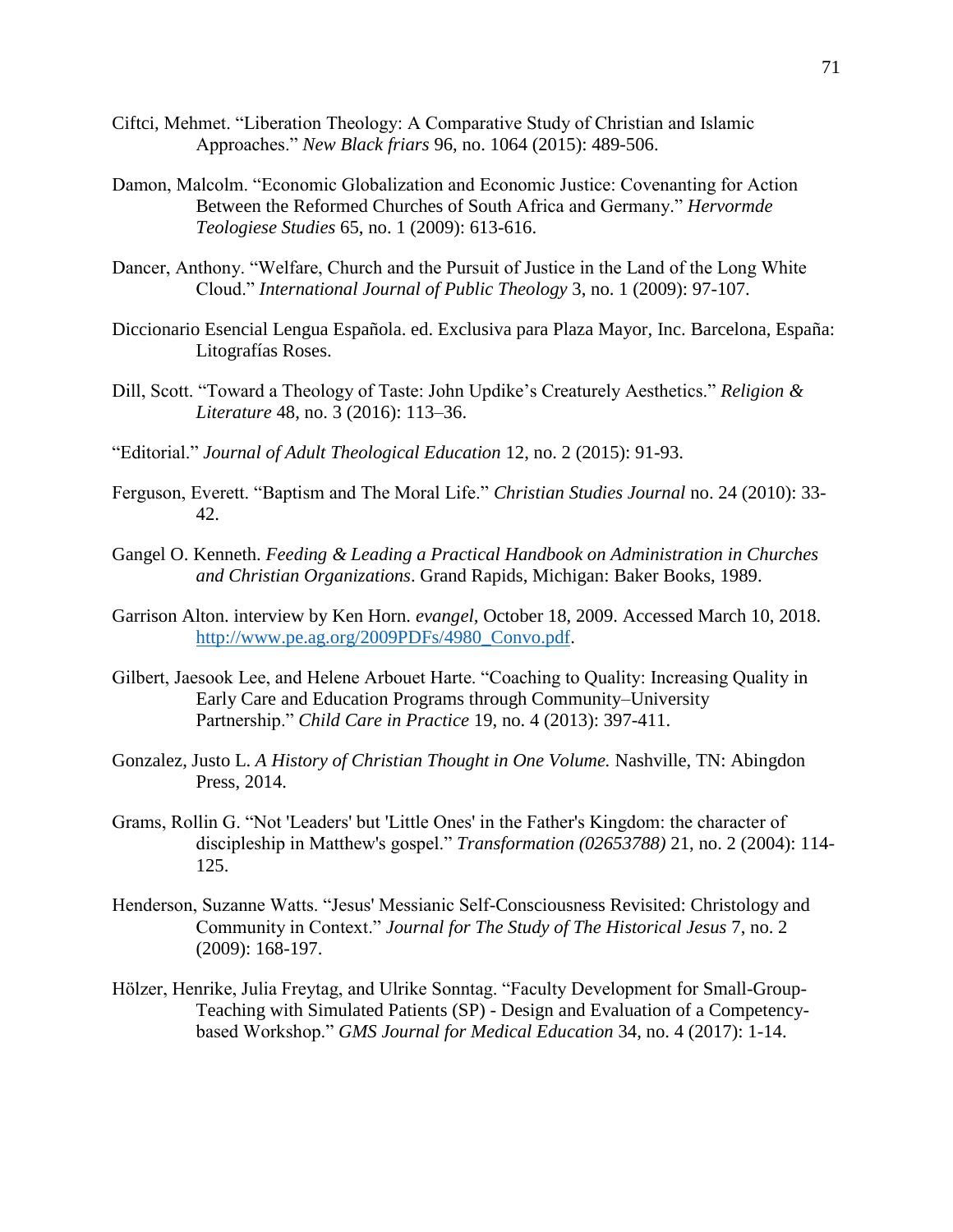- Hong, Stephen A. "Reversing a Downward Spiral: Strengthening the Church's Community, Holiness and Unity Through Intentional Discipleship." *Asian Journal of Pentecostal Studies* 15, no. 1 (2012): 89-125.
- Hulbert-Williams, Lee, et al. "Contextual behavioral coaching: An evidence-based model for supporting behavior change." *International Coaching Psychology Review* 11, no. 2 (2016): 142-154.
- Jaffee, Martin S. "A Rabbinic Ontology of the Written and Spoken Word: On Discipleship, Transformative Knowledge, and the Living Text of Oral Torah." *Journal of The American Academy of Religion* 65, no. 3 (1997): 525-549.
- Johnson, Dave. "Healing in the Lowland Philippines: Some Considerations for Discipleship." *Asian Journal of Pentecostal Studies* 17, no. 2 (2014): 171-186.
- Johnson, Luke Timothy. *Prophetic Jesus, Prophetic Church the Challenge of Luke-Acts to Contemporary Christians*. Grand Rapids, Michigan: Wm. B. Eerdmans Publishing, 2011.
- Joseph, Simon J. "Why Do You Call Me 'Master'?" Q 6:46, the Inaugural Sermon, and the Demands of Discipleship." *Journal of Biblical Literature* 132, no. 4 (2013): 955-972.
- Kaell, Hillary. "Under the Law of God: Mimesis and Mimetic Discipleship Among Jewishaffinity Christians." *Journal of The Royal Anthropological Institute* 22, no. 3 (2016): 496-515.
- Kinnaman David, and Lyons Gabe. *Unchristian What a New Generation Really Thinks About Christianity and Why it Matters*. Grand Rapids, Michigan: Baker Books, 2007.
- Kitzberger, Ingrid Rosa. "Stabat Mater? Re-Birth at the Foot of the Cross." *Biblical Interpretation* 11, no. 3/4 (2003): 468–87.
- Lang, James A., and David J. Bochman. "Positive Outcomes of a Discipleship Process." *Journal of Spiritual Formation & Soul Care* 10, no. 1 (2017): 51-72.
- Langford, Michael D. "Spirit-driven Discipleship A Pneumatology of Youth Ministry." *Theology Today* 71, no. 3 (2014): 323-336.
- Lemke, Dale L. "A philosophy of disciple-centered leadership." *Christian Education Journal*, vol. 14, no. 2, 2017, p. 270. http://link.galegroup.com.seu.idm.oclc.org/apps/doc/A508201127/ITOF?u=southec& sid=ITOF&xid=4a8ea4c9. (Accessed 6 Mar. 2018).
- Linnane, Brian F. "Dying with Christ: Rahner's Ethics of Discipleship." *Journal of Religion* 81, no. 2 (2001): 228.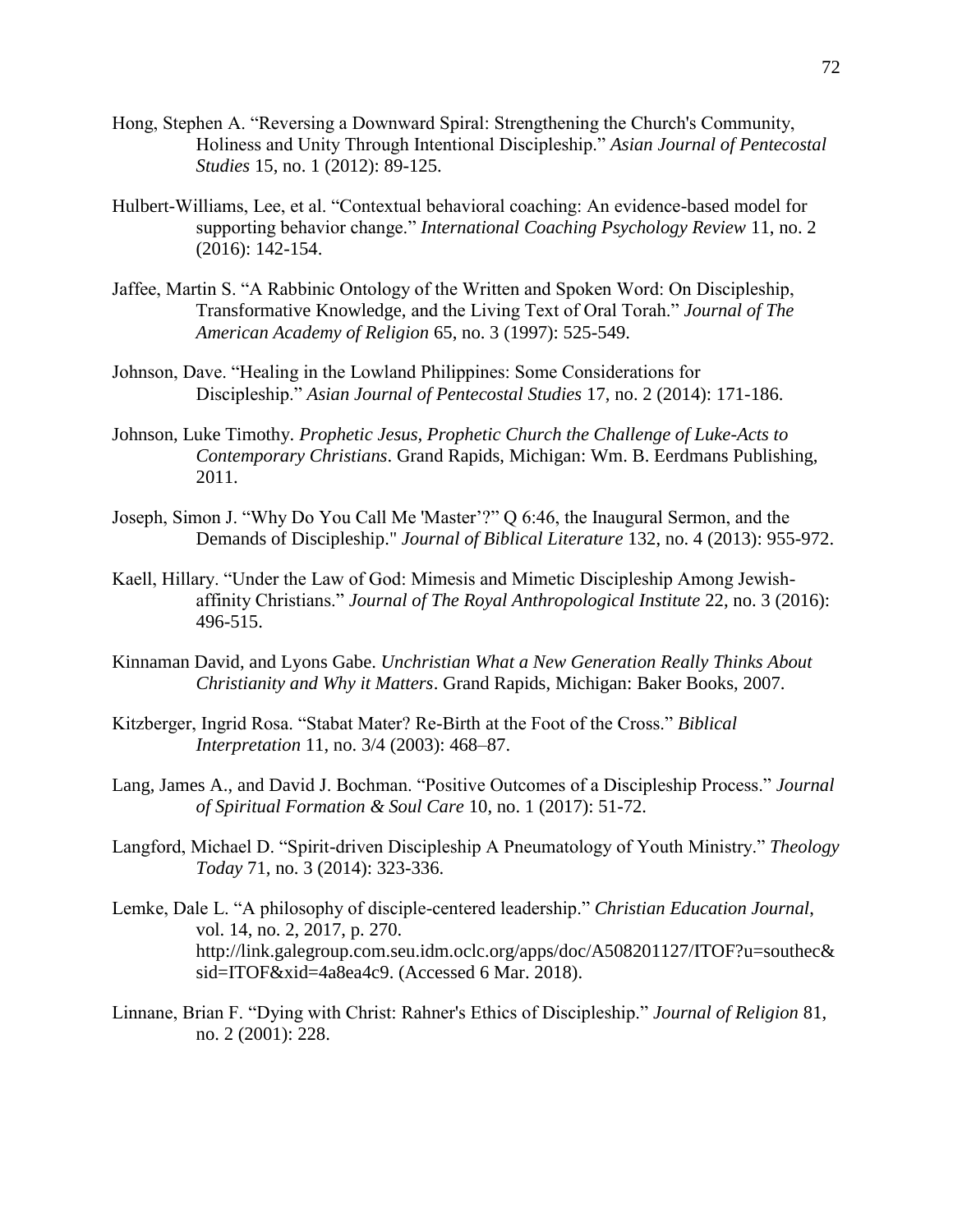- Lioy, Dan. "From Zenith to Zero: A Historical-Theological Analysis of the Demise of the Kingdom of David and Solomon." *Conspectus (South African Theological Seminary)* 9 (2010): 69–94.
- Loyola Productions. *St. Francis from "Who Cares About the Saints?"* (video file). directed by *Fr. James Martin S.J.* Posted September 7, 2012. Accessed March 9, 2018. [https://seu.brightspace.com/d2l/le/content/8602/Home.](https://seu.brightspace.com/d2l/le/content/8602/Home)
- Luckcock, Tim. "Managing Managerialism in Church School Leadership: A Practitioner Inquiry in the Theology of Education." *British Journal of Religious Education* 28, no. 3 (2006): 261-274.
- Manchala, Deenabandhu. "Moving in the Spirit: Called to Transforming Discipleship: Reflections from the Vantage Points of the Marginalized People." *International Review of Mission* 106, no. 2 (2017): 201-215.
- Masenya, Malesela J., and Johannes J. Booyse. "A Community Needs Responsive Management Training Model: Re-envisioning Management Training for Pastors of the International Assemblies of God Church." *Verbum Et Ecclesia* 37, no. 1 (2016): 1-9.
- Moussaïd, Mehdi, Alejandro Noriega Campero, and Abdullah Almaatouq. "Dynamical Networks of Influence in Small Group Discussions." *Plus One* 13, no. 1 (2018): 1-13.
- Muderhwa, B. Vincent. "The Blind Man of John 9 as a Paradigmatic Figure of the Disciple in the Fourth Gospel." *Hervormde Teologiese Studies* 68, no. 1 (2012): 1-10.
- Mwangi, James K., and Ben J. de Klerk. "An Integrated Competency-Based Training Model for theological training." *Hervormde Teologiese Studies* 67, no. 2 (2011): 123-132.
- Nelson, Peter K. "Discipleship Dissonance: Toward a Theology of Imperfection Amidst the Pursuit of Holiness." *Journal of Spiritual Formation & Soul Care* 4, no. 1 (2011): 63- 92.
- Newman, Barclay M. *A Concise Greek-English Dictionary of the New Testament Revised Edition.* Deutsche Bibelgesellschaft, Stuttgart, 2010.
- Nicholls, Peter. "Connected Community Learning: An Experiment in Education for Discipleship by Elearning." *British Journal of Theological Education* 14, no. 1 (2003): 27-45.
- Niemandt, C. J. P. (Nelus). "Rediscovering Joy in Costly and Radical Discipleship in Mission." *Hervormde Teologiese Studies* 72, no. 4 (2016): 1-7.
- Papachristou, Ioanna Anna, and Martí Rosas-Casals. "Unveiling Connectivity Patterns of Categories in Complex Systems: An Application to Human Needs in Urban Places." *Journal of Mathematical Sociology* 40, no. 4 (2016): 219-238.
- Petersen, Douglas. "Kingdom Rules: Upside-Down Discipleship." *Asian Journal of Pentecostal Studies* 16, no. 1 (2013): 31-50.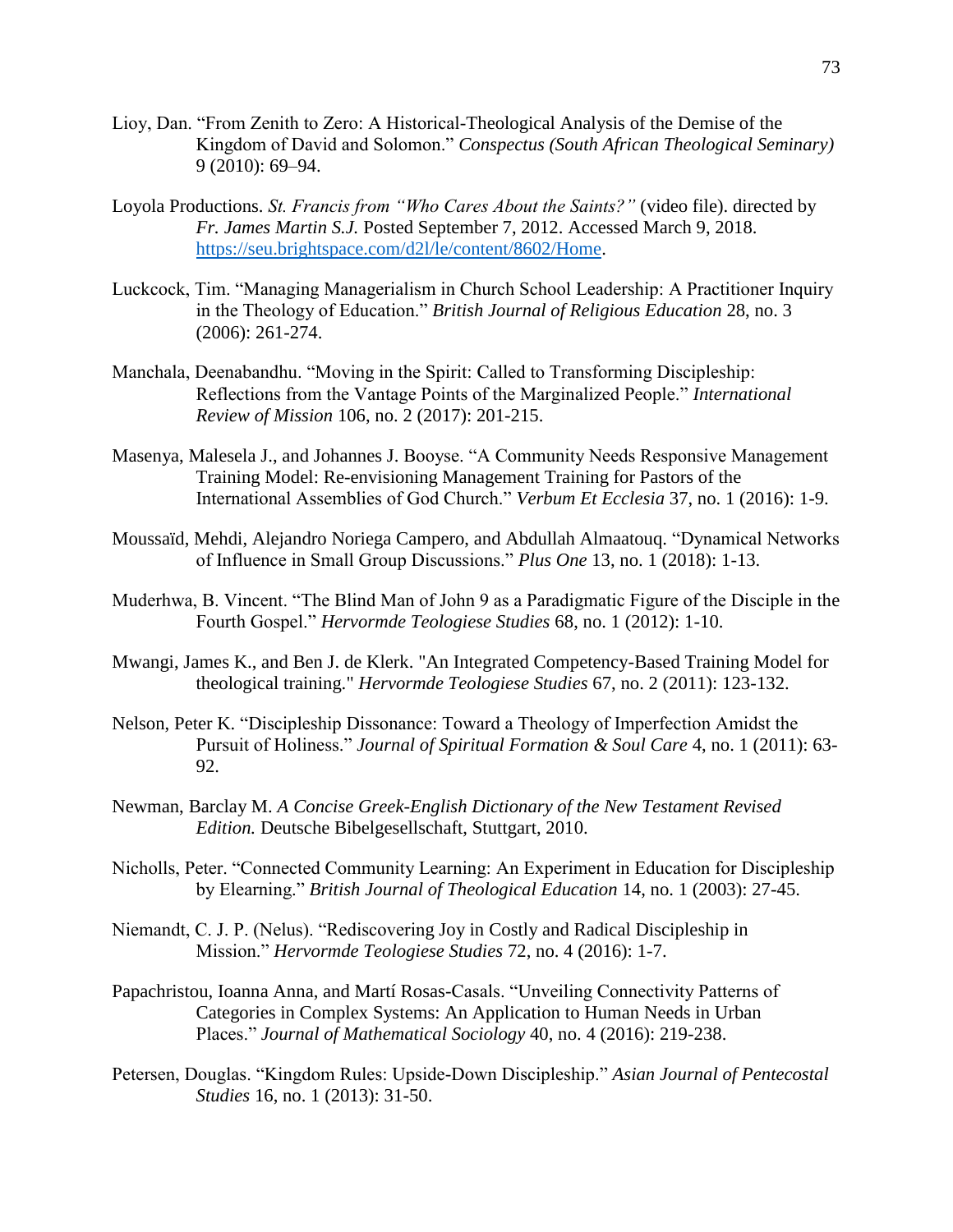- Pienaar, Elmo. "Practical-Theological Facilitation as Skilled Helping." *Hervormde Teologiese Studies* 69, no. 2 (2013): 1-9.
- Pratt, Douglas. "Christian Discipleship and Interfaith Engagement." *Pacifica* 22, no. 3 (2009): 317-333.
- Qing, Wang. "Structure and Characteristics of Effective Coaching Practice." *Coaching Psychologist* 9, no. 1 (2013): 7-17.
- Riddle, John. "The Dysfunctional Family: Cause and Effect." *Journal of Community Psychology* 19, no. 3 (1991): 244–45.
- Rowell, Andrew D. "Dissident Discipleship: A Spirituality of Self-Surrender, Love of God, and Love of Neighbor." *Christian Scholar's Review* 36, no. 2 (2007): 236-239.
- Searle, Joshua Thomas. "Is the Sermon on the Mount too Unrealistic to Serve as a Resource for Christian Discipleship and Spiritual Formation?" *Journal of European Baptist Studies* 9, no. 2 (2009): 38-50.
- Schaller, Greg. "Transformissional Coaching: Empowering Leaders in a Changing Ministry World." *The Journal of Applied Christian Leadership* 5, no. 2 (2011): 113-114.
- Schmalenberger, J.L. "Confirmation: The Stewardship of Baptism." *Dialog: A Journal of Theology* 41, no. 3 (2002): 184-189.
- Smit, Guillaume H. "Pastoral Ministry in a Missional Age: Towards a Practical Theological Understanding of Missional Pastoral Care." *Verbum Et Ecclesia* 36, no. 1 (2015): 1-8.
- Stassen, Glen. "Solid Ground VI: Incarnational Discipleship and Recovery of a Historically Realistic Jesus." *Baptistic Theologies*, vol. 4, no. 2 (2012): 67-80.
- Tanner, Paul. "The Cost of Discipleship: Losing One's Life for Jesus' Sake." *Journal of The Evangelical Theological Society* 56, no. 1 (2013): 43-61.
- The Greek New Testament. *Fifth Revised Edition with Dictionary,* ed. Aland Barbara, Aland Kurt, Karavidopoulos Johannes, Martini Carlo M., and Metzger Bruce. Deutsche Bibelgesellschaft, Stuttgart: Printed in Germany, 2014.
- Thomson, Clarence. "Enneagram Styles, Coaching, and The Use of Metaphor." *Enneagram Journal* 2, no. 1 (2009): 138-148.
- Vincent, John J. "Outworkings: Disciple Practice Today." *Expository Times* 118, no. 8 (2007): 326-330.
- Walton, Roger. "Disciples Together: The Small Group as a Vehicle for Discipleship Formation." *Journal of Adult Theological Education* 8, no. 2 (2011): 99-114.